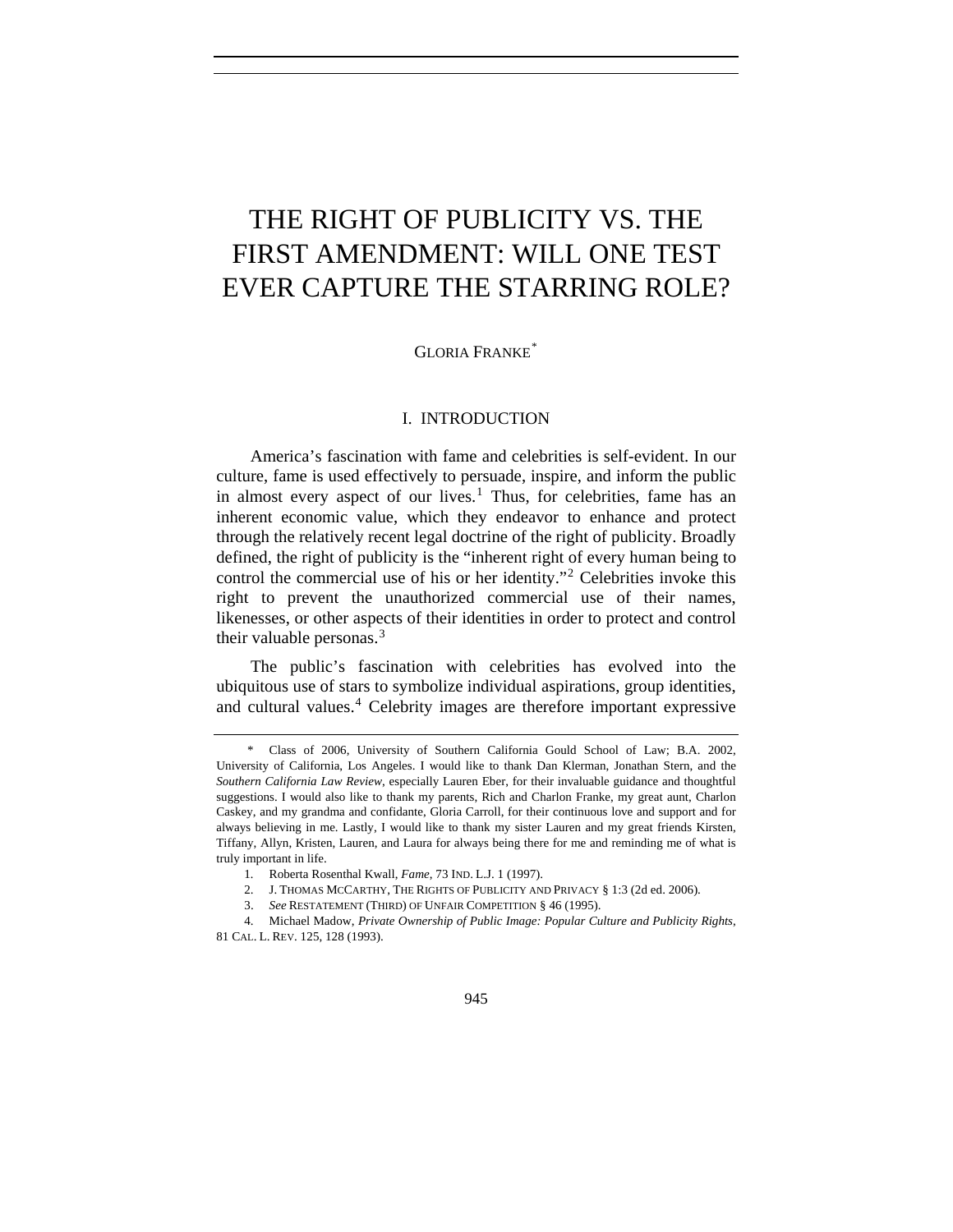and communicative resources<sup>[5](#page-1-0)</sup> and the public's use of these images is vital to the realization of the First Amendment goals of self-expression and the creation of a robust public discourse.[6](#page-1-1) Thus, there is a direct conflict between a celebrity's right of publicity and the public's right to free expression embodied in the First Amendment.<sup>[7](#page-1-2)</sup> Courts, in struggling to accommodate these competing interests, have failed to articulate a clear standard to resolve the conflict, resulting in a confusing morass of inconsistent, incomplete, or mutually exclusive approaches, tests, and standards.[8](#page-1-3) The chaos surrounding the scope of publicity rights in works protected by the First Amendment has led to a real hit on free expression that is especially troubling as we enter the digital age—with the Internet providing a global platform for expression in our multicultural society.[9](#page-1-4) Courts need a clear standard to take the leading role in resolving the conflict between the First Amendment and the right of publicity in expressive works.<sup>[10](#page-1-5)</sup> This Note proposes a test with the clarity and nuance to take center stage and resolve this conflict.

Part II provides a historical perspective of the right of publicity in order to illustrate how society, culture, and technology have shaped the scope of the right since its conception and influenced the right's interaction with the First Amendment. Part III presents the theoretical underpinnings of both the right of publicity and the First Amendment and asserts that balancing the interests these doctrines protect is necessary in formulating a standard. Part IV highlights the difference between expressive and commercial speech and explains how the various types of expressive speech and mediums used to convey the message contribute to the confusion in determining the extent of First Amendment protection. Part V exposes the massive confusion courts face in attempting to resolve the conflict between these rights, and demonstrates the strengths and inadequacies of the numerous balancing approaches available.

10*. See infra* Part IV.

<sup>5</sup>*. Id.*

<sup>6</sup>*. See infra* Part III.B.

<span id="page-1-2"></span><span id="page-1-1"></span><span id="page-1-0"></span> <sup>7.</sup> U.S. CONST. amend. I ("Congress shall make no law . . . abridging the freedom of speech, or of the press  $\dots$ .").

<span id="page-1-3"></span><sup>8</sup>*.* Mark S. Lee, *Agents of Chaos: Judicial Confusion in Defining the Right of Publicity-Free Speech Interface*, 23 LOY. L.A. ENT. L. REV. 471, 472 (2003).

<span id="page-1-5"></span><span id="page-1-4"></span><sup>9</sup>*. See* Schuyler M. Moore, *Sex, Lies and Videotape: The First Amendment vs. the Right of Publicity for Expressive Works*, ENT. L. REP., Nov. 2003, at 4, 6 ("Because of the muddy law in this area . . . [t]he mantra of most publishers and film companies has thus become, 'When in doubt, leave it out,' resulting in a real hit to the First Amendment.").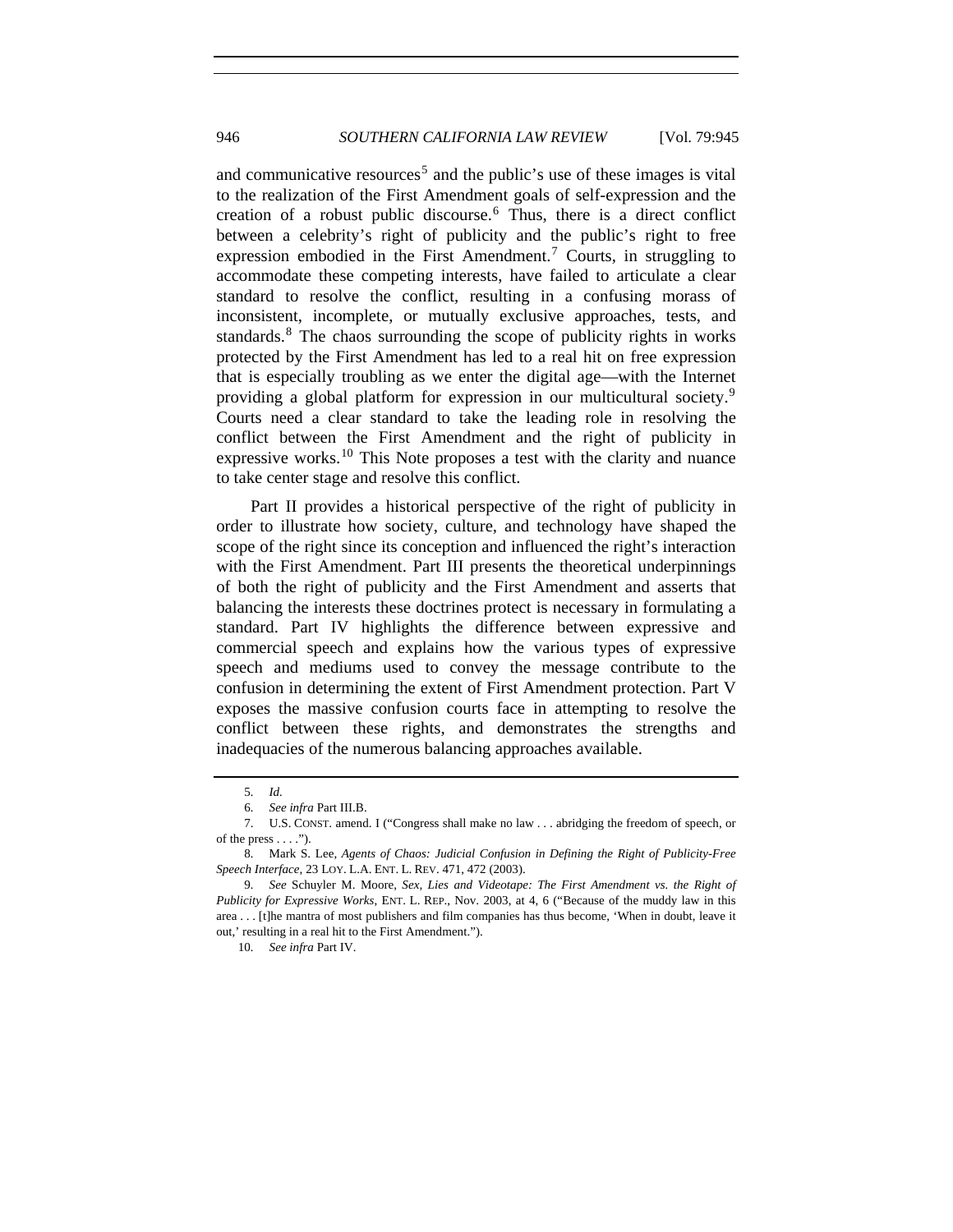Part VI proposes the primary motivation test to resolve this conflict. This test focuses on the defendant's primary influence or motive expressive or commercial—in using a celebrity identity, and it proposes a framework to adequately balance the expressive and property interests at stake and the goals underlying each of the rights. The test is applicable to all types of expressive speech, and its formulation takes into account the right of publicity's intellectual property background, existing tests that attempt to resolve the conflict, and current cultural, social, and technological influences. Part VII concludes that the primary motivation test is ready to take center stage as the proper test to balance all of the interests involved in right of publicity claims.

# II. INFLUENCES SHAPING THE RIGHT OF PUBLICITY: A HISTORICAL PERSPECTIVE

The expansion and development of society, culture, and technology in America has shaped the scope of the right of publicity since its conception and influenced the right's interaction with the First Amendment. This historical perspective demonstrates that in order to create a test that effectively balances publicity rights with free expression, our current multicultural society, digital technology, and the Internet must be considered.

## A. THE BIRTH OF OUR NATION

Our founding fathers enshrined in the First Amendment the values of free expression central to the democratic ideals of our country.<sup>[11](#page-2-0)</sup> They also promoted a philosophy that "'[f]ame should be freely sought and freely given' as the 'only proper reward' for civic virtue and heroism."[12](#page-2-1) To the founders, the term "fame" or "famous" held its original meaning, derived from the Latin word *fama*, meaning "manifest deeds."[13](#page-2-2) The definition implied that the ability to perform such deeds and attain such achievements was due to virtue and self-discipline, and thus, people should accept fame modestly and were expected to return some portion of their success to the world through their continual good deeds.<sup>[14](#page-2-3)</sup> Accordingly, the founding fathers did not complain about the appropriation of their images. On the

<sup>11.</sup> **II.S. CONST.** amend. I.

 <sup>12.</sup> Madow, *supra* note 4, at 150 (internal citations omitted).

<span id="page-2-3"></span><span id="page-2-2"></span><span id="page-2-1"></span><span id="page-2-0"></span> <sup>13.</sup> RICHARD SCHICKEL, INTIMATE STRANGERS: THE CULTURE OF CELEBRITY IN AMERICA 24 (1985).

<sup>14</sup>*. See id.*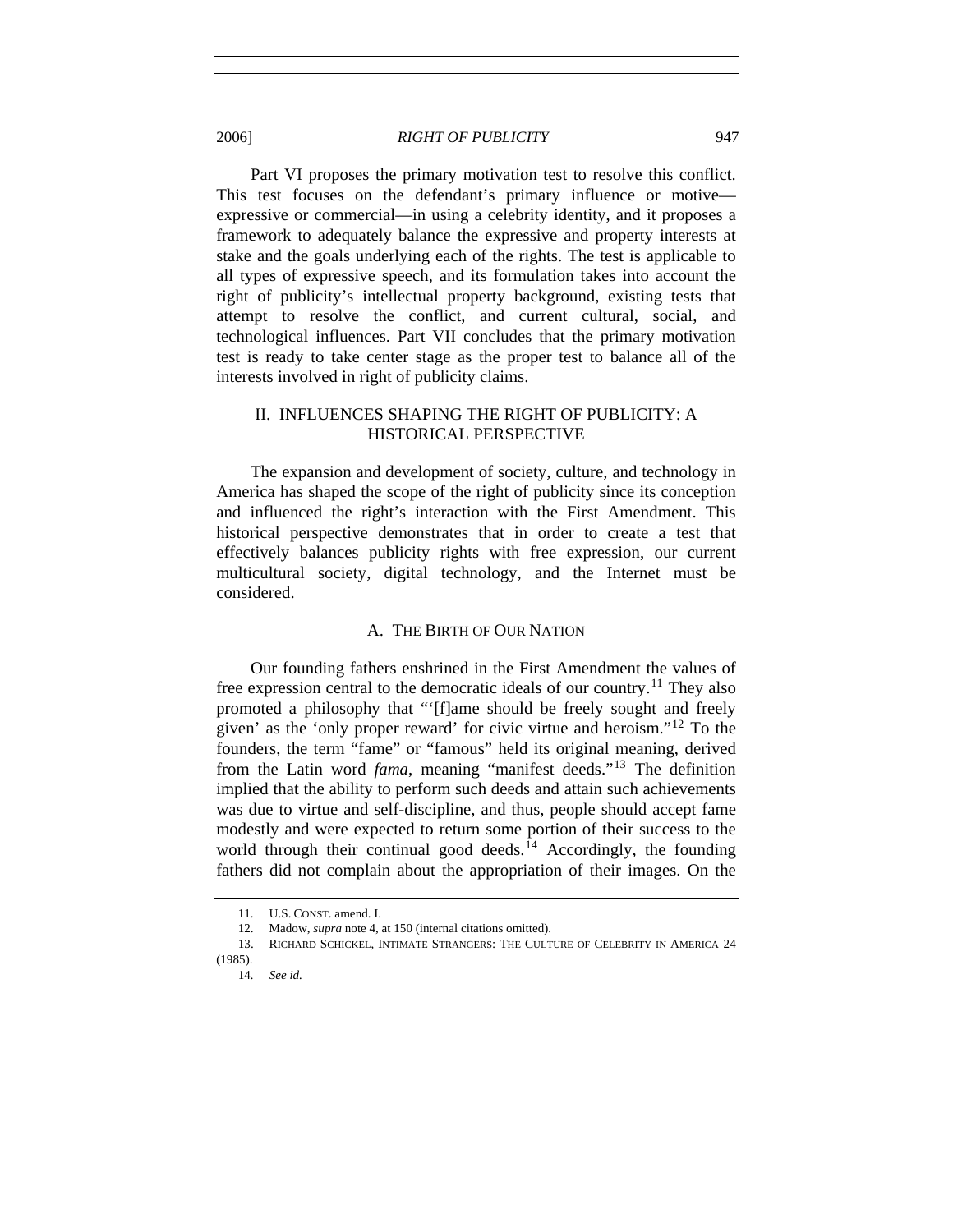contrary, they believed the broad dissemination of their images would advance the interests of the American public in furthering the cause of independence and nation-building.[15](#page-3-0) Therefore, the modern economic conceptions of fame<sup>[16](#page-3-1)</sup> and celebrity<sup>[17](#page-3-2)</sup> that gave rise to the right of publicity were alien to the members of the founding generation, who could not envision a conflict between the right of publicity and First Amendment values of free expression. A historical look at the evolution of the law, mass media technology, and the concept of fame will show how the right of publicity has been in tension with the First Amendment since its predecessor, the right of privacy, was conceived. This perspective will also illuminate the considerations that must be taken into account to achieve the correct balance between the rights in our contemporary popular culture.

## B. THE RIGHT TO PRIVACY

The invention of the rotary printing press in the late nineteenth century led to the mass circulation of newspapers and sensationalist human-interest journalism.[18](#page-3-3) By the time William Randolph Hearst arrived in New York to challenge Joseph Pulitzer's dominance in the newspaper business,  $19$  the formula for success was well-established: begin with "the startling, the amazing, and the stupefying" and then find a human symbol to summarize an event or tragedy and apply it on a national scale.<sup>[20](#page-3-5)</sup> The concept of fame began evolving as the "names make news" philosophy allowed not only political leaders, but also inventors, business tycoons, writers, athletic figures, criminals, and entertainers who accomplished something "great" in the world to bask in the limelight of fame. $21$ 

<sup>15</sup>*.* Madow, *supra* note 4, at 150. As Michael Madow states,

Franklin, like Washington, Jefferson, and even the more artistically puritanical John Adams, appreciated the propaganda value of such images of an exemplary civic virtue, especially . . . in America, where the images of the new heroes served to help create a spirit of unity paralleled by the evolution of more abstract national symbols. America was organizing a culture from the ground up, and in that organization the unifying and crystallizing function of faces was of prime importance.

<span id="page-3-0"></span>*Id.* (internal citations omitted).

<sup>16</sup>*. See id.* at 150–51.

<span id="page-3-2"></span><span id="page-3-1"></span><sup>17</sup>*. See* SCHICKEL, *supra* note 13, at 23; Kwall, *supra* note 1, at 8 ("[T]he celebrity epidemic did not begin to emerge until the early 1960s. One study revealed that the use of the term 'celebrity' in titles of magazine articles began a visible escalation in the early 1960s.").

<span id="page-3-4"></span><span id="page-3-3"></span><sup>18</sup>*. See* CHARLES L. PONCE DE LEON, SELF-EXPOSURE: HUMAN-INTEREST JOURNALISM AND THE EMERGENCE OF CELEBRITY IN AMERICA, 1890–1940, at 44–47 (2002).

 <sup>19.</sup> *See id.*

 <sup>20.</sup> SCHICKEL, *supra* note 13, at 29–30.

<span id="page-3-6"></span><span id="page-3-5"></span><sup>21</sup>*. See* PONCE DE LEON, *supra* note 18, at 31–32; SCHICKEL, *supra* note 13, at 30–34; Madow, *supra* note 4, at 160 ("A man's name was not apt to become a household word unless he exemplified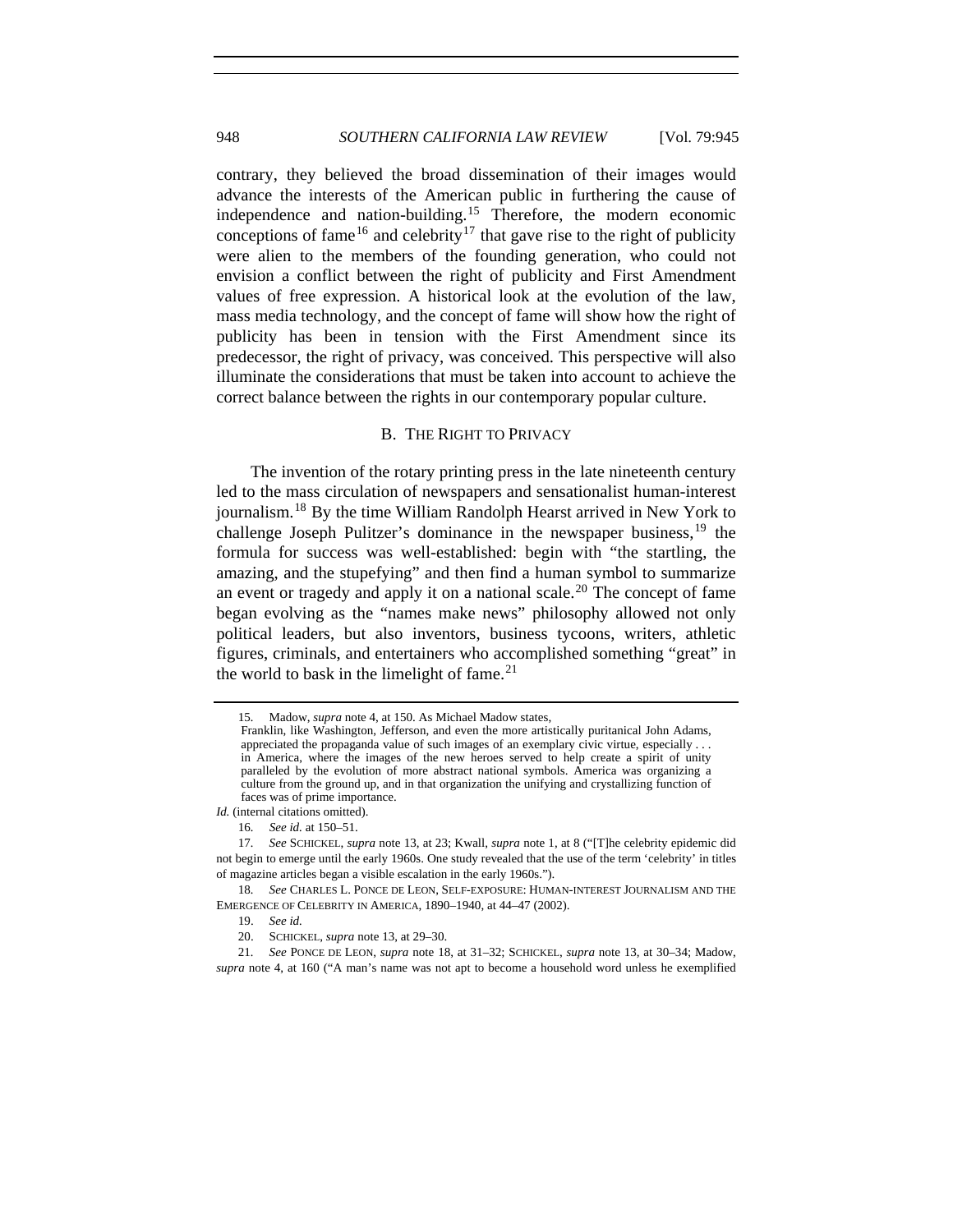The development of intrusive journalism, combined with advertising, led to Louis Brandeis and Samuel Warren's famous 1890 article arguing for the creation of a common law right to privacy.<sup>[22](#page-4-0)</sup> They believed that a legal right was necessary to protect an individual's privacy from a press that was "overstepping in every direction the obvious bounds of propriety and of decency."[23](#page-4-1) They were appalled that in order to "satisfy a prurient taste the details of sexual relations [were] spread broadcast in the columns of the daily papers."[24](#page-4-2) In advocating for a fundamental "right 'to be let alone,'"[25](#page-4-3) Brandeis and Warren stated that human dignity demanded that an individual be free from the "blighting influence" of gossip and instantaneous photography.[26](#page-4-4) Their argument proved persuasive and a majority of state courts, following Georgia's lead,  $27$  recognized the right to privacy as part of their common law.[28](#page-4-6) In New York, where the courts refused to recognize the right in *Roberson v. Rochester Folding Box Co.*, [29](#page-4-7) the New York Legislature reacted swiftly and decisively, creating a statutory right to privacy and establishing both criminal and civil liability for the unauthorized use of a person's "name, portrait or picture" for "advertising purposes, or for the purposes of trade."<sup>[30](#page-4-8)</sup> Two years later, the Georgia Supreme Court, in *Pavesich v. New England Life Insurance Co.*, held that the unauthorized use of an artist's photograph in a testimonial advertisement violated a common law right to privacy.<sup>[31](#page-4-9)</sup> In the ensuing

<span id="page-4-6"></span><span id="page-4-5"></span><span id="page-4-4"></span><span id="page-4-3"></span>28*. See* Peter L. Felcher & Edward L. Rubin, *Privacy, Publicity, and the Portrayal of Real People by the Media*, 88 YALE L.J. 1577, 1581 (1979).

<span id="page-4-7"></span>29*. See* Roberson v. Rochester Folding Box Co., 64 N.E. 442, 443 (N.Y. 1902) (rejecting a young girl's common law privacy action against a box and flour company that used her photograph for its advertisement posters without her consent, and claiming that recognizing a right to privacy would lead to "litigation bordering upon the absurd").

<span id="page-4-8"></span> 30. N.Y. CIV. RIGHTS LAW §§ 50, 51 (Consol. 2001 & Supp. 2005). The applicable provision states:

<span id="page-4-2"></span><span id="page-4-1"></span><span id="page-4-0"></span>greatness in some way or other. He might be a Napoleon, great in power, a J.P. Morgan, great in wealth, a St. Francis, great in virtue, or a Bluebeard, great in evil.").

 <sup>22.</sup> Louis D. Brandeis & Samuel D. Warren, *The Right to Privacy*, 4 HARV. L. REV. 193 (1890). 23*. Id.* at 196.

<sup>24</sup>*. Id.*

<sup>25</sup>*. Id.* at 195 (quoting THOMAS M. COOLEY, COOLEY ON TORTS 29 (2d ed. 1898)).

<sup>26</sup>*. Id.* at 196.

<sup>27</sup>*. See* Pavesich v. New Eng. Life Ins. Co., 50 S.E. 68, 74 (Ga. 1905).

<sup>[</sup>A] person, firm or corporation that uses for advertising purposes, or for the purposes of trade, the name, portrait or picture of any living person without having first obtained the written consent of such person, or if a minor of his or her parent or guardian, is guilty of a misdemeanor.

*Id.* In addition to this criminal penalty, the statute also provides for an injunction and both compensatory and punitive damages. *Id.* 

<span id="page-4-9"></span><sup>31</sup>*. See Pavesich*, 50 S.E. at 74 (holding unanimously that the unauthorized use of an artist's photograph in an advertisement for life insurance violated a new common law right of privacy, and, in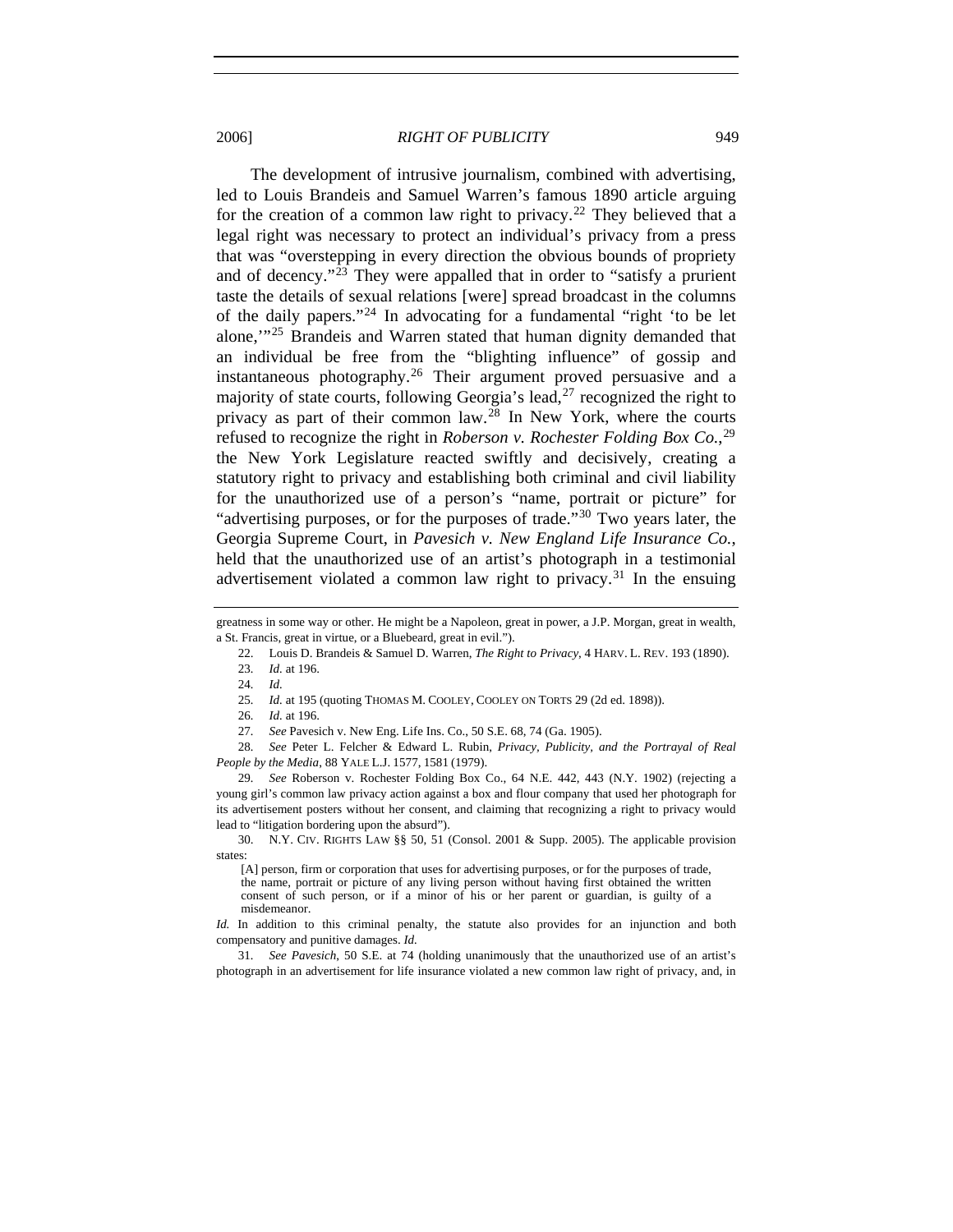years, "protection from unauthorized commercial use of name and likeness became a widely recognized aspect of the right to privacy."<sup>[32](#page-5-0)</sup>

The twentieth century brought Americans two new mediums of communication: the radio broadcast and the silver screen. These new technologies then converged with magazines, newspapers, and new advertising techniques to firmly establish the link between celebrity and consumption, and the economics of fame began to transform.<sup>[33](#page-5-1)</sup> The pervasiveness of motion pictures using the "close-up" technique fostered an illusion of unprecedented intimacy between the public and their favorite actors and generated a widespread hunger to know more about the stars' private lives. $34$  A proliferation of fan magazines and newspaper gossip columns fed America's craving until the names and images of movie stars became embedded in our culture and the public began to look to the rich and famous for cues about what they should buy and how they should live.<sup>[35](#page-5-3)</sup> Radio and the motion picture effectively "uncoupled fame from greatness of achievement"<sup>[36](#page-5-4)</sup> and created a new form of human eminence the "celebrity"—a person "known for his well-knownness."[37](#page-5-5)

The commercial implications of this phenomenon were clear, and Hollywood and Madison Avenue began exploiting the immense marketing power of movie stars, a power which stemmed from celebrities' ability to inspire emulation and cultivate consumer demand.<sup>[38](#page-5-6)</sup> During this period, the advertising techniques of product placement and the celebrity tie-in or

37. Madow, *supra* note 4, at 161. As Madow explains,

Richard Schickel describes the sea change this way:

What happened in this period [1915–1925] was that the public ceased to insist that there be an obvious correlation between achievement and fame. It was no longer absolutely necessary for its favorites to perform a real-life heroic act, to invent a boon for mankind, to create a mighty business enterprise . . . . Beginning with the rise of the star system in Hollywood it was possible to achieve "celebrity" through attainments in the realms of play spectator sports, acting—and almost immediately thereafter it became possible to become *a* celebrity (a new coinage describing a new phenomenon) simply by becoming . . . a celebrity . . . .

<span id="page-5-6"></span>*Id.* (quoting RICHARD SCHICKEL, HIS PICTURE IN THE PAPERS 7 (1973)) (alterations in original). *See also* PONCE DE LEON, *supra* note 18, at 12.

<span id="page-5-0"></span>adopting the reasoning of Justices Warren and Brandeis, that this appropriation constituted a tort and was a violation of the personal "right to be let alone").

<sup>32</sup>*.* Madow, *supra* note 4, at 168.

<sup>33</sup>*. See id.* at 163.

<span id="page-5-5"></span><span id="page-5-4"></span><span id="page-5-3"></span><span id="page-5-2"></span><span id="page-5-1"></span><sup>34</sup>*. See* SCHICKEL, *supra* note 13, at 34–36; Kwall, *supra* note 1, at 29; Madow, *supra* note 4, at 162.

<sup>35</sup>*. See* Madow, *supra* note 4, at 162–63.

<sup>36</sup>*. Id.* at 160.

<sup>38</sup>*.* Madow, *supra* note 4, at 163–64.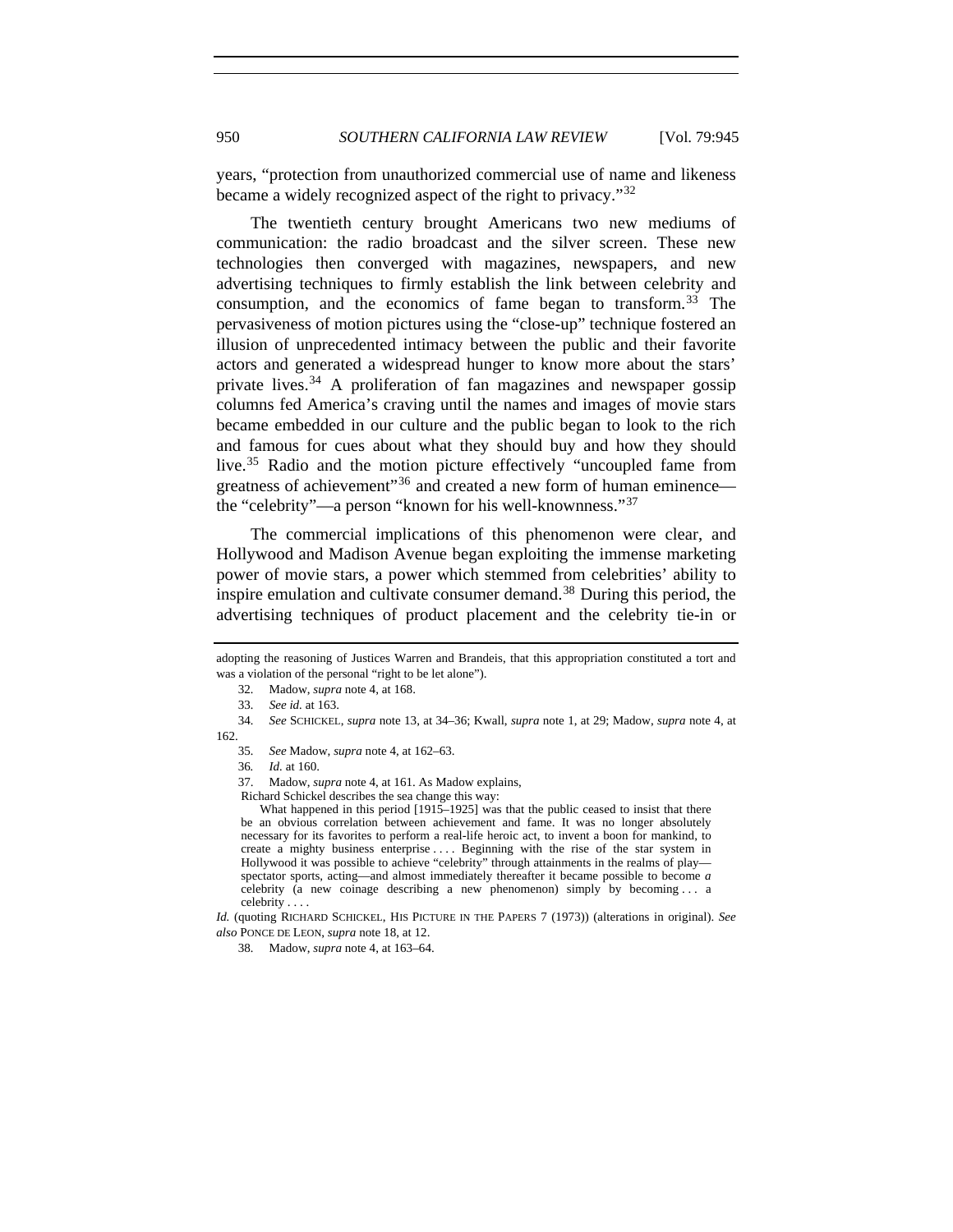product testimonial became widespread,<sup>[39](#page-6-0)</sup> and soon the names and faces of screen stars and professional athletes were being used to sell all kinds of consumer goods, from soap and cosmetics to cigarettes.[40](#page-6-1) Michael Madow elaborates:

By the 1930s, then, new "joint consumption" communications technologies (motion pictures, radio) had transformed not only the mechanisms by which fame was generated, but its commercial significance as well. The most obvious change was that celebrity itself had become a source of immense economic value. The "publicity values" of movie and sports stars could now be exploited profitably in a wide range of collateral endeavors.<sup>[41](#page-6-2)</sup>

Movie studios frequently licensed the images of their actors to advertisers and merchandisers, and a number of licensing companies were formed solely for the purpose of marketing famous people.<sup>[42](#page-6-3)</sup> The commodification of celebrity image shed light on the economic dimension of fame and laid the groundwork for this new perception of fame to take hold in America.

The law, however, was unprepared to meet this evolving concept of fame and the right to privacy was unaccommodating to celebrities' newfound need to protect and control the use of their images. The plaintiffs in *Roberson* and *Pavesich* were relatively unknown and complained of personal injury to their dignity from unwanted publicity. Celebrities, on the other hand, deliberately seek the spotlight, so there should be no real emotional injury when they receive additional publicity.<sup>[43](#page-6-4)</sup> For celebrities, the injury complained of was not that their name or likeness had been *used*, but that they had not been *compensated* for its use; a claim that was difficult to reconcile with privacy interests.<sup>[44](#page-6-5)</sup> Most courts interpreted the right to privacy narrowly and held that celebrities either waived their rights of privacy by assuming a prominent and visible place in society or that they

<span id="page-6-0"></span><sup>39</sup>*. Id.* at 164. Product placement, the practice of manufacturers and merchandisers offering film studios money, supplies of props, or free advertising in exchange for the studios placing the manufacturers' consumer goods in movies, was developed during this period. The use of celebrity names and faces in advertising tie-ins and product testimonials also returned to widespread use in the 1920s, when the J. Walter Thompson firm began promoting the idea that "advertising messages should be 'personified' to take advantage of three basic tendencies in mass society: curiosity about others, the spirit of emulation, and the search for authority." *Id.* 

<span id="page-6-1"></span><sup>40</sup>*. Id.* at 165.

<span id="page-6-2"></span><sup>41</sup>*. Id.* at 166.

<span id="page-6-3"></span><sup>42</sup>*. Id.*

<span id="page-6-4"></span><sup>43</sup>*. See id.* at 168.

<span id="page-6-5"></span><sup>44</sup>*. See id.* at 169.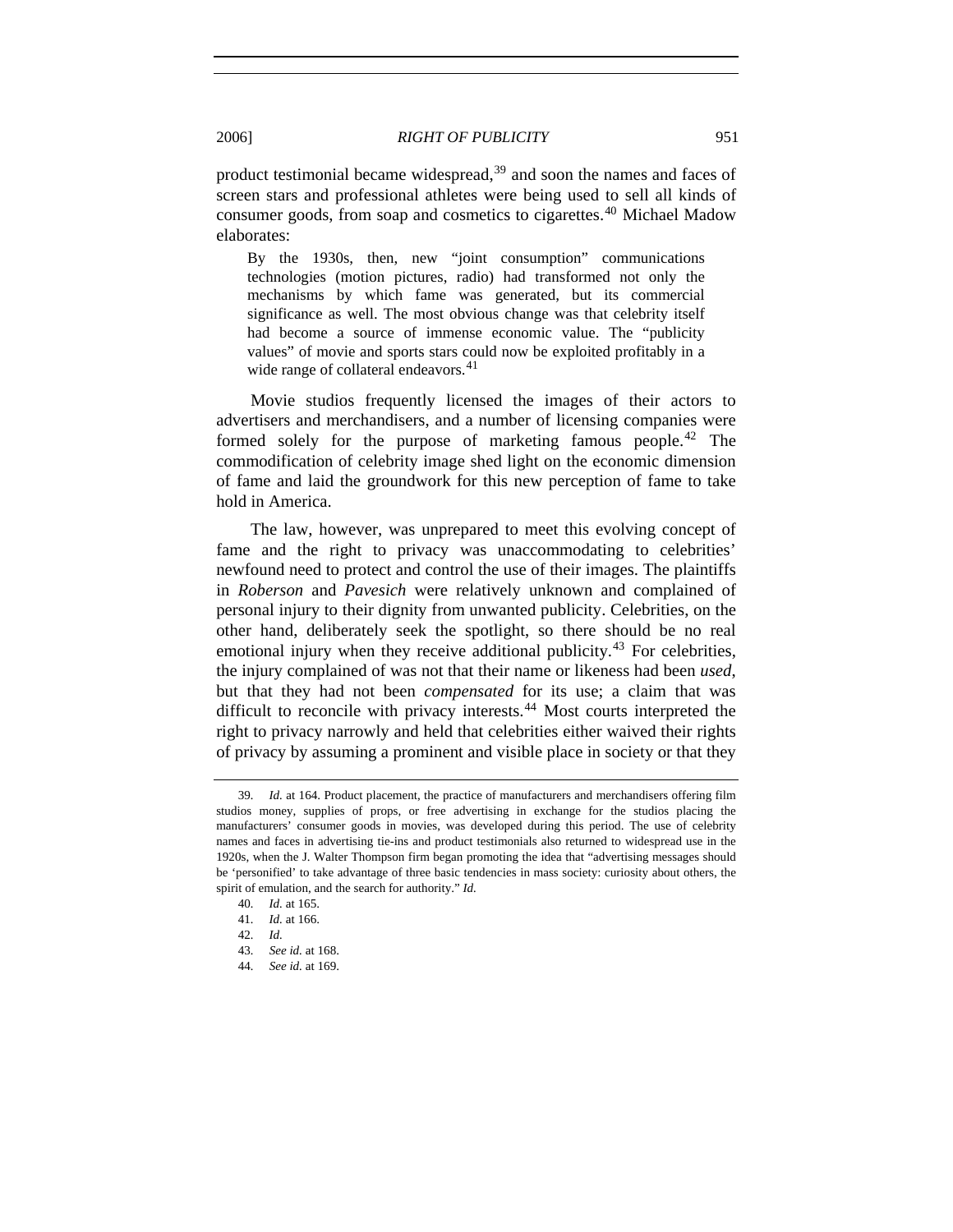could only recover for "offensive" publicity.<sup>[45](#page-7-0)</sup> Thus, a celebrity's asserted injury could not find a remedy under the "right to be let alone," and the courts effectively barred famous plaintiffs from recovering for unauthorized appropriation on privacy grounds.<sup>[46](#page-7-1)</sup>

## C. THE RIGHT OF PUBLICITY

It was not until 1953 that the economic dimension of fame made its distinctive breakthrough as the Second Circuit recognized a right of publicity and gave legal protection to the commodification of personality in *Haelan Laboratories, Inc. v. Topps Chewing Gum, Inc*. [47](#page-7-2) In this landmark case, Judge Jerome Frank, writing for the court, held that people, especially those who are famous, have "in addition to and independent of the right to privacy ... a right in the publicity value of [their] photograph[s]."<sup>[48](#page-7-3)</sup> He continued:

This right might be called a "right of publicity." For it is common knowledge that many prominent persons (especially actors and ballplayers), far from having their feelings bruised through public exposure of their likenesses, would feel sorely deprived if they no longer received money for authorizing advertisements, popularizing their countenances, displayed in newspapers, magazines, busses, trains and subways. This right of publicity would usually yield them no money unless it could be made the subject of an exclusive grant which barred any other advertiser from using their pictures.<sup>[49](#page-7-4)</sup>

Judge Frank stated it was "immaterial" whether this right of publicity was labeled a "property" right, but essentially propertized the right by averring that it could be licensed or assigned and enforced against third parties by the licensee or assignee.<sup>[50](#page-7-5)</sup>

A year later, Melville Nimmer urged the widespread adoption of the property-based right of publicity formulated in *Haelan Laboratories* and developed the theoretical underpinnings for this nascent right.<sup>[51](#page-7-6)</sup> He argued that the legal theories available were inadequate to protect the commercial interests celebrities have in their identities, and while "the concept of privacy which Brandeis and Warren evolved fulfilled the demands of

<sup>45</sup>*. See id.*

<span id="page-7-3"></span><span id="page-7-2"></span><span id="page-7-1"></span><span id="page-7-0"></span><sup>46</sup>*. See id.*

 <sup>47.</sup> Haelan Labs., Inc. v. Topps Chewing Gum, Inc., 202 F.2d 866 (2d Cir. 1953).

<sup>48</sup>*. Id.* at 868.

<span id="page-7-4"></span><sup>49</sup>*. Id.*

<span id="page-7-6"></span><span id="page-7-5"></span><sup>50</sup>*. Id.*

 <sup>51.</sup> Melville B. Nimmer, *The Right of Publicity*, 19 LAW & CONTEMP. PROBS. 203 (1954).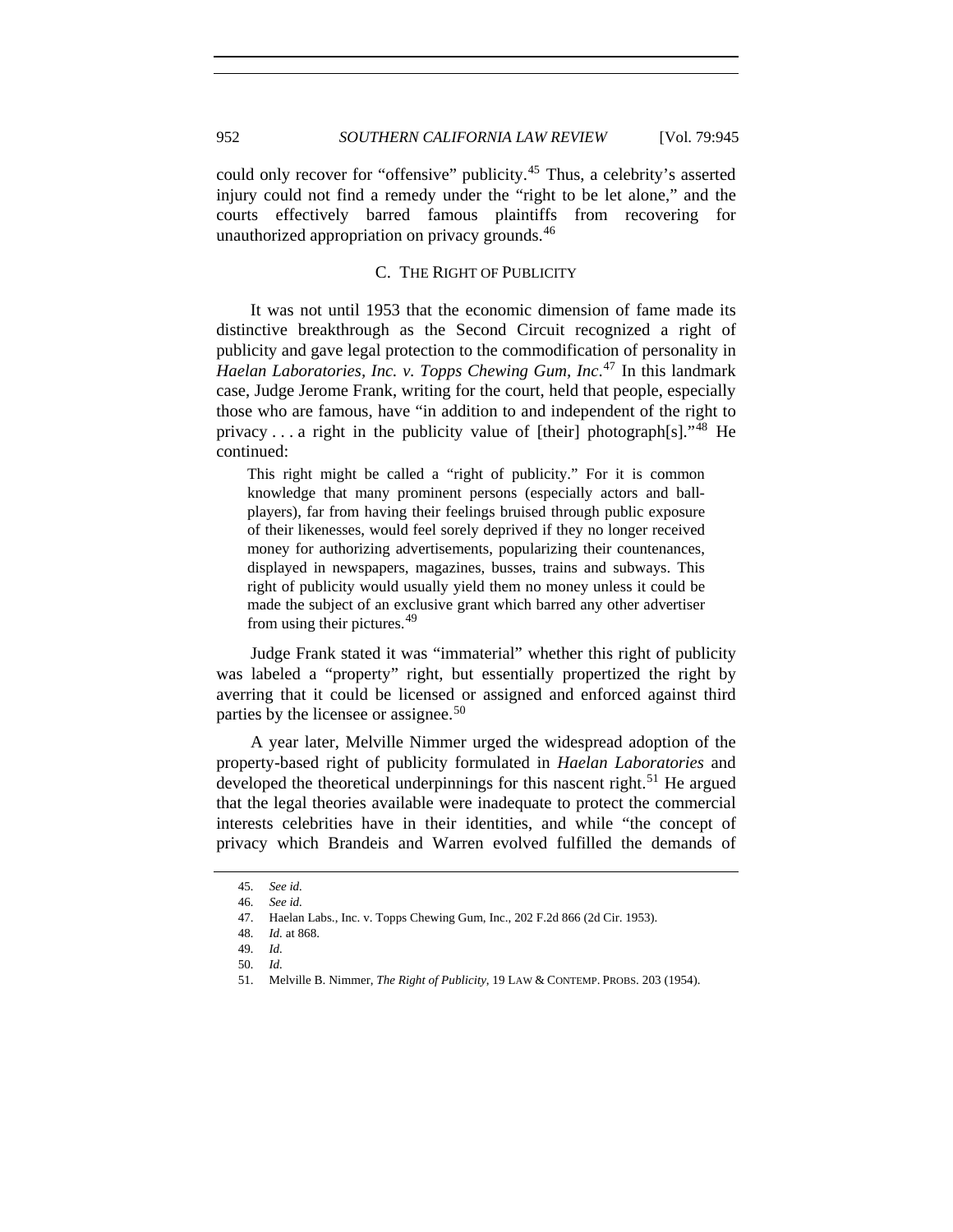Beacon Street in 1890," he doubted that the concept "satisfactorily [met] the needs of Broadway and Hollywood in 1954."[52](#page-8-0) Nimmer grounded his argument on John Locke's moral principle that individuals are entitled to the fruits of their labor, absent countervailing public policy considerations.[53](#page-8-1) Nimmer argued that

persons who have long and laboriously nurtured the fruit of publicity values may be deprived of them, unless judicial recognition is given to what is here referred to as the right of publicity—that is, the right of each person to control and profit from the publicity values which he has created or purchased.[54](#page-8-2)

Courts were initially reluctant to embrace the new right,  $55$  yet the doctrine gradually won widespread judicial and scholarly acceptance, beginning in 1977 with the Supreme Court's only decision regarding the right of publicity, *Zacchini v. Scripps-Howard Broadcasting Co*. [56](#page-8-4) Along with firmly establishing the right of publicity as an intellectual property right, *Zacchini* was one of the first cases to deal with the conflict between the right and the First Amendment values of free expression, as well as the rationales underlying both rights.<sup>[57](#page-8-5)</sup>

# III. PREPARING FOR THE PART: BALANCING THE JUSTIFICATIONS

In formulating a test that resolves the conflict between publicity rights and free expression, it is necessary to balance the interests that these rights protect. This Part therefore presents the theoretical underpinnings of both the right of publicity and the First Amendment.

## A. RIGHT OF PUBLICITY JUSTIFICATIONS

The right of publicity advances the societal interests of "fostering creativity, safeguarding the individual's enjoyment of the fruits of her labors, preventing consumer deception, and preventing unjust enrichment."<sup>[58](#page-8-6)</sup> As follows, the main justifications proposed in support of the right of publicity include moral, economic, and consumer protection

<sup>52</sup>*. Id.*

<sup>53</sup>*. See id.* at 216.

<sup>54</sup>*. Id.*

<sup>55</sup>*. See* Madow, *supra* note 4, at 176.

 <sup>56.</sup> Zacchini v. Scripps-Howard Broad. Co., 433 U.S. 562 (1977).

<sup>57</sup>*. See infra* Part V.A.

<span id="page-8-6"></span><span id="page-8-5"></span><span id="page-8-4"></span><span id="page-8-3"></span><span id="page-8-2"></span><span id="page-8-1"></span><span id="page-8-0"></span> <sup>58.</sup> Roberta Rosenthal Kwall, *The Right of Publicity vs. the First Amendment: A Property and Liability Rule Analysis*, 70 IND. L.J. 47, 54 (1994).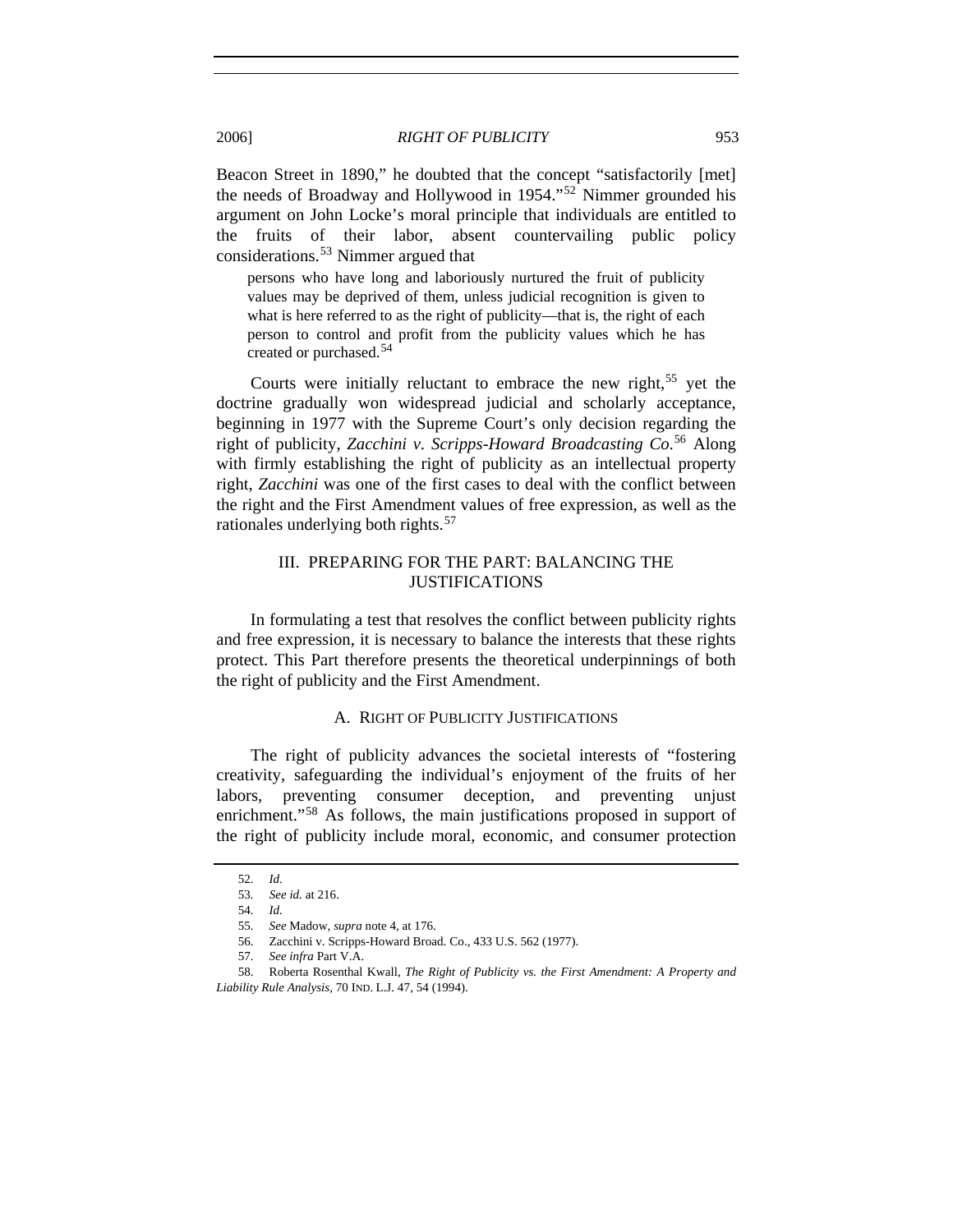rationales.[59](#page-9-0) These justifications are all subject to criticism, but the right of publicity is itself well established in American jurisprudence and constitutes an important protection for celebrities' interests in their identities.

1. Moral Rationales

The most frequently recognized moral justification for publicity rights concerns Locke's "fruits of labor" theory.<sup>[60](#page-9-1)</sup> As Nimmer explains, "every person is entitled to the fruit of his labors unless there are important countervailing public policy considerations."[61](#page-9-2) Thus, because celebrities work hard and expend "time, effort, skill, and even money"<sup>[62](#page-9-3)</sup> to create commercially valuable identities, they deserve the rewards gained from using those identities and the right to control what their efforts have created.

Legal scholar Michael Madow, however, rejects the intuitive appeal of the moral theory, stating that there are many variables that contribute to the creation of celebrity.<sup>[63](#page-9-4)</sup> He argues that a celebrity's public image is always the product of a complex social process in which the labor of the celebrity—the celebrity's own time, effort, and money—is but one component, and often not the main one.<sup>[64](#page-9-5)</sup> This is especially true in today's society, where "the production of fame and [celebrity] image has become more organized, centralized, methodical, even 'scientific.'"[65](#page-9-6) Madow further asserts that the public, rather than the star, bears primary responsibility for the creation of a celebrity's image.<sup>[66](#page-9-7)</sup> Fame, therefore, is a "'relational' phenomenon, something that is *conferred by others*"[67](#page-9-8) and has as much to do with the audience and the media as it does with the celebrity. Thus, under this view of Locke's theory, both the public and the celebrity deserve to share the fruits of any celebrity-image labor.

<sup>59</sup>*. See* Madow, *supra* note 4, at 178–79.

<sup>60</sup>*. See id.* at 178.

 <sup>61.</sup> Nimmer, *supra* note 51, at 216. *See also supra* notes 53–54 and accompanying text.

 <sup>62.</sup> Nimmer, *supra* note 51, at 216.

 <sup>63.</sup> *See* Madow, *supra* note 4, at 195.

<sup>64</sup>*. See id*.

<span id="page-9-6"></span><span id="page-9-5"></span><span id="page-9-4"></span><span id="page-9-3"></span><span id="page-9-2"></span><span id="page-9-1"></span><span id="page-9-0"></span><sup>65</sup>*. Id.* at 191 ("The work of 'fashioning the star out of the raw material of the person' is done not only by the star herself, but by an army of specialists—consultants, mentors, coaches, advisors, agents, photographers, and publicists." (internal citation omitted)).

<span id="page-9-8"></span><span id="page-9-7"></span><sup>66</sup>*. See id.* at 193 ("However strenuously the star may fight the intertextuality of his image, however 'scrupulously' he may try to 'monitor' and 'shape' it, the media and the public always play a substantial part in the image-making process.").

<sup>67</sup>*. Id.* at 188.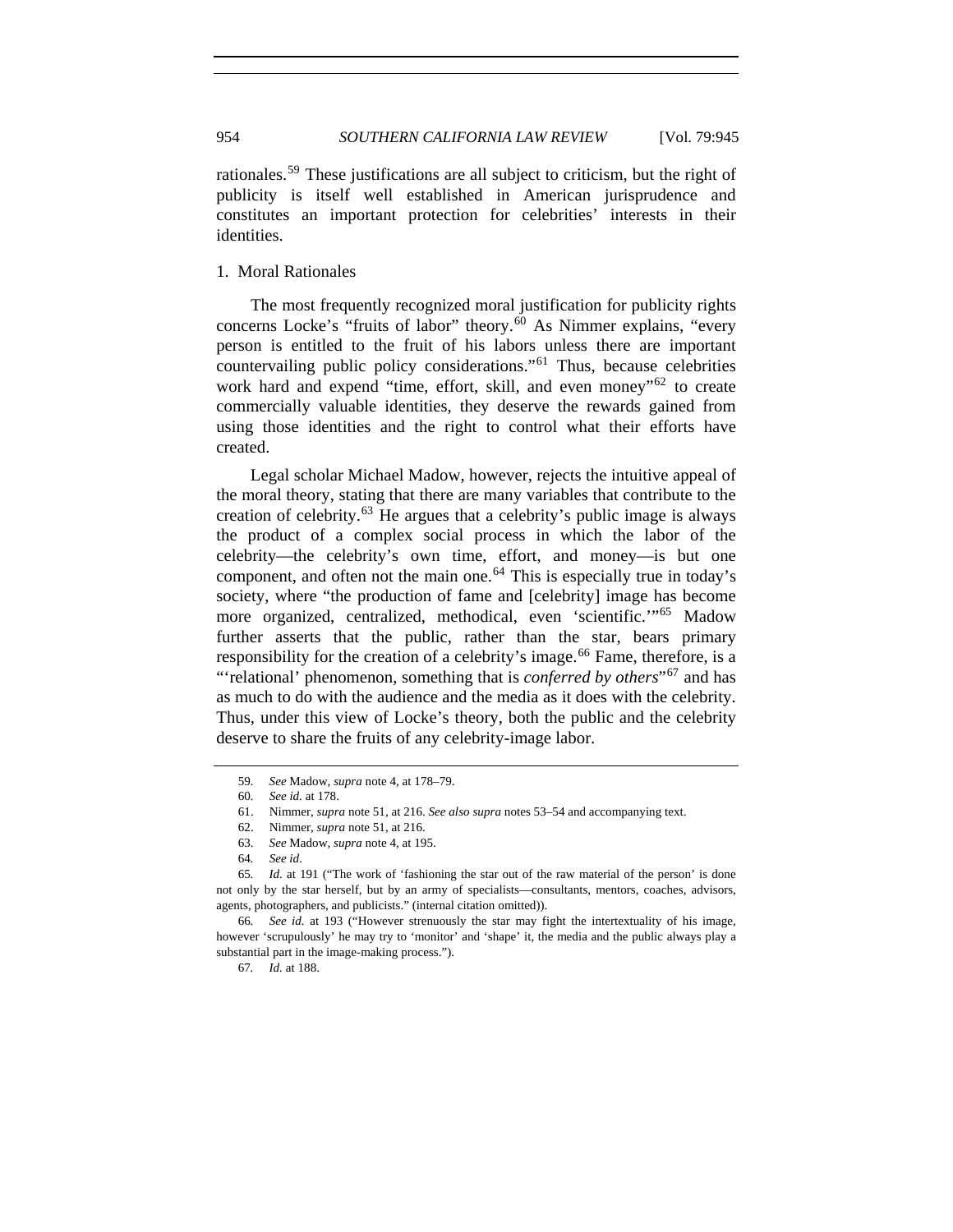The Supreme Court in *Zacchini* articulated another moral rationale as the prevention of "unjust enrichment by the theft of good will."<sup>[68](#page-10-0)</sup> In fact, defendants in right of publicity cases are often labeled free riders and are condemned for misappropriating value that others have created and reaping what others have sown. $69$ 

Yet, critics see this argument as unconvincing, because celebrities often develop their artistic craft or athletic prowess by borrowing from techniques and forms that were created before them. Madow argues that "[c]ultural production is *always* . . . a matter of reworking, recombining, and redeploying already-existing symbolic forms, sounds, narratives, and images."<sup>[70](#page-10-2)</sup> Thus, celebrity plaintiffs themselves typically reap what they have not sown, $<sup>71</sup>$  $<sup>71</sup>$  $<sup>71</sup>$  and conversely, right of publicity defendants often do</sup> some sowing of their own. Madow explains, "unauthorized commercial appropriators oftentimes *add* something of their own—some humor, artistry, or wit—to whatever they 'take,' and their products may service markets different from those that the celebrity herself (or her licensees) chooses to service."[72](#page-10-4)

2. Economic Rationales

The economic justifications for publicity rights are twofold. The first is that the right of publicity provides incentives for an individual to create a valuable persona.<sup>[73](#page-10-5)</sup> Thus, if people cannot fully exploit the value of their identities, they will lack the incentive to "expend the time, effort, and resources necessary to develop talents and produce works that ultimately benefit society as a whole."[74](#page-10-6) The Supreme Court supported the

<span id="page-10-0"></span><sup>68</sup>*.* Zacchini v. Scripps-Howard Broad. Co., 433 U.S. 562, 576 (1977) ("No social purpose is served by having the defendant get free some aspect of the plaintiff that would have market value and for which he would normally pay." (quoting Harry Kalven, Jr., *Privacy in Tort Law—Were Warren and Brandeis Wrong?*, 31 LAW & CONTEMP. PROBS. 326, 331 (1966))).

 <sup>69.</sup> Madow, *supra* note 4, at 196.

<sup>70</sup>*. Id.*

<sup>71</sup>*. Id.* at 204.

<span id="page-10-4"></span><span id="page-10-3"></span><span id="page-10-2"></span><span id="page-10-1"></span><sup>72</sup>*. Id.* "This is most evident when the star image is used to create or carry an oppositional meaning, as in the case of the John Wayne and Judy Garland greeting cards . . . ." *Id.* The John Wayne greeting card, sold at gay bookstores, featured a picture of John Wayne wearing a cowboy hat and bright red lipstick, with the caption, "It's such a bitch being butch." *Id.* at 144. The Judy Garland greeting card, sold by a gay greeting card company, "depict[ed] Garland as Dorothy, in gingham with Toto in a basket, in a gay bar, with her opening line in Oz as the message inside." *Id.* at 195 (internal citation omitted).

<sup>73</sup>*. See id.* at 206.

<span id="page-10-6"></span><span id="page-10-5"></span><sup>74</sup>*. Id. See also* Lugosi v. Universal Pictures, 603 P.2d 425, 441 (Cal. 1979) (Bird, C.J., dissenting) ("[P]roviding legal protection for the economic value in one's identity against unauthorized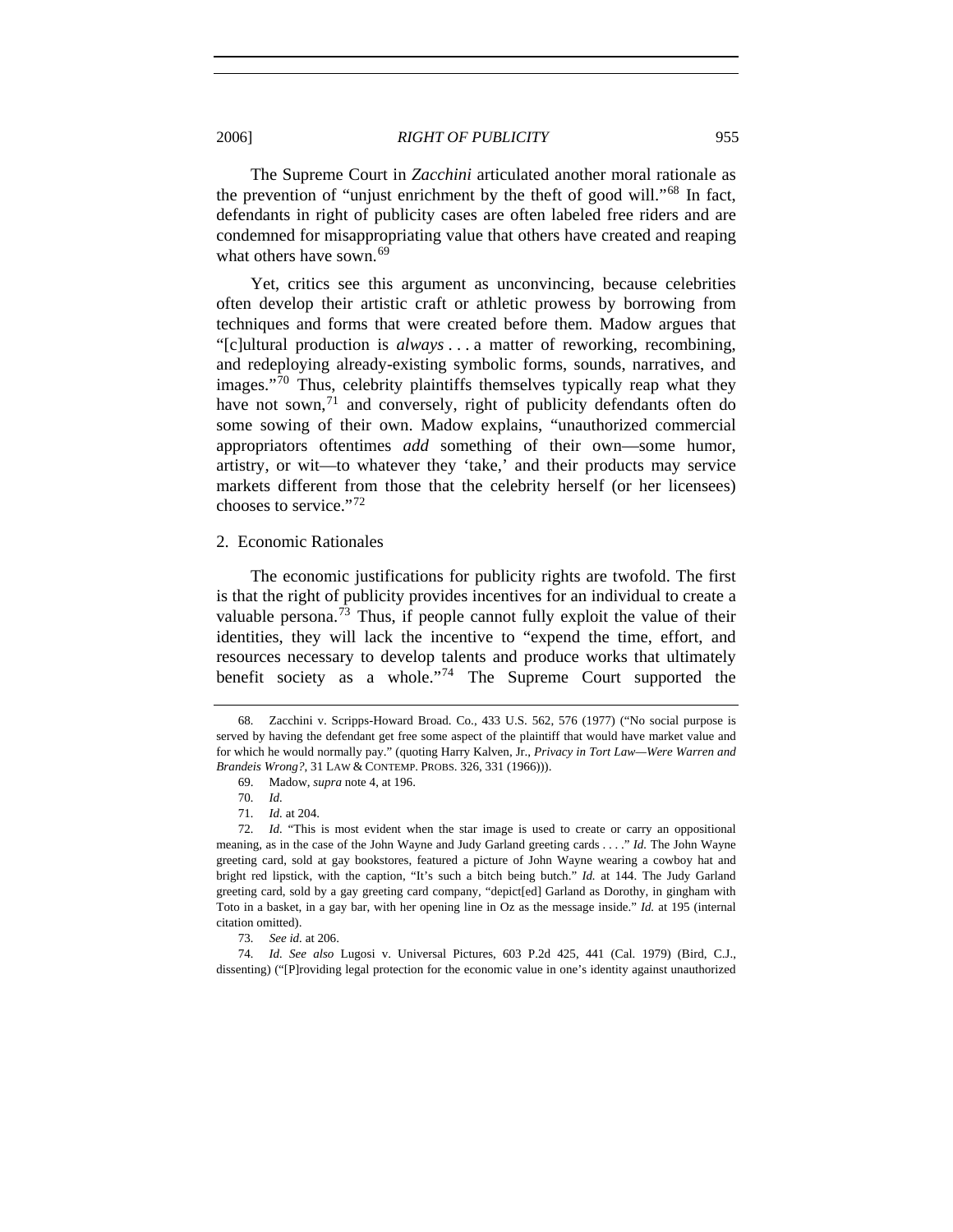"incentives" rationale in *Zacchini* and recognized that the right of publicity "provides an economic incentive for [a performer] to make the investment required to produce a performance of interest to the public."[75](#page-11-0) The Court then analogized the incentives rationale to that underlying other intellectual property regimes:

The economic philosophy behind the clause empowering Congress to grant patents and copyrights is the conviction that encouragement of individual effort by personal gain is the best way to advance public welfare through the talents of authors and inventors in "Science and useful Arts." Sacrificial days devoted to such creative activities deserve rewards commensurate with the services rendered.<sup>[76](#page-11-1)</sup>

Yet, fame existed long before the right of publicity and no one apparently needed the law's incentives to develop a valuable persona before this century.<sup>[77](#page-11-2)</sup> Critics of this rationale argue that this fact suggests that the costs of developing a well-known identity are slight<sup>[78](#page-11-3)</sup> or that there are numerous economic incentives<sup>[79](#page-11-4)</sup> and noneconomic motivations, such as desire for fame, power, or success,  $80$  to develop a commercially valuable identity independent of the right of publicity. They conclude that absent a right of publicity, there would still be celebrities, and their quality would probably not be any less stellar.<sup>[81](#page-11-6)</sup>

<span id="page-11-4"></span>79*. See* Madow, *supra* note 4, at 208–11. The vast majority of right of publicity plaintiffs "generate commercially marketable fame" from fields of endeavor and activities that are themselves "very handsomely compensated." *Id.* at 209. Thus, celebrities would still make a living without the right of publicity because it protects only a "*collateral* source of income for athletes, actors, and entertainers." *Id.* at 209. Furthermore, celebrities would probably still derive income from their publicity values without the right of publicity. *Id.* at 211.

<span id="page-11-5"></span>80*. See id.* at 214–15. There are "uniquely powerful *noneconomic* motivations to excellence and achievement in fields like sports and entertainment." These incentives include the desire for fame itself, the satisfaction of realizing and exercising one's talents, the pleasure of winning people's applause, inspiring their love and awe, earning their respect and gratitude, and the social and status rewards that are unique to the modern celebrity. *Id.* at 214.

<span id="page-11-6"></span>81*. See* de Grandpre, *supra* note 77, at 103 (2001). *See also* Madow, *supra* note 4, at 211–12. There is a possibility that "in a world without a right of publicity entertainers would . . . be *more*, not

<span id="page-11-0"></span>commercial exploitation creates a powerful incentive for expending time and resources to develop the skills or achievements prerequisite to public recognition . . . ." (internal citation omitted)).

<sup>75</sup>*.* Zacchini v. Scripps-Howard Broad. Co., 433 U.S. 562, 576 (1977).

<sup>76</sup>*. Id.* (quoting Mazer v. Stein, 347 U.S. 201, 219 (1954)).

<span id="page-11-2"></span><span id="page-11-1"></span><sup>77</sup>*. See* Vincent M. de Grandpre, *Understanding the Market for Celebrity: An Economic Analysis of the Right of Publicity*, 12 FORDHAM INTELL. PROP. MEDIA & ENT. L.J. 73, 103 (2001).

<span id="page-11-3"></span><sup>78</sup>*. See* Madow, *supra* note 4, at 179 ("Fame . . . is 'no sure test of merit.' . . . [P]lenty of people become famous nowadays through sheer luck, through involvement in public scandal, or through criminal or grossly immoral conduct."). *See also* RESTATEMENT (THIRD) OF UNFAIR COMPETITION § 46 cmt. c (1995) ("In [some] cases the commercial value acquired by a person's identity is largely fortuitous or otherwise unrelated to any investment made by the individual . . . .").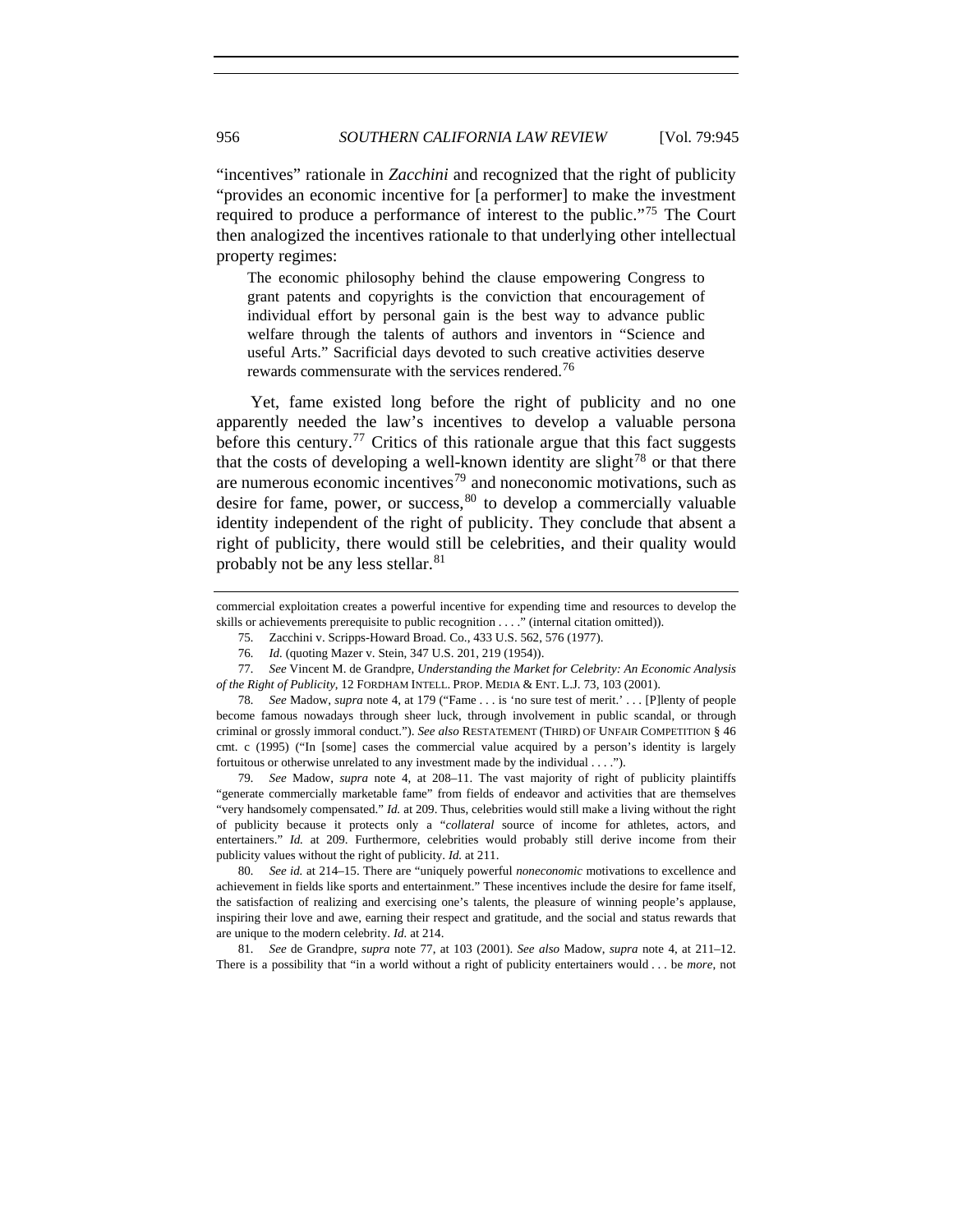The second economic rationale is the allocative-efficiency argument, which states that the right of publicity promotes more efficient use of scarce resources, that is, the commercial value of celebrity identity, by conferring a property right to the celebrity.<sup>[82](#page-12-0)</sup> Richard Posner advanced this argument, suggesting, as follows, that publicity rights prevent inefficient overexploitation of celebrity personas:

There is a perfectly good economic reason for assigning the property right in a photograph used for advertising purposes to the photographed individual: this assignment assures that the advertiser to whom the photograph is most valuable will purchase it. Making the photograph the communal property of the advertisers would not achieve this goal. . . . Furthermore, the multiple use of the identical photograph to advertise different products would reduce its advertising value, perhaps to zero.<sup>[83](#page-12-1)</sup>

The argument continues that by giving celebrities property rights in their identities, they will seek to maximize their value and prevent the devaluation that may come with overexploitation.<sup>[84](#page-12-2)</sup>

Critics, however, have pointed out that not all uses of celebrity identity tire the public, and many uses increase the value and demand for a celebrity persona. Madow asserts that "[i]n merchandising, where faddism and emulation are important forces," the value of a celebrity's photograph may increase "just because 'everybody's got one.'"[85](#page-12-3) Furthermore, the overexposure argument is based on the false assumption that barriers to use, such as social preferences or trends, do not exist or are insignificant, when in fact these can be the driving forces behind a celebrity's popularity.[86](#page-12-4) Posner's argument also fails to take into account the transaction costs inherent in a private property regime and the problem of moral holdout, both of which affect the efficient allocation of celebrity identity resources.<sup>[87](#page-12-5)</sup>

87*. See* de Grandpre, *supra* note 77, at 109–12; Madow, *supra* note 4, at 223–25.

less, active and productive." *Id.* at 212. Celebrities might "increas[e] their level of performance and creation (and hence direct income) in order to make up for the lost collateral income." *Id.* at 211.

<sup>82</sup>*. See* Madow, *supra* note 4, at 220–21.

<span id="page-12-1"></span><span id="page-12-0"></span> <sup>83.</sup> Richard A. Posner, *The Right of Privacy*, 12 GA. L. REV. 393, 411 (1978). *See* Madow, *supra* note 4, at 221.

<sup>84</sup>*. See* Madow, *supra* note 4, at 220–21.

<span id="page-12-3"></span><span id="page-12-2"></span><sup>85</sup>*. See id.* at 221–22. For example, "A Madonna T-shirt may be worth *more*, not less, to consumers precisely because millions of her fans are already wearing them. The value of the T-shirt may be greater just because 'everybody's got one.'" *Id.* at 222. The marketing of T-shirts may also increase the demand for other types of celebrity merchandise, like posters, buttons, and similar paraphernalia. *Id.* If this is the case, "then the way to maximize economic value is to make the merchandise available to any and every one who is willing to pay the marginal cost of its production." *Id.* 

<span id="page-12-5"></span><span id="page-12-4"></span><sup>86</sup>*. See id.* at 220 n.442.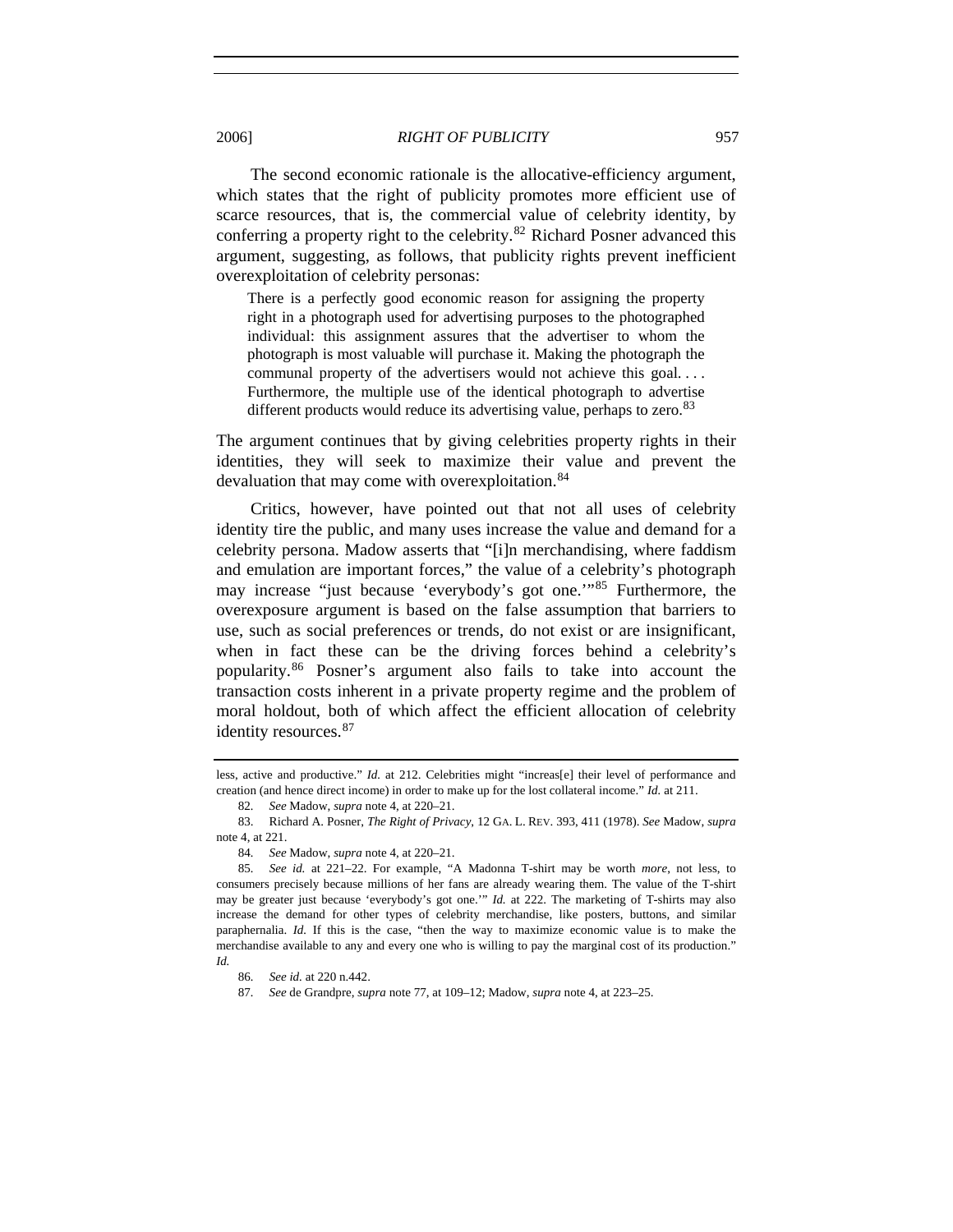#### 3. Consumer Protection

The consumer protection justification for the right of publicity is that publicity rights protect consumers from being misled about a celebrity's willingness to be associated with a product or service.<sup>[88](#page-13-0)</sup> This rationale aims to protect consumers from the likelihood of confusion when an advertiser appropriates a celebrity likeness in a way that creates a false or misleading impression that the celebrity is endorsing the product.

Critics attack this rationale on the ground that it is overinclusive because publicity rights apply even absent a danger that consumers will be misled into believing that there is an association of, or endorsement by, the celebrity of a particular product.<sup>[89](#page-13-1)</sup> Critics also point out that, to the extent the right of publicity protects consumers from being deceived, the protection is, for the most part, redundant. $90$  In situations where a celebrity's name or likeness is used to deceive or mislead the public, the Lanham Act,  $91$  or a state law equivalent, can provide the celebrity with appropriate relief. Furthermore, this rationale rests on the assumption that the average consumer infers that celebrities authorize every ad or product featuring their pictures. <sup>[92](#page-13-4)</sup> This, however, is not at all clear as an empirical matter, and it is possible that today's savvy consumers may infer just the opposite in the case of celebrity merchandise without official labels.<sup>[93](#page-13-5)</sup>

#### B. FIRST AMENDMENT JUSTIFICATIONS

In balancing publicity and First Amendment rights, it is also necessary to consider that First Amendment guarantees of free speech serve two important purposes: first, they advance knowledge and the search for truth by fostering a free marketplace of ideas and an "uninhibited, robust, wideopen debate on public issues," and second, they fulfill the human need for self-expression and self-realization.<sup>[94](#page-13-6)</sup> Justice Thurgood Marshall elaborated on this personhood rationale as follows:

<span id="page-13-2"></span><span id="page-13-1"></span><span id="page-13-0"></span> <sup>88.</sup> James M. Treece, *Commercial Exploitation of Names, Likenesses, and Personal Histories*, 51 TEX. L. REV. 637, 647 (1973).

<sup>89</sup>*.* Madow, *supra* note 4, at 231–32.

<sup>90</sup>*. Id.* at 233.

<sup>91. 15</sup> U.S.C. §§ 1051-1127 (2000).

<sup>92</sup>*. See* Madow, *supra* note 4, at 235.

<sup>93</sup>*. See id.*

<span id="page-13-6"></span><span id="page-13-5"></span><span id="page-13-4"></span><span id="page-13-3"></span><sup>94</sup>*.* Kwall, *supra* note 58, at 65–66. *See also* Guglielmi v. Spelling-Goldberg Prods., 603 P.2d 454, 458 (Cal. 1979) (Bird, C.J., concurring) ("The First Amendment . . . serve[s] 'to preserve an uninhibited marketplace of ideas' and to repel efforts to limit the 'uninhibited, robust and wide-open debate on public issues.' . . . Free speech is also guaranteed because of our fundamental respect for individual development and self-realization." (internal quotations and citations omitted)).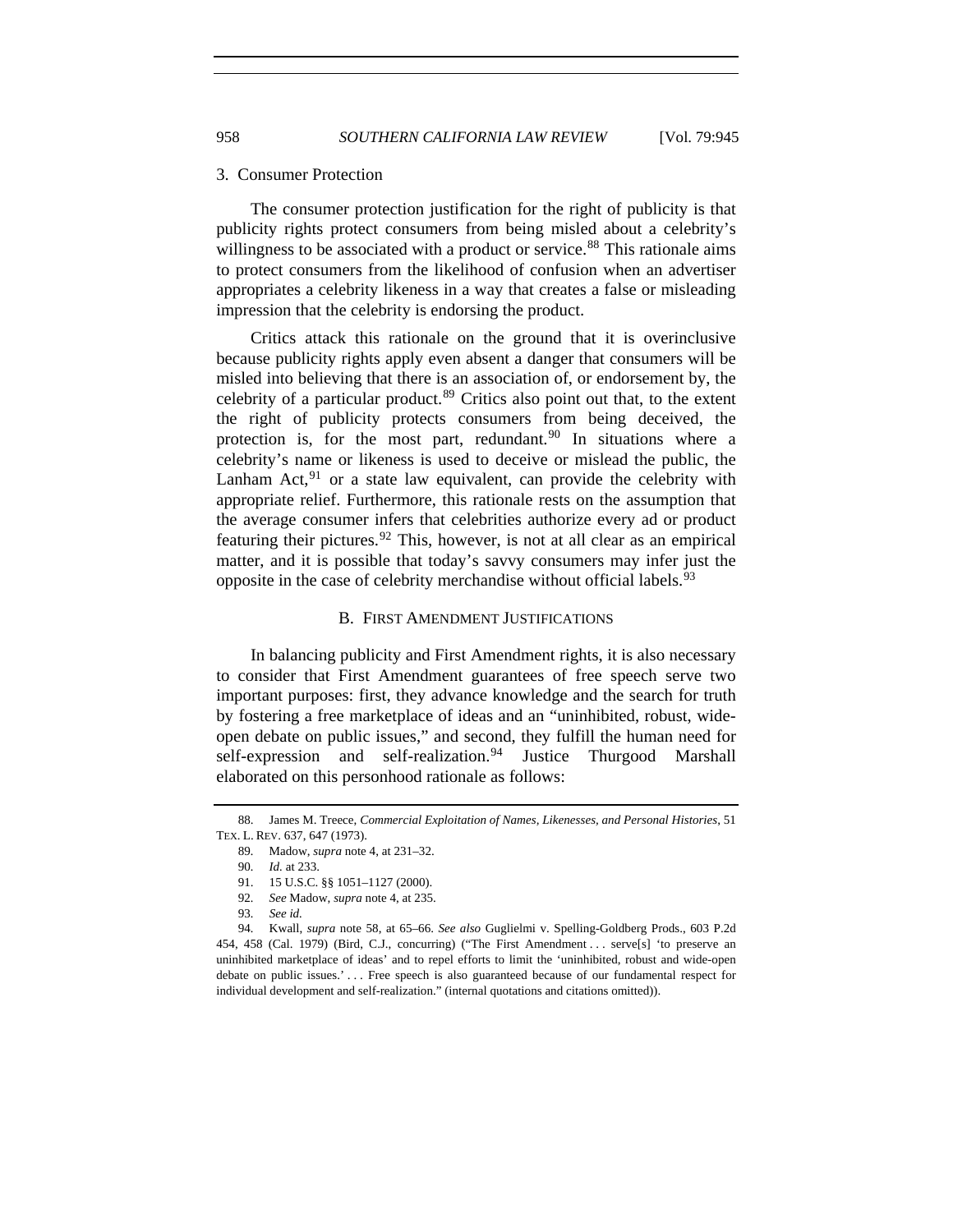The First Amendment serves not only the needs of the polity but also those of the human spirit—a spirit that demands self-expression. Such expression is an integral part of the development of ideas and a sense of identity. To suppress expression is to reject the basic human desire for recognition and affront the individual's worth and dignity.<sup>[95](#page-14-0)</sup>

To achieve these First Amendment goals, the Supreme Court has held that entertainment is entitled to the same constitutional protection as the exposition of ideas. As the Court explains, "The line between the informing and the entertaining is too elusive for the protection of [this] basic right. . . . What is one man's amusement, teaches another's doctrine."[96](#page-14-1) Furthermore, the Court has explicitly established that all different art forms used for human expression are constitutionally protected, stating, "The actor on stage or screen, the artist whose creation is in oil or clay or marble, the poet whose reading public may be practically nonexistent, the musician and his musical scores . . . are [all] beneficiaries of freedom of expression."[97](#page-14-2)

The right of publicity, however, has a potential for frustrating both of these First Amendment purposes. In our society, celebrities take on both public and personal meanings,<sup>[98](#page-14-3)</sup> and thus, it is vitally important for the public to be able to speak freely about and creatively use celebrity personas to advance an uninhibited, robust debate on public issues and individual expression. As Madow comments,

Entertainment and sports celebrities are the leading players in our Public Drama. We tell tales, both tall and cautionary, about them. We monitor their comings and goings, their missteps and heartbreaks. We copy their mannerisms, their styles, their modes of conversation and consumption. Whether or not celebrities are "the chief agents of moral change in the United States," they certainly are widely used—far more than are institutionally anchored elites—to symbolize individual aspirations, group identities, and cultural values. Their images are thus important expressive and communicative resources: the peculiar, yet familiar idiom in which we conduct a fair portion of our cultural business and everyday conversation.<sup>[99](#page-14-4)</sup>

 <sup>95.</sup> Procunier v. Martinez, 416 U.S. 396, 427 (1974) (Marshall, J., concurring).

<span id="page-14-1"></span><span id="page-14-0"></span> <sup>96.</sup> Winters v. New York, 333 U.S. 507, 510 (1948). *See also* Zacchini v. Scripps-Howard Broad. Co., 433 U.S. 562, 578 (1977) ("There is no doubt that entertainment, as well as news, enjoys First Amendment protection.").

 <sup>97.</sup> Poe v. Ullman, 367 U.S. 497, 514 (1961).

<sup>98</sup>*. See* Madow, *supra* note 4, at 136–47.

<span id="page-14-4"></span><span id="page-14-3"></span><span id="page-14-2"></span><sup>99</sup>*. Id.* at 128. *See* SCHICKEL, *supra* note 13, at 29 (stating that "celebrities have become, in recent decades, the chief agents of moral change").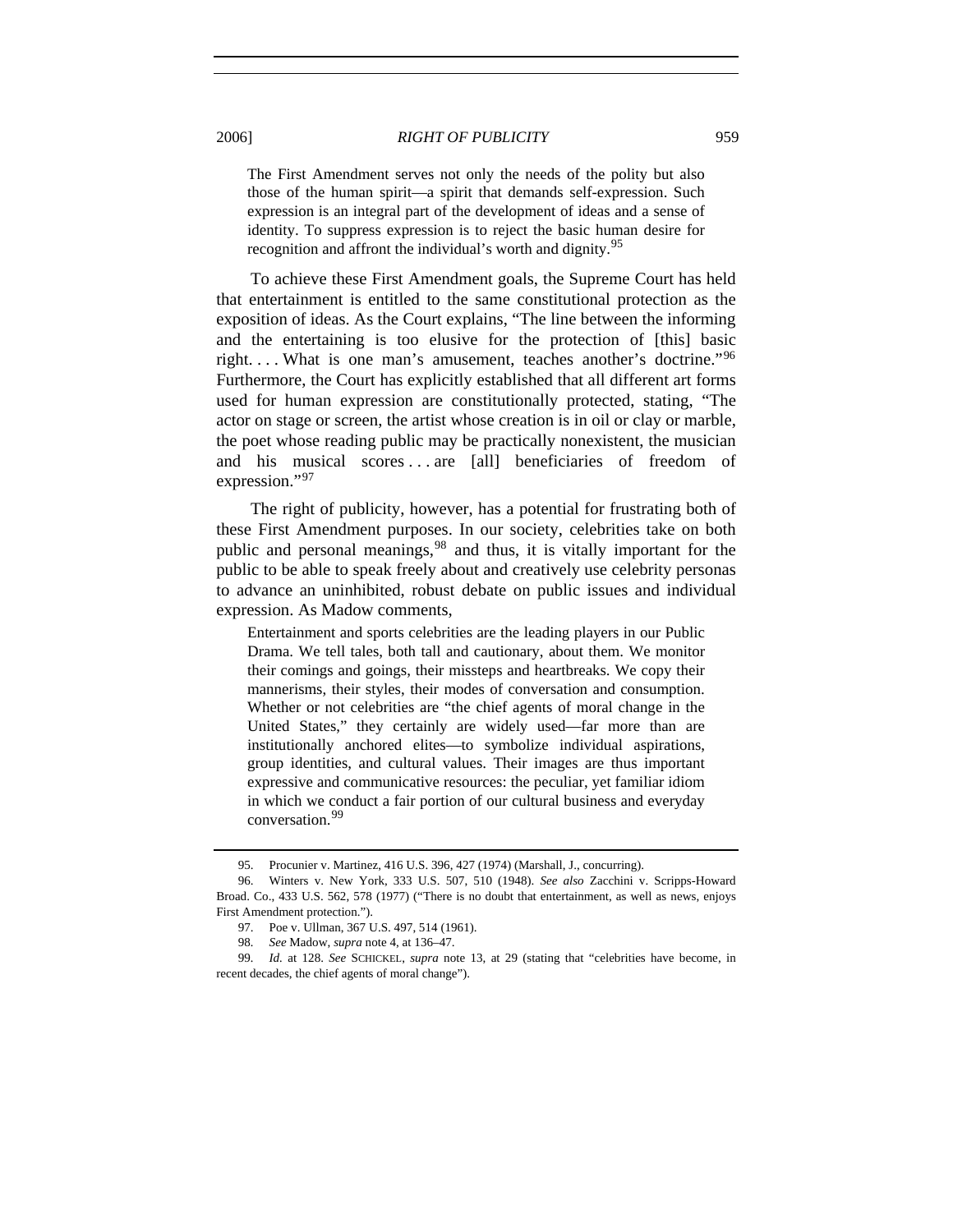If the right of publicity were to allow celebrities to control the use of their identities in *expressive* works, it would grant them the broad power to suppress certain ideas and meanings associated with their identities, impeding not only the creative process, but also the public's ability to express itself.<sup>[100](#page-15-0)</sup> Thus, in formulating a test to resolve this tension, one must balance the rationales supporting the First Amendment against the justifications supporting the right of publicity.

## IV. TO BE OR NOT TO BE EXPRESSIVE SPEECH

The First Amendment safeguards the freedoms of speech and expression in our society. Within the sphere of protected speech, the Supreme Court has distinguished between expressive and commercial speech.<sup>[101](#page-15-1)</sup> The First Amendment fully protects expressive speech, including political speech, news and matters of public interest, parodies, fictional works, artistic expression, and cultural expression and recoding.[102](#page-15-2) Yet, the Constitution affords less First Amendment protection to commercial speech<sup>[103](#page-15-3)</sup>—"speech that does 'no more than propose a commercial transaction'"[104](#page-15-4)—and offers no protection for false or misleading commercial speech.<sup>[105](#page-15-5)</sup> Thus, the right of publicity will often trump the right of advertisers to make use of celebrity images. Beyond this, however, the line between expressive and commercial speech is far from clear. By way of guidance, courts have held that expressive works are not transformed into commercial speech merely because they are made for financial gain.[106](#page-15-6) The First Amendment, therefore, is not limited to those who publish without charge and an expressive activity does not lose its constitutional protection merely because it is undertaken for a profit.<sup>[107](#page-15-7)</sup>

Yet, the fact that a lot of expressive speech contains commercial elements adds to courts' confusion in attempting to resolve the conflict between the right of publicity and the First Amendment. Adding to the difficulty is the vast array of expressive speech types and mediums for

<sup>100</sup>*. See* Madow, *supra* note 4, at 138.

<span id="page-15-2"></span><span id="page-15-1"></span><span id="page-15-0"></span><sup>101</sup>*. See* Cent. Hudson Gas & Elec. Corp. v. Pub. Serv. Comm'n of N.Y., 447 U.S. 557, 563 (1980).

<sup>102</sup>*. See infra* notes 130–32 and accompanying text.

<sup>103</sup>*. Cent. Hudson*, 447 U.S. at 563.

<span id="page-15-5"></span><span id="page-15-4"></span><span id="page-15-3"></span> <sup>104.</sup> Va. State Bd. of Pharmacy v. Va. Citizens Consumer Council, 425 U.S. 748, 771–72 n.24 (1976) (quoting Pittsburgh Press Co. v. Human Relations Comm'n, 413 U.S. 376, 385 (1973)).

<sup>105</sup>*. See Cent. Hudson*, 447 U.S. at 563–64.

<sup>106</sup>*. See* Guglielmi v. Spelling-Goldberg Prods., 603 P.2d 454, 459 (Cal. 1979).

<span id="page-15-7"></span><span id="page-15-6"></span><sup>107</sup>*. Id.* at 459–60 (citing Time, Inc. v. Hill, 385 U.S. 374, 397 (1967); Joseph Burstyn, Inc. v. Wilson, 343 U.S. 495, 502 (1952)).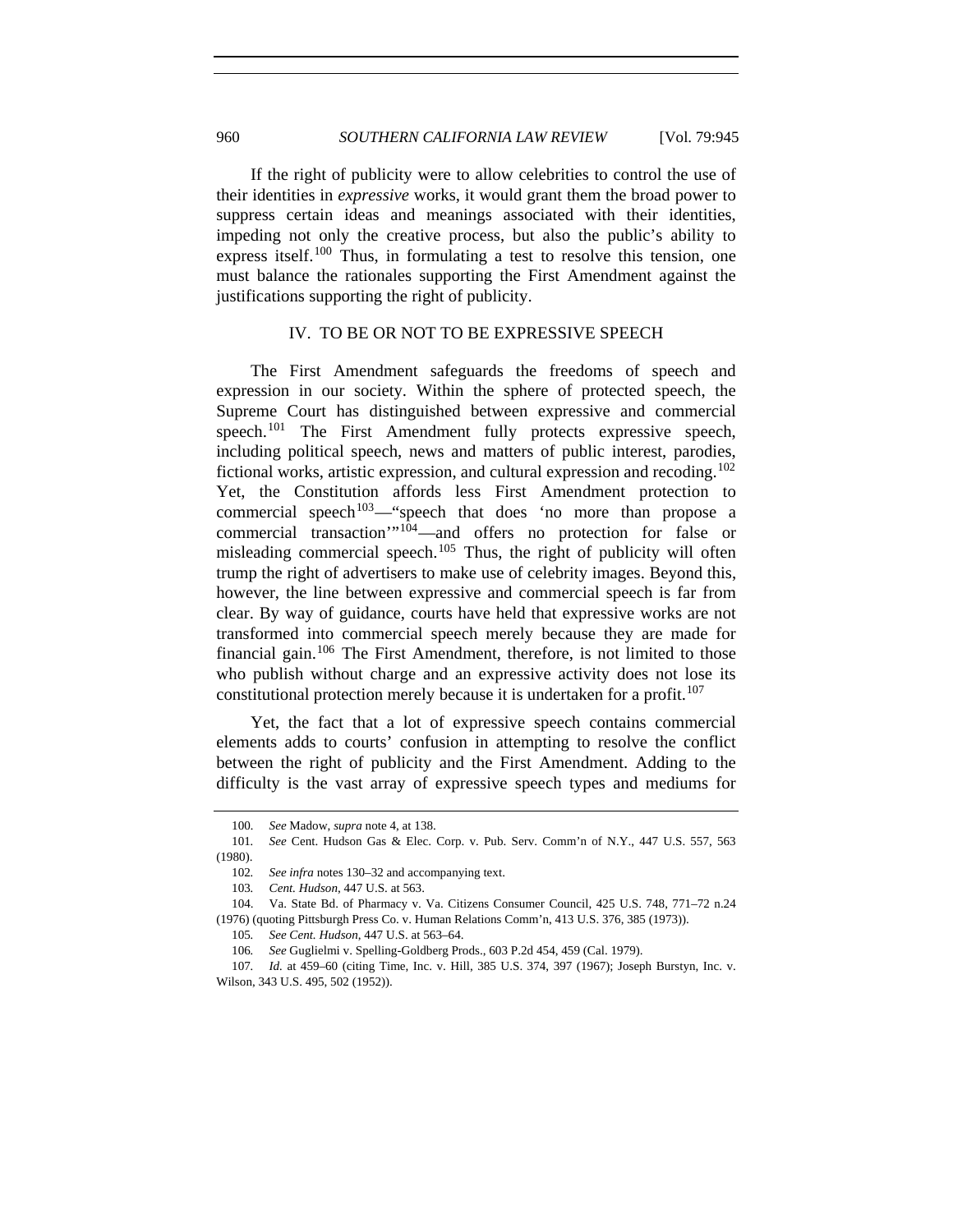conveying the message that are fully protected under the First Amendment's guarantee of free speech. When it comes to the right of publicity, however, judicial opinion shows that not all expression is protected equally. Thus, courts have developed and employ a variety of balancing techniques to draw a fine line and decide what is protected by the First Amendment in speech that contains both expressive and commercial elements.<sup>[108](#page-16-0)</sup> The judicial approach differs when dealing with political speech, news or publications on matters of public interest, parodies, fictional works, artistic expression, and cultural expression or recoding.

Political speech is regarded as the core of constitutionally protected speech and as embodied in other expressive works tends to be fully protected by the First Amendment against right of publicity claims.<sup>[109](#page-16-1)</sup>

The Supreme Court has held that the First Amendment provides an absolute defense to publication-based tort actions for publications on matters of public interest, except for statements published with malice— knowing or reckless falsehood.<sup>[110](#page-16-2)</sup> Following the Supreme Court, many courts have provided a similar,<sup>[111](#page-16-3)</sup> *almost* absolute defense to news and publications on matters of public interest in right of publicity actions.<sup>[112](#page-16-4)</sup> This broad defense is referred to as the "newsworthy exception"<sup>[113](#page-16-5)</sup> and generally shields media defendants from right of publicity claims, with one

<span id="page-16-3"></span> 111. The defense is similar, but the "malice" test is not applied in right of publicity actions. *See* Zacchini v. Scripps-Howard Broad. Co., 433 U.S. 562, 571–74 (1977). The Supreme Court distinguished, at length, the reputational and privacy interests involved in defamation and false light invasion of privacy claims from the economic and property interests at stake in right of publicity actions. These important differences and the fact that the Court did not apply the "malice" test imply that the analysis is inappropriate in right of publicity actions. *See also* Hustler Magazine, Inc. v. Falwell, 485 U.S. 46, 52 (1988) (confirming this interpretation of *Zacchini* by stating that "the 'actual malice' standard does not apply to the tort of appropriation of a right of publicity").

<span id="page-16-5"></span><span id="page-16-4"></span>112*. See* Hoffman v. Capital Cities/ABC, Inc., 255 F.3d 1180, 1189 (9th Cir. 2001) (holding that a magazine article featuring a digitally altered picture from the film *Tootsie*, showing Dustin Hoffman wearing a current Richard Tyler dress, was a matter of public interest and was, thus, protected by the First Amendment). *But see* Ali v. Playgirl, Inc., 447 F. Supp. 723, 727 (S.D.N.Y. 1978) (holding that a magazine cartoon depicting a nude likeness of Ali was not "news" because the cartoon itself had no "newsworthy dimension").

113*. See infra* Part V.B.

<sup>108</sup>*. See infra* Part V.

<span id="page-16-1"></span><span id="page-16-0"></span><sup>109</sup>*. See* Paulsen v. Personality Posters, Inc., 299 N.Y.S.2d 501 (N.Y. Sup. Ct. 1968) (holding that an unauthorized "For President" poster with a picture of a comedian, who claimed to have entered the presidential race, was protected by the First Amendment because the publicity plaintiff had thrust himself into the political arena, which made him fair game for almost any kind of public comment, even though the comedian made the statement as a joke).

<span id="page-16-2"></span><sup>110</sup>*. See* Gertz v. Robert Welch, Inc., 418 U.S. 323 (1974) (discussing defamation); Time, Inc. v. Hill, 385 U.S. 374 (1967) (discussing false light invasion of privacy action); N.Y. Times Co. v. Sullivan, 376 U.S. 254 (1964) (discussing defamation).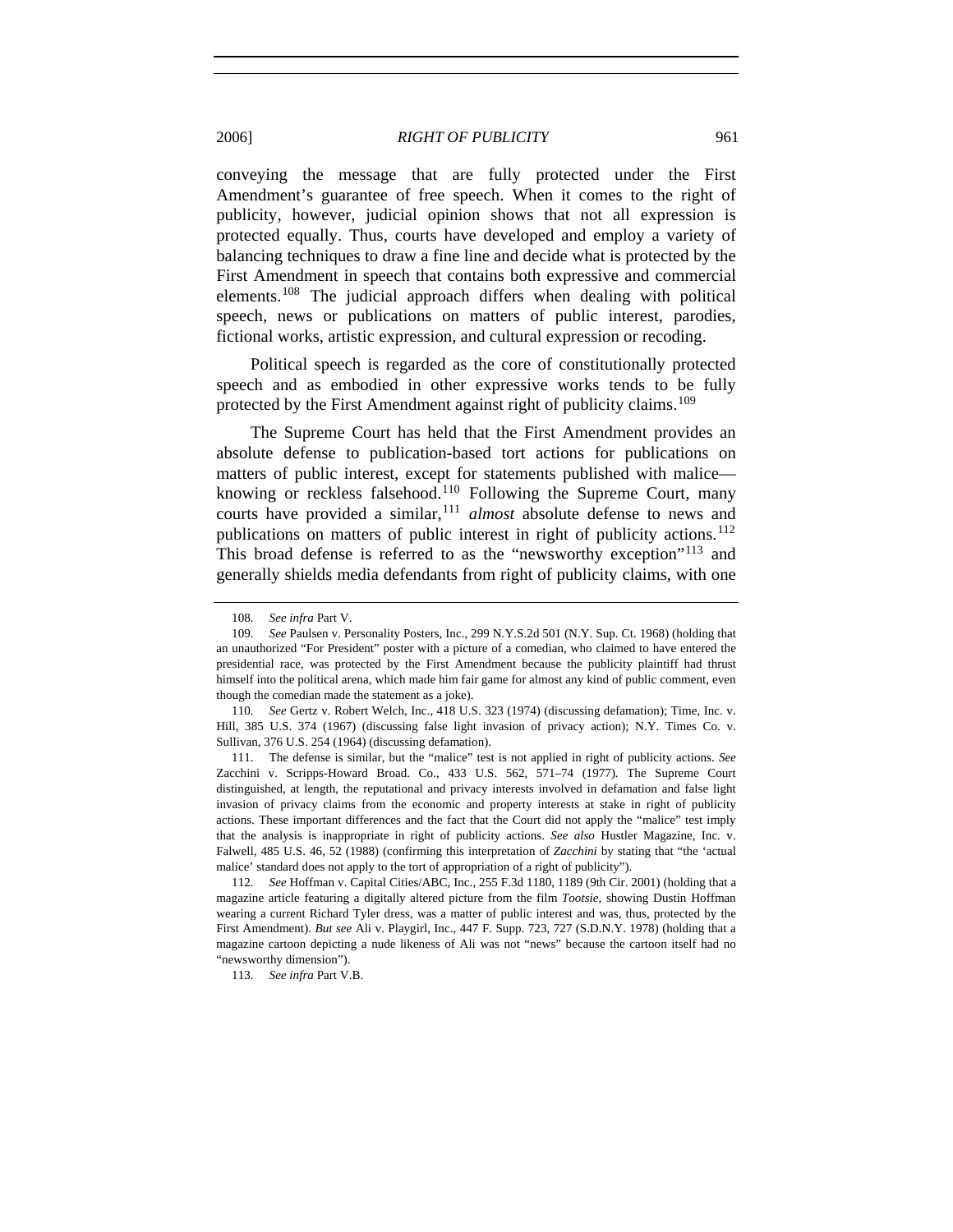962 *SOUTHERN CALIFORNIA LAW REVIEW* [Vol. 79:945

aberrant limitation being the "entire act" standard articulated in *Zacchini*. [114](#page-17-0)

Following the Supreme Court's holding in *Hustler Magazine v. Falwell*, [115](#page-17-1) courts routinely have held that parodies are protected by the First Amendment against right of publicity claims.<sup>[116](#page-17-2)</sup> The Tenth Circuit, in *Cardtoons, L.C. v. Major League Baseball Players Ass'n*, held, in a publicity action, that parodies of baseball trading cards were protected by the First Amendment and stated that "parody, both as social criticism and a means of self-expression, is a vital commodity in the marketplace of ideas."[117](#page-17-3) Furthermore, the court stated, "Parodies of celebrities are an especially valuable means of expression because of the role celebrities play in modern society."[118](#page-17-4) One commentator has also noted that parodies are constitutionally protected against publicity claims even if they do not relate to a matter of public interest.<sup>[119](#page-17-5)</sup> Thus, they are protected as a valuable means of expression separate and distinct from the newsworthy exception.

Many courts have held that fictionalized stories that use a plaintiff's identity receive First Amendment protection against a right of publicity claim.[120](#page-17-6) For example, a made-for-television fictionalized version of Rudolph Valentino's life<sup>[121](#page-17-7)</sup> and a film portraying a boy character named "'Squints' Palledorous," who resembled the plaintiff, Michael Polydoros, when he was a child, $122$  were both constitutionally protected. In the first case, Chief Justice Bird stated,

<span id="page-17-0"></span><sup>114</sup>*. Zacchini*, 433 U.S. at 564. The Supreme Court held that a local television station's broadcast of a performer's "entire act" posed such a threat to the economic value of his performance that his right of publicity trumped the station's First Amendment rights. For a more thorough discussion of the entire act standard, see *infra* Part V.A.

<span id="page-17-1"></span><sup>115</sup>*. See Hustler*, 485 U.S. at 56–57 (holding that a highly offensive cartoon of a public figure was a parody and, thus, was protected by the First Amendment against an intentional infliction of emotional distress claim). *See also* Schuyler M. Moore, *Putting the Brakes on the Right of Publicity*, 9 UCLA ENT. L. REV. 45, 52 (2001) ("Although the [*Hustler*] decision dealt with an action for intentional infliction of emotional distress, the result would have to be the same for a right of publicity action, or the decision would be toothless.").

<sup>116</sup>*. See* Cardtoons, L.C. v. Major League Baseball Players Ass'n, 95 F.3d 959 (10th Cir. 1996).

<sup>117</sup>*. Id.* at 972.

<span id="page-17-4"></span><span id="page-17-3"></span><span id="page-17-2"></span><sup>118</sup>*. Id.* ("Because celebrities are an important part of our public vocabulary, a parody of a celebrity does not merely lampoon the celebrity, but exposes the weakness of the idea or value that the celebrity symbolizes in society.").

<span id="page-17-5"></span><sup>119</sup>*. See* Moore, *supra* note 9, at 5 (citing Hoffman v. Capital Cities/ABC, Inc., 255 F.3d 1180 (9th Cir. 2001)).

<span id="page-17-6"></span><sup>120</sup>*. See id.* at 4 n.7 (citing examples of fictionalized stories protected by the First Amendment from right of publicity actions).

<sup>121</sup>*. See* Guglielmi v. Spelling-Goldberg Prods., 603 P.2d 454, 454 (Cal. 1979).

<span id="page-17-8"></span><span id="page-17-7"></span><sup>122</sup>*. See* Polydoros v. Twentieth Century Fox Film Corp., 79 Cal. Rptr. 2d 207, 208 (Ct. App. 1997).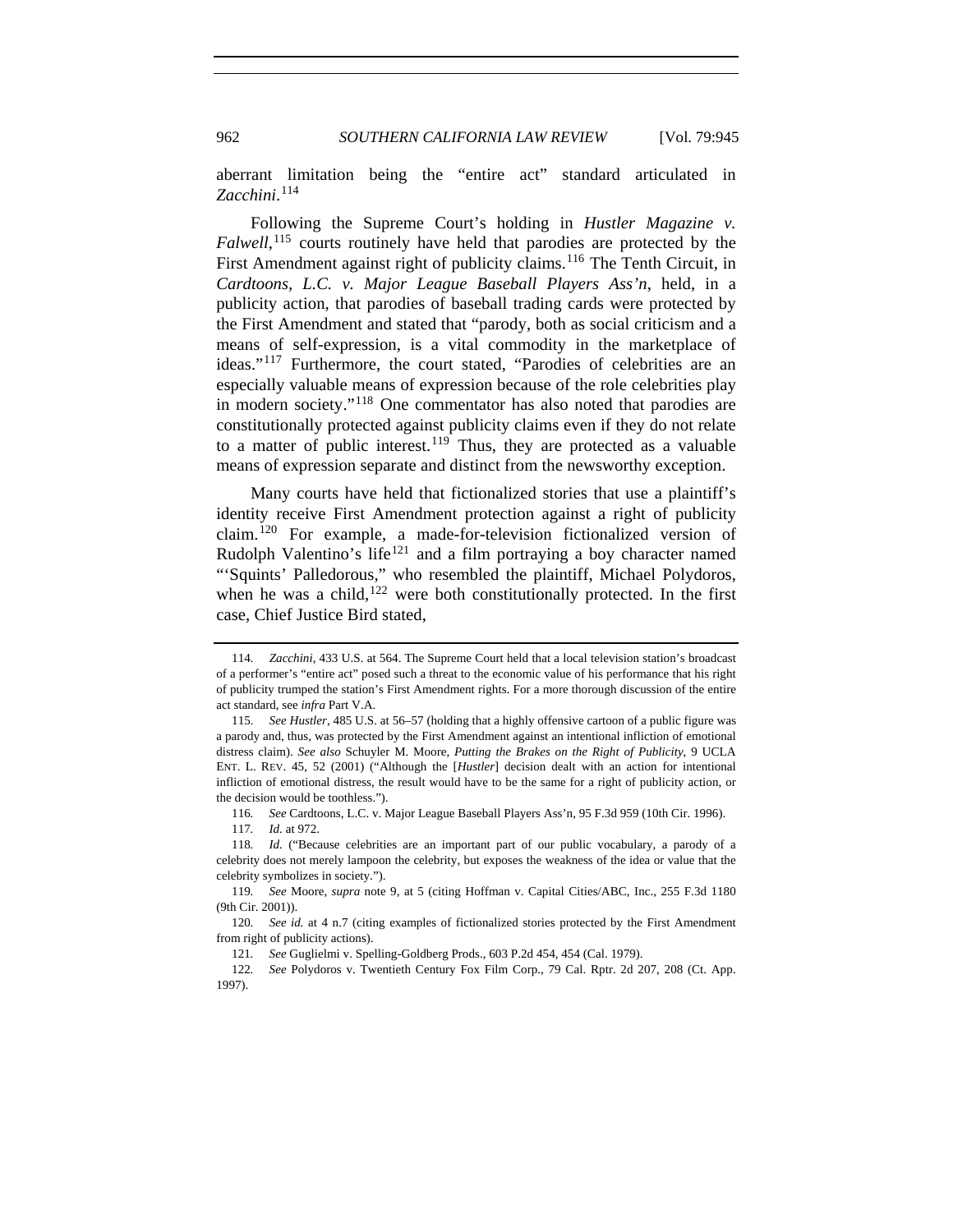It is clear that works of fiction are constitutionally protected in the same manner as political treatises and topical news stories. Using fiction as a vehicle, commentaries on our values, habits, customs, laws, prejudices, justice, heritage and future are frequently expressed. . . . Even the author who creates distracting tales for amusement is entitled to constitutional protection.<sup>[123](#page-18-0)</sup>

Artistic expression has been held to receive full First Amendment protection as a mode of self-expression and self-realization. As the Second Circuit held, "Visual art is as wide ranging in its depiction of ideas, concepts and emotions as any book, treatise, pamphlet or other writing, and is similarly entitled to full First Amendment protection."[124](#page-18-1) The Supreme Court has also made it clear that a work of art receives full constitutional protection, even if it conveys no discernable message.<sup>[125](#page-18-2)</sup> Courts, however, have had differing opinions on the strength of the First Amendment defense for artistic expression in publicity cases. A few tests have emerged, the two most prominent being the transformative test<sup>[126](#page-18-3)</sup> and the predominant use test.[127](#page-18-4) Differing applications of the defense usually center around the medium for the artistic message, even though the California Supreme Court has stated that the fact that art appears on a less conventional avenue of communication, such as a T-shirt, does not result in reduced First Amendment protection.<sup>[128](#page-18-5)</sup> The First Amendment, therefore, does not disfavor nontraditional mediums of expression in principle, but the commercial or merchandising aspects can cause confusion for the courts in right of publicity actions.<sup>[129](#page-18-6)</sup>

<sup>123</sup>*. Guglielmi*, 603 P.2d at 459 (Bird, C.J., concurring) (internal footnote omitted).

<span id="page-18-1"></span><span id="page-18-0"></span> <sup>124.</sup> Bery v. City of New York, 97 F.3d 689, 695 (2d Cir. 1996) (finding that an ordinance that required visual artists to obtain licenses to sell their works in public places, but did not require the vendors of books, newspapers, and other written materials to obtain licenses was unconstitutional, and stating that the ordinance "overlooks case law central to First Amendment jurisprudence [and] fundamentally misperceives the essence of visual communication and artistic expression").

<span id="page-18-2"></span><sup>125</sup>*. See* Comedy III Prods., Inc. v. Gary Saderup, Inc., 21 P.3d 797, 804 (Cal. 2001) ("'[A] narrow, succinctly articulable message is not a condition of constitutional protection, which if confined to expressions conveying a 'particularized message,' would never reach the unquestionably shielded painting of Jackson Pollack, music of Arnold Schoenberg, or Jabberwocky verse of Lewis Carroll.'" (quoting Hurley v. Irish-Am. Gay, Lesbian and Bisexual Group of Boston, Inc., 515 U.S. 557, 569 (1995))).

<sup>126</sup>*. See infra* Part V.D.

<sup>127</sup>*. See infra* Part V.E.

<span id="page-18-6"></span><span id="page-18-5"></span><span id="page-18-4"></span><span id="page-18-3"></span><sup>128</sup>*. Comedy III*, 21 P.3d at 804 ("As Judge Posner stated in the case of a defendant who sold Tshirts advocating the legalization of marijuana, 'its T-shirts . . . are to [the seller] what the *New York Times* is to the Sulzbergers and the Ochs—the vehicle of her ideas and opinions.'" (quoting Ayres v. City of Chicago, 125 F.3d 1010, 1017 (7th Cir. 1997))).

 <sup>129.</sup> *See, e.g.*, *id.*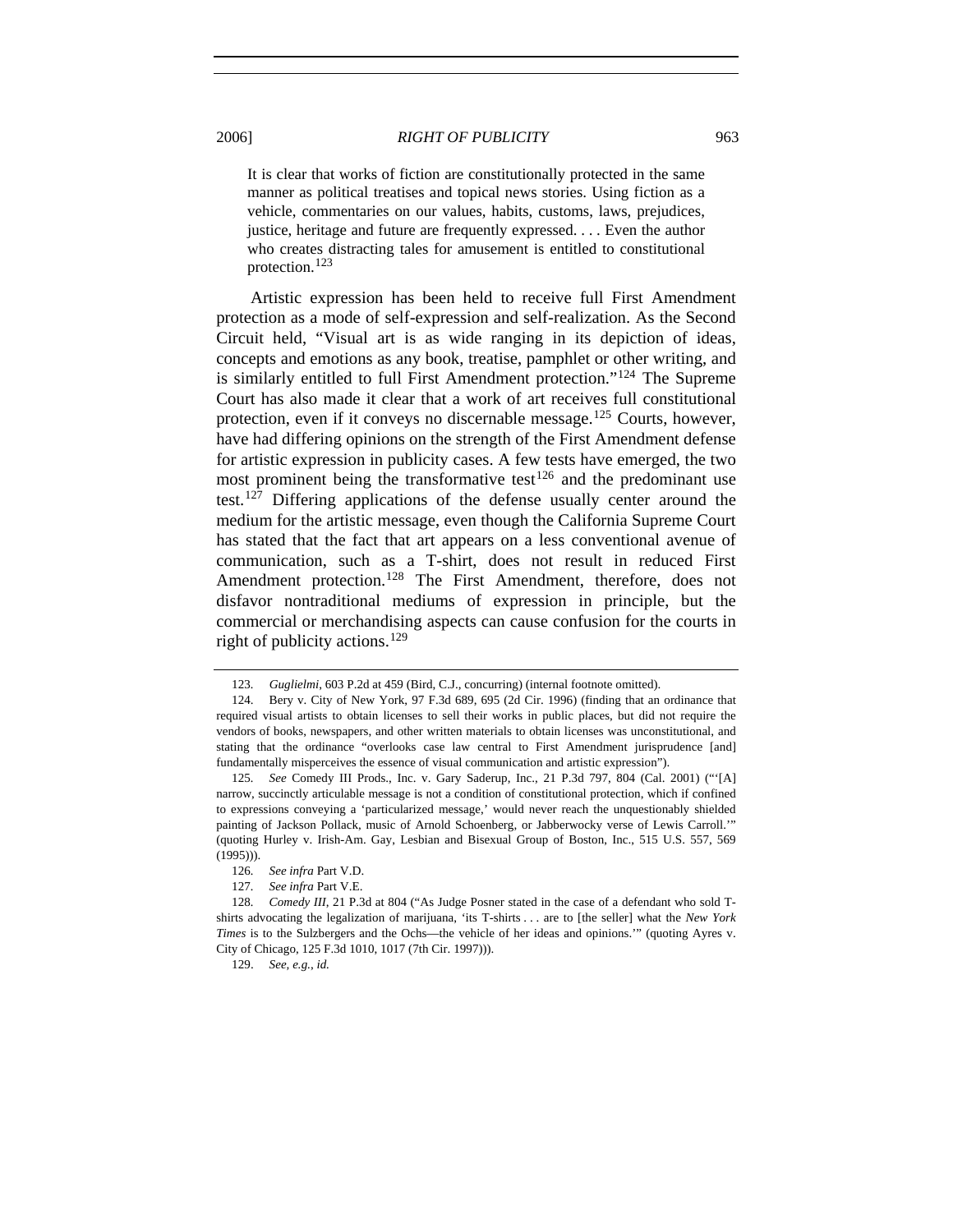Cultural language and recoding can be embodied in any of the expressive speech types discussed above. Cultural expression encompasses the idea that in today's society, individuals and groups—ethnic, racial, gender, and class, for example—create and derive different meanings from celebrity images, and they must be free to manipulate, rework, and recode those images in order to achieve self-expression and self-affirmation.<sup>[130](#page-19-0)</sup> The process of recoding, in which the public reconstructs meaning, is one of "bricolage," meaning the appropriation of materials in existence to create something new.[131](#page-19-1) This process is particularly important for individuals and groups who, for cultural, social, or sexual reasons, are not aligned with the dominant cultural ideology, and thus use celebrity images to express a meaning that differs from the meaning intended or preferred by the images' producers.<sup>[132](#page-19-2)</sup> The First Amendment fully protects cultural expression and recoding and does not disfavor nontraditional mediums of expression. But courts tend to afford the defense less weight in right of publicity actions because this type of expression is usually conveyed through merchandise mediums, which can be seen as more commercial.<sup>[133](#page-19-3)</sup>

Scholars have responded with harsh criticism. Madow, for example, argues that through this approach, "publicity rights facilitate private censorship of popular culture,"[134](#page-19-4) because a lot of cultural expression—and thus, the public's ability to fully express and communicate a sense of self<sup>[135](#page-19-5)</sup>—is constricted in affording merchandise less protection. Jane Gaines adds that the public's right to free speech really takes a hit because bulk-manufactured goods, such as T-shirts, are often "the cheapest to manufacture and the easiest for people's movements to use."<sup>[136](#page-19-6)</sup>

<sup>130</sup>*. See* Madow, *supra* note 4, at 139.

<span id="page-19-1"></span><span id="page-19-0"></span><sup>131</sup>*. See* Alice Haemmerli, *Whose Who? The Case for a Kantian Right of Publicity*, 49 DUKE L.J. 383, 432 n.201 (1999).

<span id="page-19-2"></span><sup>132</sup>*. See id*. at 432; Madow, *supra* note 4, at 139. *See also supra* note 72 and accompanying text (discussing the oppositional cultural recodings expressed in the John Wayne and Judy Garland greeting cards).

<sup>133</sup>*. See* Haemmerli, *supra* note 131, at 432; Madow, *supra* note 4, at 143–46.

<span id="page-19-4"></span><span id="page-19-3"></span> <sup>134.</sup> Madow, *supra* note 4, at 138. Madow also argues that "by centralizing this meaning-making power in the celebrity herself or her assignees, the right . . . facilitates top-down management of popular culture and constricts the space available for alternative and oppositional cultural practice." *Id.* at 134.

<span id="page-19-5"></span><sup>135</sup>*. Id.* at 143. Madow argues that people need celebrity paraphernalia to fully express their senses of self:

It is not just the members of marginalized groups, however, who draw on the celebrity image bank to define and identify themselves, or to express their sense of themselves and their particular experience of the world. Everyone from the President on down does it . . . often through the consumption and display of celebrity paraphernalia: T-shirts, posters, greeting cards, etc.

<span id="page-19-6"></span>*Id.* 

 <sup>136.</sup> JANE M. GAINES, CONTESTED CULTURE: THE IMAGE, THE VOICE AND THE LAW 202 (1991).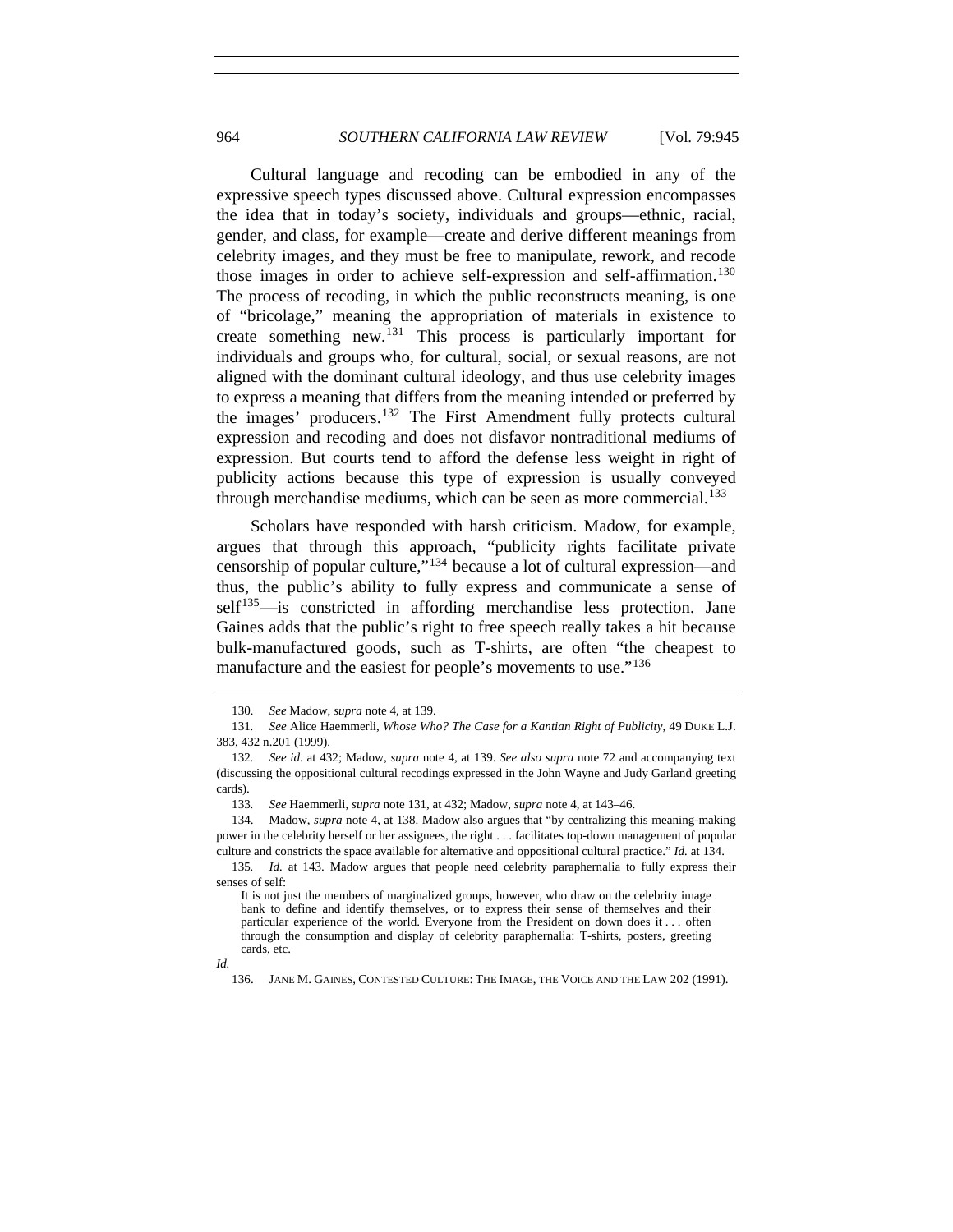Gary Ho argues that a preference for media "traditionally" protected by the First Amendment arguably excludes all "consumer products" from the category of expressive speech, while it may do more than propose a commercial transaction.<sup>[137](#page-20-0)</sup> He explains that "the medium presumption oversimplifies the problem by focusing on the medium, rather than the content—messages and purposes—behind it. As a result, it violates the literal definition of commercial speech by deeming speech to be commercial even if [it] do[es] more than propose a commercial transaction."[138](#page-20-1)

Thus, the First Amendment fully protects all expressive speech and mediums of expression, and while commercial speech receives less protection,  $^{139}$  $^{139}$  $^{139}$  it is protected nonetheless. But despite valiant efforts, courts have yet to resolve the tension between the individual's property interest and society's interest in free expression.

# V. THE RAW TALENT: OTHER TESTS COMPETING FOR THE LEAD

This Note will now examine the various approaches courts have taken in trying to adequately balance publicity rights with free expression. This analysis will show that the current lack of a "principled and consistent method" of resolving the conflict between the right of publicity and the First Amendment has resulted in "massive confusion" among the courts.<sup>[140](#page-20-3)</sup>

## A. THE *ZACCHINI* DECISION: THE ENTIRE ACT STANDARD

The Supreme Court's sole decision regarding the right of publicity dealt with the tension between publicity rights and the First Amendment. The unique factual setting of the case, however, has created uncertainty in articulating a standard applicable in other right of publicity actions and has led some courts to virtually ignore *Zacchini* when evaluating First Amendment defenses to publicity claims.<sup>[141](#page-20-4)</sup>

*Zacchini* involved a performer's right of publicity claim against a local television station that broadcasted his entire fifteen-second human

<span id="page-20-4"></span><span id="page-20-3"></span><span id="page-20-2"></span><span id="page-20-1"></span><span id="page-20-0"></span> <sup>137.</sup> Chia Heng (Gary) Ho, Note, Hoffman v. Capital Cities/ABC, Inc., 17 BERKELEY TECH. L.J. 527, 544–45 (2002).

 <sup>138.</sup> *Id.* at 545.

<sup>139</sup>*.* Cent. Hudson Gas & Elec. Corp. v. Pub. Serv. Comm'n, 447 U.S. 557, 563 (1980).

 <sup>140.</sup> Kwall, *supra* note 58, at 47–48.

<sup>141</sup>*. See* Lee, *supra* note 8, at 491.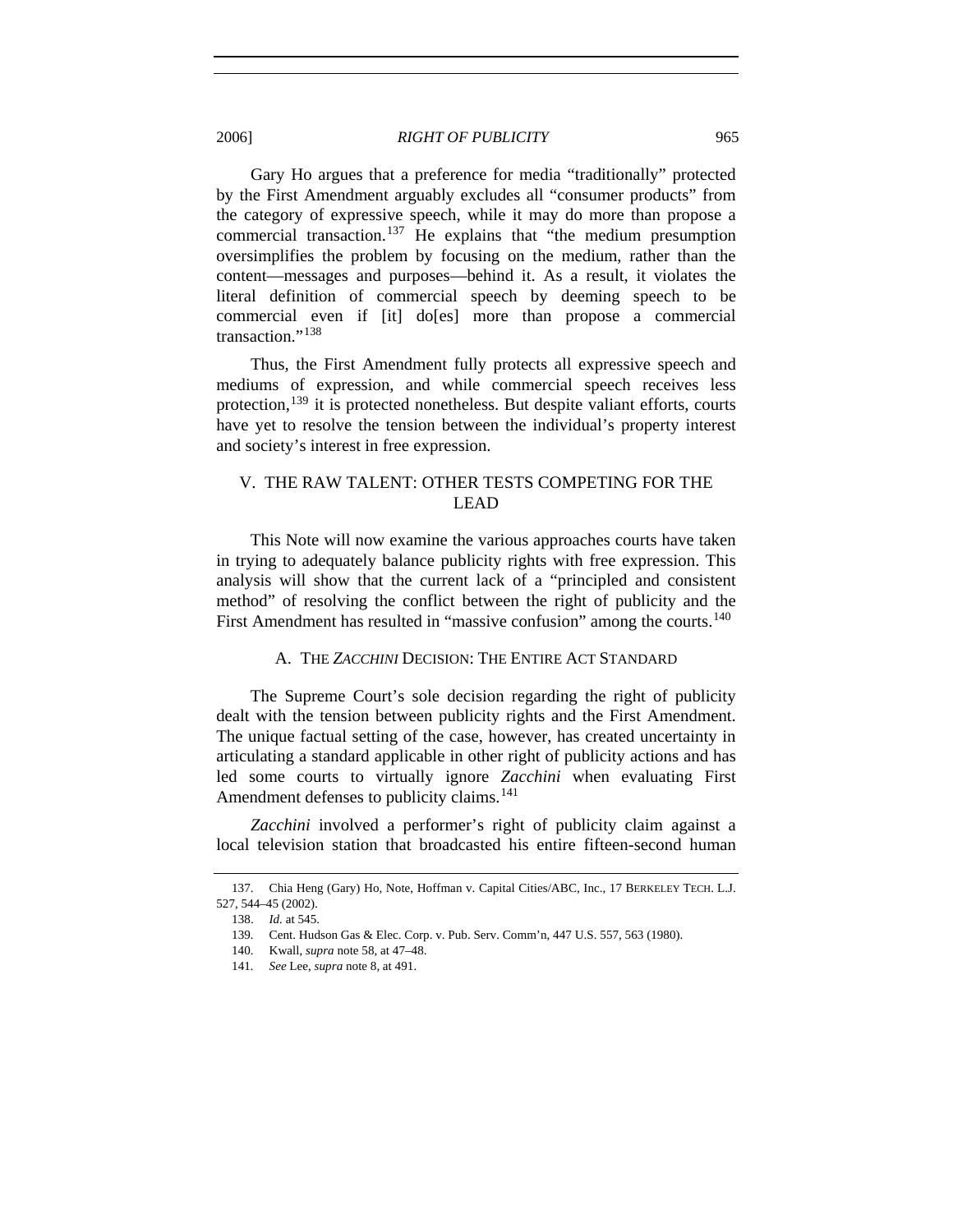cannonball act on the evening news without his permission.<sup>[142](#page-21-0)</sup> The Ohio Supreme Court held that the defendant television station had a First Amendment privilege to broadcast newsworthy material.<sup>[143](#page-21-1)</sup> The Supreme Court reversed, holding that the broadcast of Zacchini's "entire act" posed such a substantial threat to the economic value of his performance that his right of publicity in this case trumped the station's First Amendment rights.[144](#page-21-2) The Court emphasized Zacchini's proprietary interest in his act, stating, "The Constitution no more prevents a State from requiring respondent to compensate petitioner for broadcasting his act on television than it would privilege respondent to film and broadcast a copyrighted dramatic work without liability to the copyright owner."<sup>[145](#page-21-3)</sup>

The *Zacchini* Court, however, had trouble formulating a standard that could be applied universally to First Amendment defenses in publicity actions, and instead decided only the case before it, stating, "Wherever the line in particular situations is to be drawn between media reports that are protected and those that are not, we are quite sure that the First and Fourteenth Amendments do not immunize the media when they broadcast a performer's entire act without his consent."[146](#page-21-4) The Court did recognize that this may be the strongest case for the right of publicity because it involves "not the appropriation of an entertainer's reputation to enhance the attractiveness of a commercial product, but the appropriation of the very activity by which the entertainer acquired his reputation in the first place." $147$ 

Justice Powell's dissent, in addition to displaying that he was irritated by the majority's "repeated incantation of a single formula: 'a performer's entire act,'"[148](#page-21-6) also questioned whether the standard was clear enough to decide even the case at hand.<sup>[149](#page-21-7)</sup> He also argued that the "entire act"

<span id="page-21-1"></span><span id="page-21-0"></span><sup>142</sup>*.* Zacchini v. Scripps-Howard Broad. Co., 433 U.S. 562, 563–64 (1977).

<sup>143</sup>*. Id.*

<sup>144</sup>*. Id.*

<sup>145</sup>*. Id.* at 575.

<sup>146</sup>*. Id.* at 574–75.

<sup>147</sup>*. Id.* at 576.

<span id="page-21-6"></span><span id="page-21-5"></span><span id="page-21-4"></span><span id="page-21-3"></span><span id="page-21-2"></span><sup>148</sup>*. Id.* at 579 (Powell, J., dissenting). In only sixteen pages, the majority opinion refers to Zacchini's "entire act," or a slight variation of that phrase, twelve times. *Id.* at 563–79.

<span id="page-21-7"></span><sup>149</sup>*. Id.* at 579 n.1. Justice Powell questioned whether Zacchini's "entire act" was only fifteen seconds in duration. He assumed that the actual firing of the cannon was most likely preceded by some fanfare, an introduction of the performer, description of the danger, last-minute check of the equipment, and entry into the cannon. These elements were probably part of the act, as well, so the station could not have appropriated the "entire act" in its fifteen second news clip. Therefore, Justice Powell argued that the majority standard could not even explain the Court's decision in the case at hand. *Id.*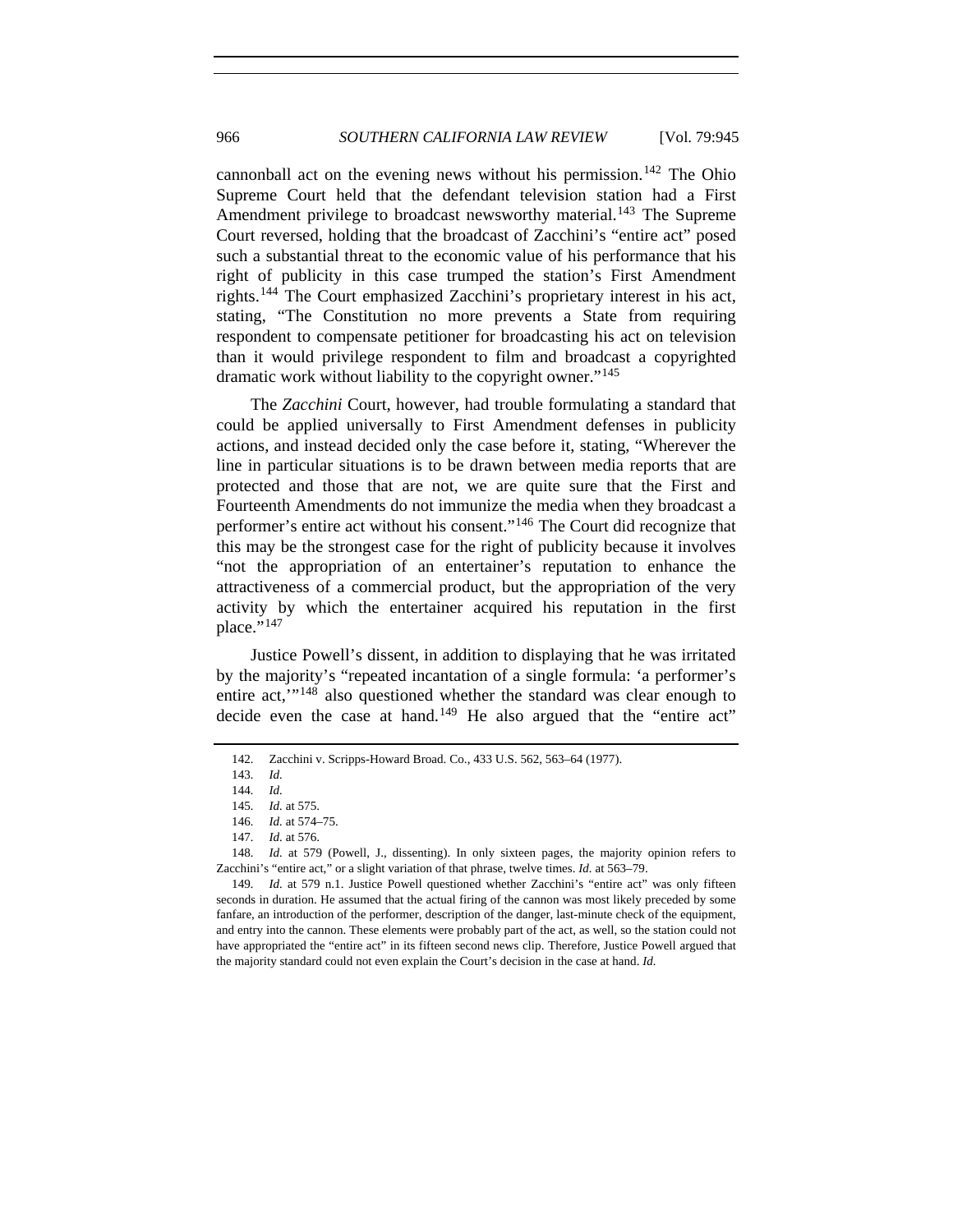standard had little, if any, precedential value for other publicity cases.<sup>[150](#page-22-0)</sup> As it turns out, his prophecy, thus far, has been correct, and no other First Amendment publicity case has been decided based on the "entire act" standard.

#### B. NEWSWORTHY EXCEPTION

In *Zacchini*, the Supreme Court recognized that the performer's right of publicity would not serve to prevent the television station from reporting newsworthy facts about Zacchini's act.[151](#page-22-1) The Court also recognized that both entertainment and news were protected by the First Amendment and that "entertainment itself can be important news."[152](#page-22-2) Thus, many courts interpret the *Zacchini* Court as advocating a newsworthy or matter-ofpublic-interest exception to the right of publicity, but the defendant television station, in appropriating the performer's "entire act," went beyond the protection of the exception.<sup>[153](#page-22-3)</sup>

Justice Powell contended that the majority's holding that the station's ordinary news report was not encompassed by the newsworthy exception "could lead to a degree of media self-censorship."[154](#page-22-4) He argued that the First Amendment requires that the analysis begin not with a quantitative assessment of the performer's act, but with an inquiry into the defendant's use.<sup>[155](#page-22-5)</sup> He would have held all uses of publicity rights in news broadcasts as privileged absent a "strong showing by the plaintiff that the news broadcast was a subterfuge or cover for private or commercial exploitation."<sup>[156](#page-22-6)</sup>

Most cases raising the newsworthy defense to a publicity claim, in fact, have used a broad standard closer to Justice Powell's than to the *Zacchini* Court's majority opinion. Still, the newsworthy exception has led to inconsistent results when applied by courts. For example, in *Ali v. Playgirl, Inc.*, a nude drawing that resembled Muhammad Ali entitled "Mystery Man," with a reference to "the Greatest" in a side caption, was found not to be newsworthy.<sup>[157](#page-22-7)</sup> The court held that there was "no such informational or newsworthy dimension to defendants' unauthorized use of

<sup>150</sup>*. See id.* at 579.

<span id="page-22-3"></span><span id="page-22-2"></span><span id="page-22-1"></span><span id="page-22-0"></span><sup>151</sup>*. See id.* at 574 (majority opinion).

<sup>152</sup>*. Id.* at 578.

<sup>153</sup>*. Id.* at 576.

<sup>154</sup>*. Id.* at 580 (Powell, J., dissenting).

<span id="page-22-6"></span><span id="page-22-5"></span><span id="page-22-4"></span><sup>155</sup>*. Id.* at 581.

<span id="page-22-7"></span><sup>156</sup>*. Id.*

<sup>157</sup>*. See* Ali v. Playgirl, Inc., 447 F. Supp. 723, 727 (S.D.N.Y. 1978).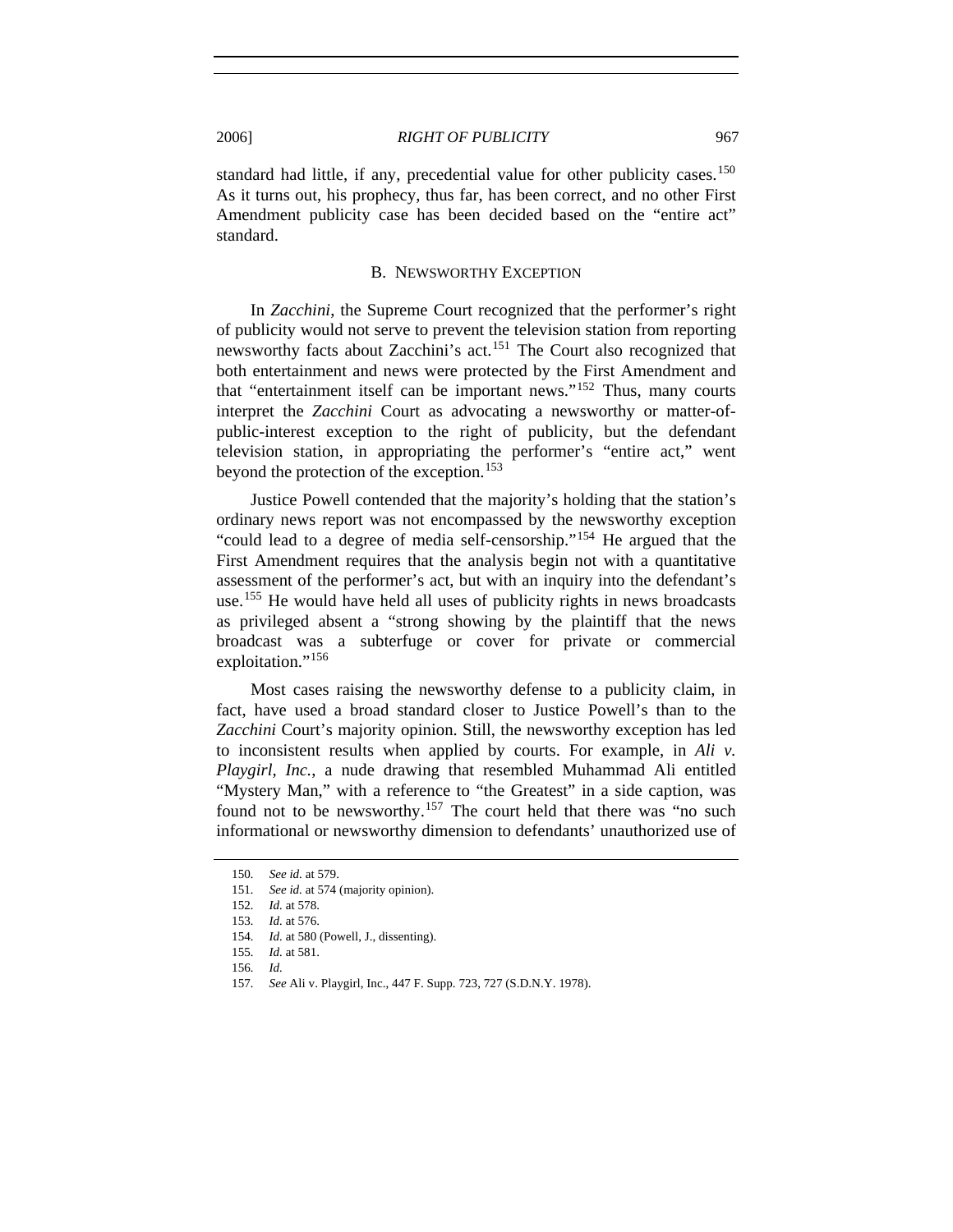Ali's likeness."[158](#page-23-0) Yet, in *Ann-Margret v. High Society Magazine*, a partially nude photograph of Ann-Margret was found to be newsworthy.<sup>[159](#page-23-1)</sup> The court held that the photograph was, "a matter of great interest to many people" because it was from a film she had appeared in, and it stated, "the scope of what constitutes a newsworthy event has been afforded a broad definition and held to include even matters of 'entertainment and amusement, concerning interesting phases of human activity in general.'"[160](#page-23-2) Furthermore, Pamela Samuelson asserts that courts apply the exception as an "excuse" for appropriating a celebrity's persona, and those who rely on the exception in deciding a case seem to announce their conclusions rather than to persuasively reason their way to them.<sup>[161](#page-23-3)</sup> The exception, therefore, lacks an established framework for deciding what is newsworthy and provides little guidance outside the realm of media defendants.

# C. FAIR USE

Several commentators have advocated the employment of a modified version of copyright's fair use test<sup>[162](#page-23-4)</sup> for analyzing First Amendment claims in right of publicity cases.<sup>[163](#page-23-5)</sup> Samuelson<sup>[164](#page-23-6)</sup> and Alice Haemmerli<sup>[165](#page-23-7)</sup> urge the application of a two-tiered fair use test. Samuelson's analysis is based on the broader interpretation of *Zacchini*'s holding used in copyright cases, which states that First Amendment protection should be restricted when "substantial property interests of the plaintiff have been interfered with or appropriated."<sup>[166](#page-23-8)</sup> Thus, under her analysis, the first step would be to assess the substantiality of the property interest<sup>[167](#page-23-9)</sup> being appropriated by balancing the four modified fair use factors: (1) the purpose and character of the defendant's use of the publicity right, including whether the primary purpose of the use is commercial or nonprofit, and whether the defendant's use is transformative or acts as a substitute for the plaintiff; (2) the nature of the publicity right affected; (3) the amount and substantiality of the appropriation of the defendant—whether there has been a "wholesale

<sup>158</sup>*. Id.*

 <sup>159.</sup> Ann-Margret v. High Soc'y Magazine, Inc., 498 F. Supp. 401, 405 (S.D.N.Y. 1980).

<sup>160</sup>*. Id.*

<span id="page-23-7"></span><span id="page-23-6"></span><span id="page-23-5"></span><span id="page-23-4"></span><span id="page-23-3"></span><span id="page-23-2"></span><span id="page-23-1"></span><span id="page-23-0"></span> <sup>161.</sup> Pamela Samuelson, *Reviving* Zacchini*: Analyzing First Amendment Defenses in Right of Publicity and Copyright Cases*, 57 TUL. L. REV. 836, 863–64 (1983).

 <sup>162. 17</sup> U.S.C. § 107 (2000).

<sup>163</sup>*. See* Haemmerli, *supra* note 131, at 465–66; Samuelson, *supra* note 161, at 915.

<sup>164</sup>*. See* Samuelson, *supra* note 161, at 915–23.

<sup>165</sup>*. See* Haemmerli, *supra* note 131, at 464–73.

<span id="page-23-8"></span> <sup>166.</sup> Samuelson, *supra* note 161, at 877.

<span id="page-23-9"></span><sup>167</sup>*. Id.* at 915.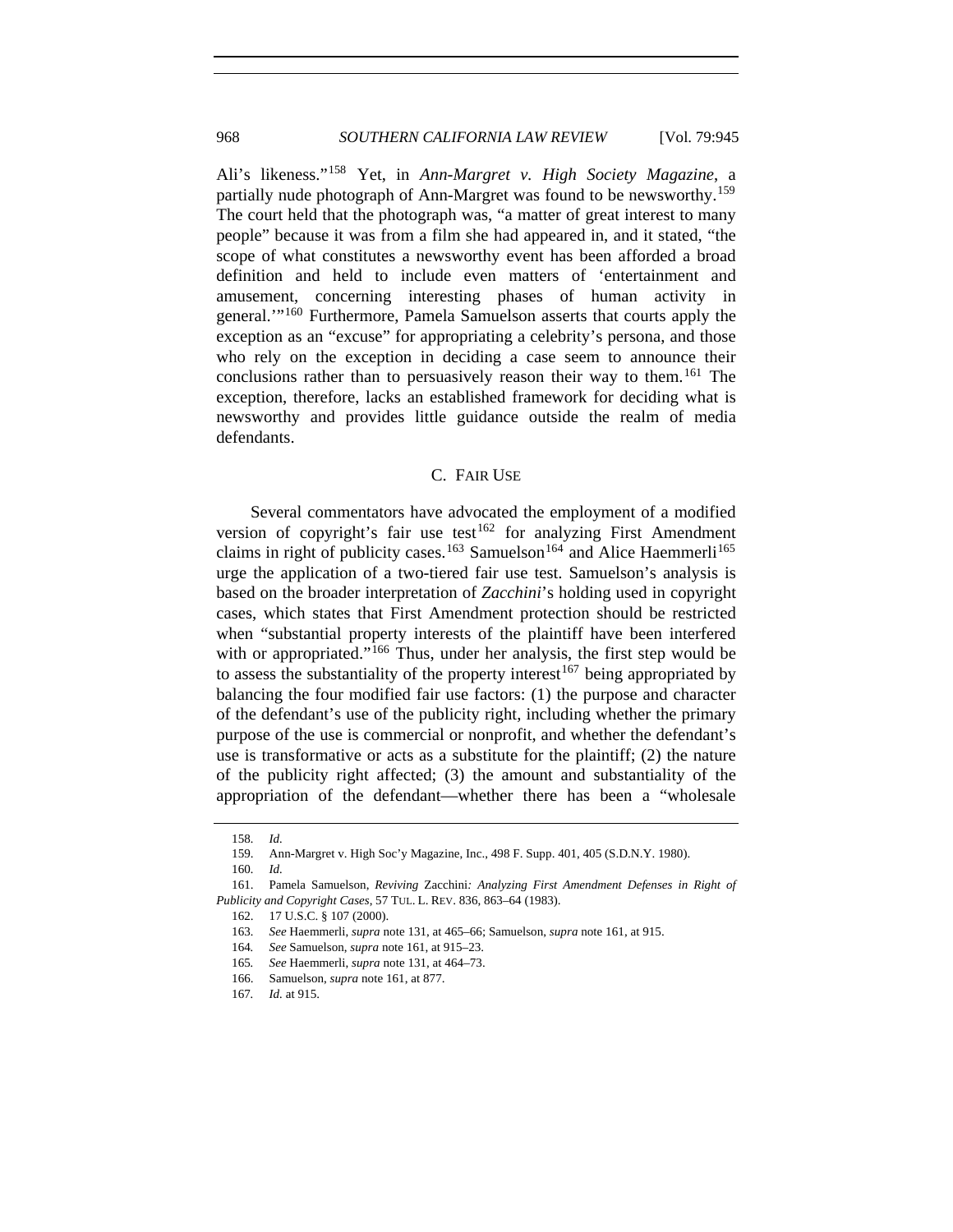appropriation" of identity; and (4) the impact on the market value of the plaintiff's identity—whether it impacts a celebrity's primary occupation or a collateral activity.[168](#page-24-0)

If fair use is not found using this test, Samuelson suggests that the next step would be to ask whether "access to the protected matter [is] necessary to achieve the dissemination of information and public debate objectives which underlie the [F]irst [A]mendment."[169](#page-24-1) Haemmerli would expand on this question to ask whether "access is necessary as a matter of artistic expression to permit individuals and groups to 'play with' meaning and to come up with new ways of recoding cultural icons, or whether these needs can be satisfactorily fulfilled in alternative ways without invading conflicting property rights."[170](#page-24-2) Stated more succinctly, "Is the use necessary to achieve the public information, public discourse, or self-realization goals that underlie the First Amendment?"<sup>[171](#page-24-3)</sup>

The two-tiered fair use test seems to be more tailored to analyzing right of publicity cases, because the second step addresses the goals of the First Amendment to more effectively balance the public's right of free expression and celebrities' property rights in their identities. But the courts have yet to fully adopt a fair use standard in right of publicity cases  $172$  and the application outside copyright is usually met with criticism. For example, Roberta Rosenthal Kwall argues that fair use is an unsatisfactory method for resolving the tension between publicity rights and the First Amendment, because the test was formulated for copyright law and, thus, fails to address two fundamental rationales for the right of publicity: unjust enrichment and consumer protection.<sup>[173](#page-24-5)</sup> Mark Lee asserts that attempts to apply fair use to the right of publicity can best be characterized as noble failures because the factors do not lend themselves to publicity actions,  $174$ 

<sup>168</sup>*. Id.* at 915–16; Haemmerli, *supra* note 131, at 469–70.

 <sup>169.</sup> Samuelson, *supra* note 161, at 916.

<span id="page-24-2"></span><span id="page-24-1"></span><span id="page-24-0"></span> <sup>170.</sup> Haemmerli, *supra* note 131, at 471. In other words, the question should be "whether freedom to exploit commercially is necessary to expressive needs." *Id*.

<sup>171</sup>*. Id.* at 473.

<span id="page-24-4"></span><span id="page-24-3"></span><sup>172</sup>*. See, e.g.*, Estate of Presley v. Russen, 513 F. Supp. 1339 (D.N.J. 1981). In *Estate of Presley v. Russen*, the court did not engage in a fair use analysis but suggested that "[t]he doctrine of fair use may provide guidance as to what types of uses of a name or likeness should be allowed" in First Amendment publicity actions. *Id.* at 1358 n.18. The court implied that no fair use could be found and held that an Elvis Presley impersonator's attempt to duplicate the live performance of the King was a violation of Presley's right of publicity and was not protected speech under the First Amendment. *Id.*

<span id="page-24-5"></span> <sup>173.</sup> Kwall, *supra* note 58, at 58–63.

<span id="page-24-6"></span><sup>174</sup>*.* Lee, *supra* note 8, at 492.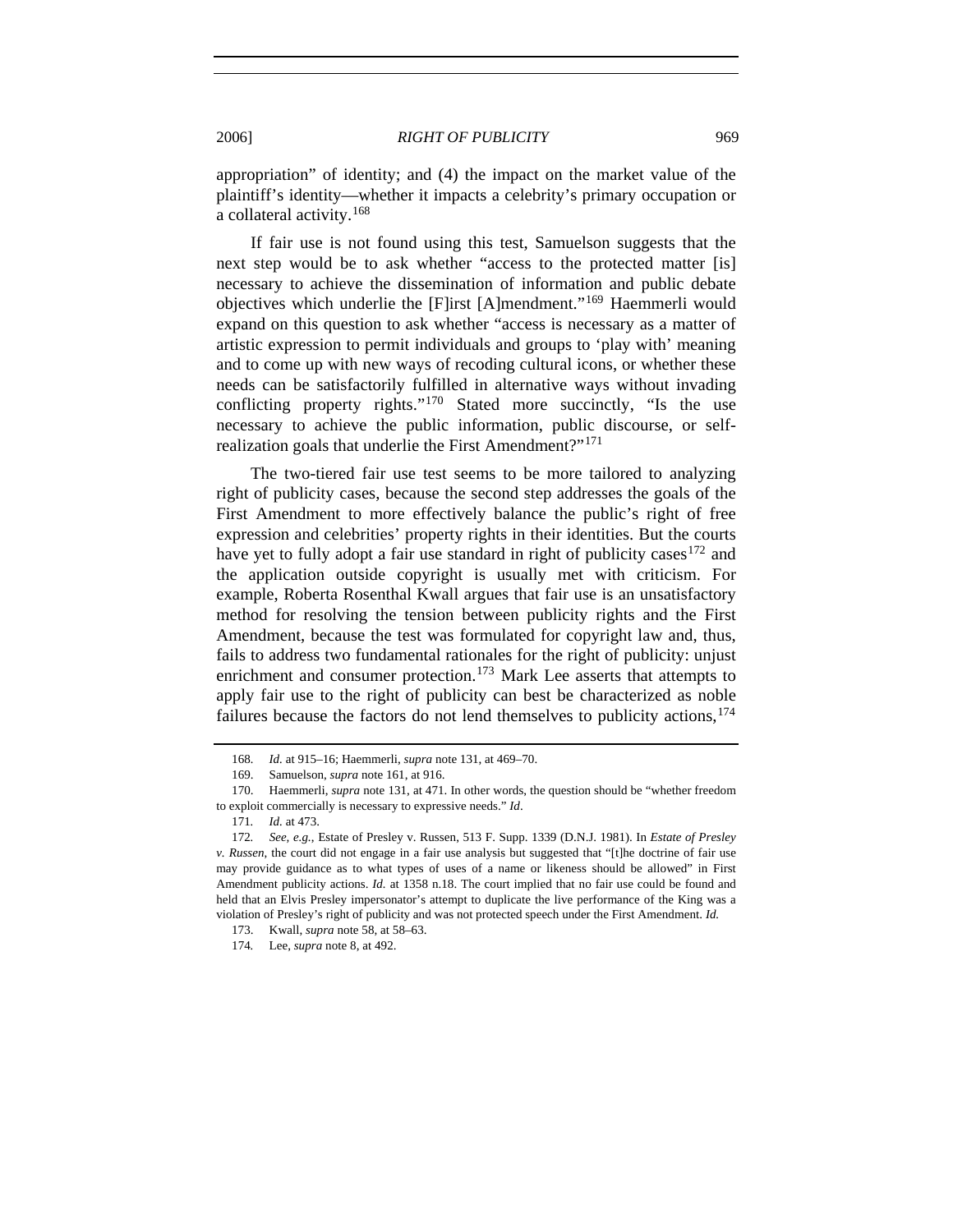and furthermore, the fair use test as applied to copyright has been widely criticized.[175](#page-25-0)

#### D. TRANSFORMATIVE TEST

Despite these criticisms, in 2001, the California Supreme Court in *Comedy III Productions, Inc. v. Saderup, Inc.*[176](#page-25-1) adopted the first fair use factor—"the purpose and character of the use  $v<sup>177</sup>$  $v<sup>177</sup>$  $v<sup>177</sup>$ —as its test in "balancing" a First Amendment defense against a right of publicity claim.[178](#page-25-3) The court held that Saderup's charcoal drawing of the Three Stooges, as reproduced on T-shirts and in lithograph prints, was not sufficiently "transformative" and, thus, did not receive First Amendment protection in a publicity claim.[179](#page-25-4) The court emphasized that art and entertainment receive full constitutional protection<sup>[180](#page-25-5)</sup> and that expressive works embodied in less conventional mediums of communication, such as lithographs and T-shirts, are not "commercial speech," even though they are sold commercially.<sup>[181](#page-25-6)</sup>

The court, however, concluded that the First Amendment defense is only available for works that are "transformative." "Transformative" is defined at various times throughout the opinion as a work that (1) "adds something new, with a further purpose or different character, altering the first with new expression, meaning or message";<sup>[182](#page-25-7)</sup> (2) adds "significant expression beyond" the "literal depiction or imitation of a celebrity for commercial gain";<sup>[183](#page-25-8)</sup> (3) uses the celebrity likeness as "one of the 'raw materials' from which an original work is synthesized," as opposed to using "the depiction or imitation of the celebrity [as] the very sum and substance of the work";<sup>[184](#page-25-9)</sup> (4) "is so transformed that it has become primarily the defendant's own expression rather than the celebrity's

<span id="page-25-2"></span><span id="page-25-1"></span><span id="page-25-0"></span><sup>175</sup>*. See id.* at 482. The fair use test, as applied to copyright, is "[c]haracterized by one court as 'so flexible as virtually to defy definition,'" and "an appellate judge famously described copyright's fair use doctrine as 'the most troublesome in the whole law of copyright,' while a leading copyright commentator characterized fair use as a 'most obscure doctrine.'" *Id*. (internal footnotes omitted).

 <sup>176.</sup> Comedy III Prods., Inc. v. Saderup, Inc., 21 P.3d 797 (Cal. 2001).

 <sup>177. 17</sup> U.S.C. § 107(1) (2000).

<span id="page-25-3"></span><sup>178</sup>*. Comedy III*, 21 P.3d at 808.

<span id="page-25-4"></span><sup>179</sup>*. Id.* at 810–11.

<span id="page-25-5"></span><sup>180</sup>*. Id.* at 804.

<span id="page-25-6"></span><sup>181</sup>*. Id.* at 802, 804.

<span id="page-25-7"></span><sup>182</sup>*. Id.* at 808 (quoting Campbell v. Acuff-Rose Music, Inc., 510 U.S. 569, 579 (1994)).

<span id="page-25-8"></span><sup>183</sup>*. Id.* at 808.

<span id="page-25-9"></span><sup>184</sup>*. Id.* at 809.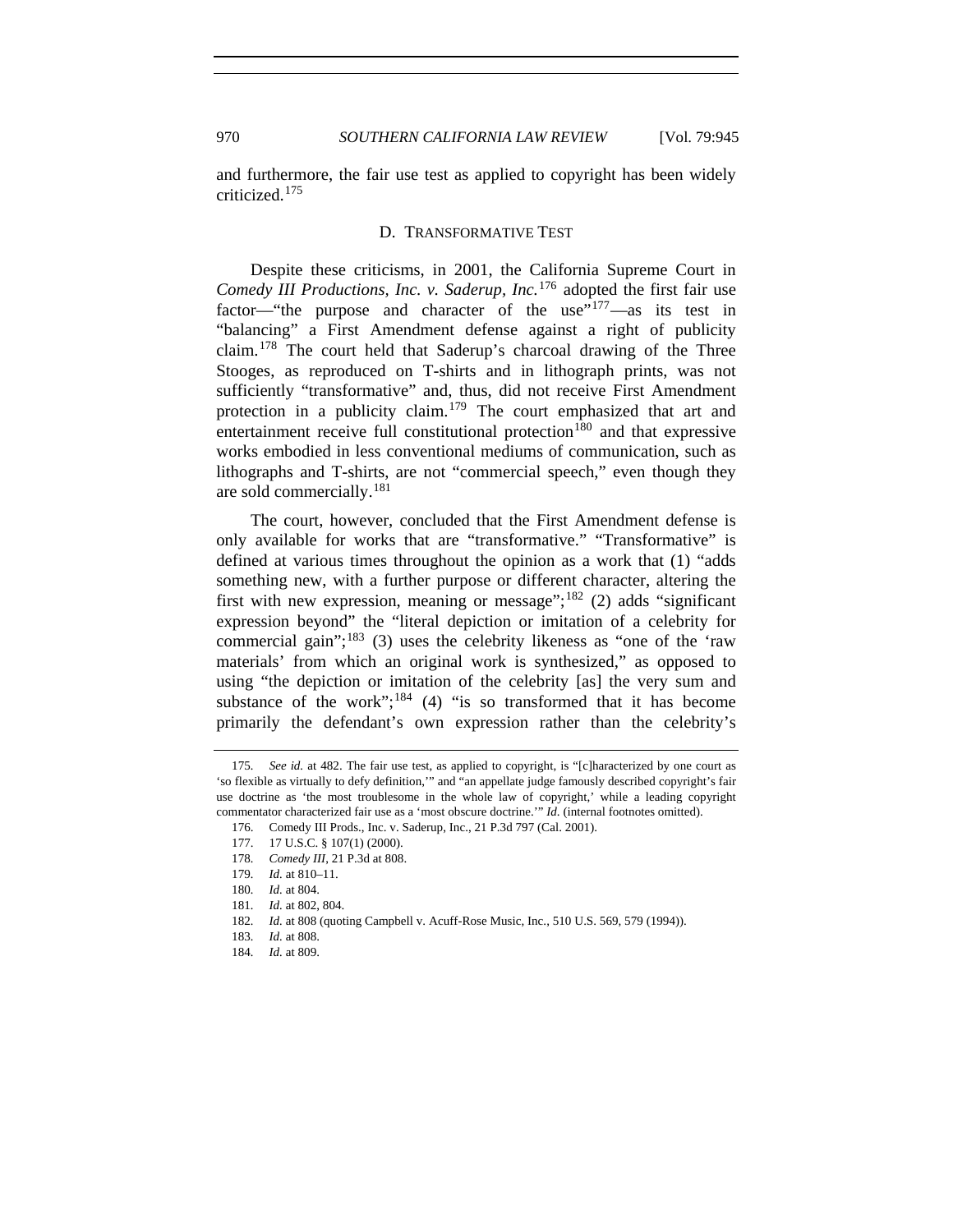likeness";<sup>[185](#page-26-0)</sup> (5) involves "creative elements predominating the work," rather than "the literal or imitative";<sup>[186](#page-26-1)</sup> (6) has value due principally to "some source other than the fame of the celebrity," such as "from the creativity, skill, and reputation of the artist";<sup>[187](#page-26-2)</sup> and (7) involves the artist "contributing something more than a 'merely trivial' variation, [and creating] something recognizably 'his own.'"[188](#page-26-3) Saderup's drawings did not meet this fragmented "transformative" test because the "artist's skill and talent [was] manifestly subordinated to the overall goal of creating a conventional portrait of a celebrity so as to commercially exploit his or her fame."<sup>[189](#page-26-4)</sup>

Many scholars have deemed the transformative test "unworkable"<sup>[190](#page-26-5)</sup> because of the difficulties with interpretation and application. Eugene Volokh notes that one definition the court uses—"contributing something more than a 'merely trivial' variation, [and creating] something recognizably '[the artist's] own'"—is borrowed from a case defining the standard for copyrightability in works derived from public domain works<sup>[191](#page-26-6)</sup> and is therefore much easier to satisfy than other definitions.<sup>[192](#page-26-7)</sup> For example, "add[ing] something new, with further purpose or different character, altering the first with new expression, meaning or message," which is a borrowed definition of the fair use of a work,<sup>[193](#page-26-8)</sup> seems to imply that even substantial additions are not enough if they do not make a comment on the original. $194$ 

The lack of one clear definition is not the transformative test's only flaw. In addition, the test has proven to be extremely vague, as the widely inconsistent holdings of courts that have applied it demonstrate. This is problematic because a vague standard significantly chills free expression if the public does not know what constitutes a constitutionally protected "transformative" use, they will err on the side of caution to avoid possible

<span id="page-26-2"></span><span id="page-26-1"></span><span id="page-26-0"></span><sup>185</sup>*. Id.* (defining the term "expression" to mean "expression of something other than the likeness of the celebrity")*.*

<sup>186</sup>*. Id.*

<sup>187</sup>*. Id.* at 810.

<sup>188</sup>*. Id.* (quoting L. Baitlin & Son, Inc. v. Snyder, 536 F.2d 486, 490 (2d Cir. 1976)).

<sup>189</sup>*. Id.* at 810.

<span id="page-26-6"></span><span id="page-26-5"></span><span id="page-26-4"></span><span id="page-26-3"></span><sup>190</sup>*. See, e.g.*, Lee, *supra* note 8, at 492–93; Moore, *supra* note 9, at 5; Eugene Volokh, *Freedom of Speech and the Right of Publicity*, 40 HOUS. L. REV. 903, 915–25 (2003).

<sup>191</sup>*. Comedy III*, 21 P.3d at 810 (quoting *L. Baitlin & Son*, 536 F.2d at 490).

<sup>192</sup>*.* Volokh, *supra* note 190, at 916–17.

<span id="page-26-9"></span><span id="page-26-8"></span><span id="page-26-7"></span><sup>193</sup>*. Comedy III*, 21 P.3d at 808 (quoting Campbell v. Acuff-Rose Music, Inc., 510 U.S. 569, 579 (1994)).

<sup>194</sup>*.* Volokh, *supra* note 190, at 916–17.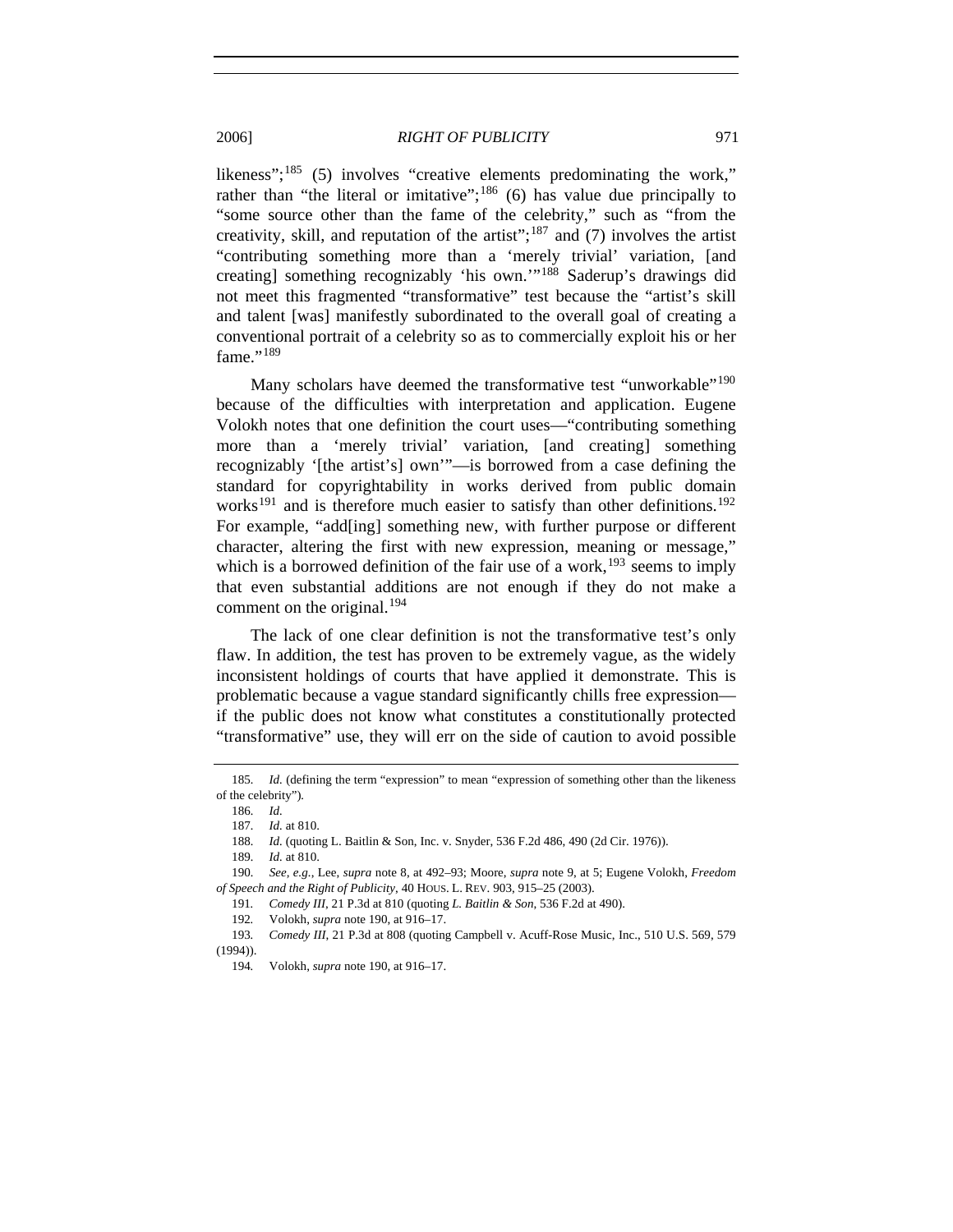litigation.[195](#page-27-0) The vagueness of the test was shown in the *Comedy III* opinion itself, when the California Supreme Court stated that Andy Warhol's silkscreens of Marilyn Monroe and Elvis Presley would be protected by the First Amendment as "transformative" works because "through distortion and the careful manipulation of context, Warhol was able to convey a message that went beyond the commercial exploitation of celebrity images and became a form of ironic social comment on the dehumanization of celebrity itself."[196](#page-27-1) Yet, the court could discern no significant transformative or creative contribution in Saderup's charcoal drawing.[197](#page-27-2)

To add to this inconsistency, the Sixth Circuit held that Rick Rush's painting, *The Masters of Augusta*, commemorating Tiger Wood's victory and depicting him in various poses with the likenesses of famous golfers of the past gazing down on him, was transformative.<sup>[198](#page-27-3)</sup> The court found that the work did "not capitalize solely on a literal depiction of Woods," but combined a collage of images "to describe, in artistic form, a historic event in sports history and to convey a message about the significance of Woods' achievement in that event."<sup>[199](#page-27-4)</sup> Thus, since Rush "added a significant creative component of his own to Woods's identity," the work received full First Amendment protection that trumped Woods's right of publicity claim.[200](#page-27-5)

The recent California Supreme Court decision in *Winter v. D.C. Comics*[201](#page-27-6) demonstrates that a vague standard causes problems in even simple transformative use cases.<sup>[202](#page-27-7)</sup> The court held that the First Amendment protected D.C. Comics against a right of publicity claim brought by Johnny and Edgar Winter, well-known musicians, based on a comic book series that incorporated the Winter brothers as the characters "Johnny and Edgar Autumn," villainous half-worm, half-human creatures with pale faces and long, white hair.<sup>[203](#page-27-8)</sup> Finding the characters transformative, the court stated, "We can readily ascertain that they are not just conventional depictions of plaintiffs but contain significant expressive

<span id="page-27-0"></span><sup>195</sup>*. See id.* at 917–18.

<sup>196</sup>*. Comedy III*, 21 P.3d at 811.

<sup>197</sup>*. Id.*

<span id="page-27-2"></span><span id="page-27-1"></span><sup>198</sup>*. See* ETW Corp. v. Jireh Publ'g, Inc., 332 F.3d 915, 938 (6th Cir. 2003).

<sup>199</sup>*. Id.*

<sup>200</sup>*. Id.*

 <sup>201.</sup> Winter v. D.C. Comics, 69 P.3d 473 (Cal. 2003).

<span id="page-27-8"></span><span id="page-27-7"></span><span id="page-27-6"></span><span id="page-27-5"></span><span id="page-27-4"></span><span id="page-27-3"></span><sup>202</sup>*. Id.* at 479. The California Supreme Court began its analysis with the statement, "Application of the test to this case is not difficult." *Id.*

<sup>203</sup>*. Id.* at 476, 479.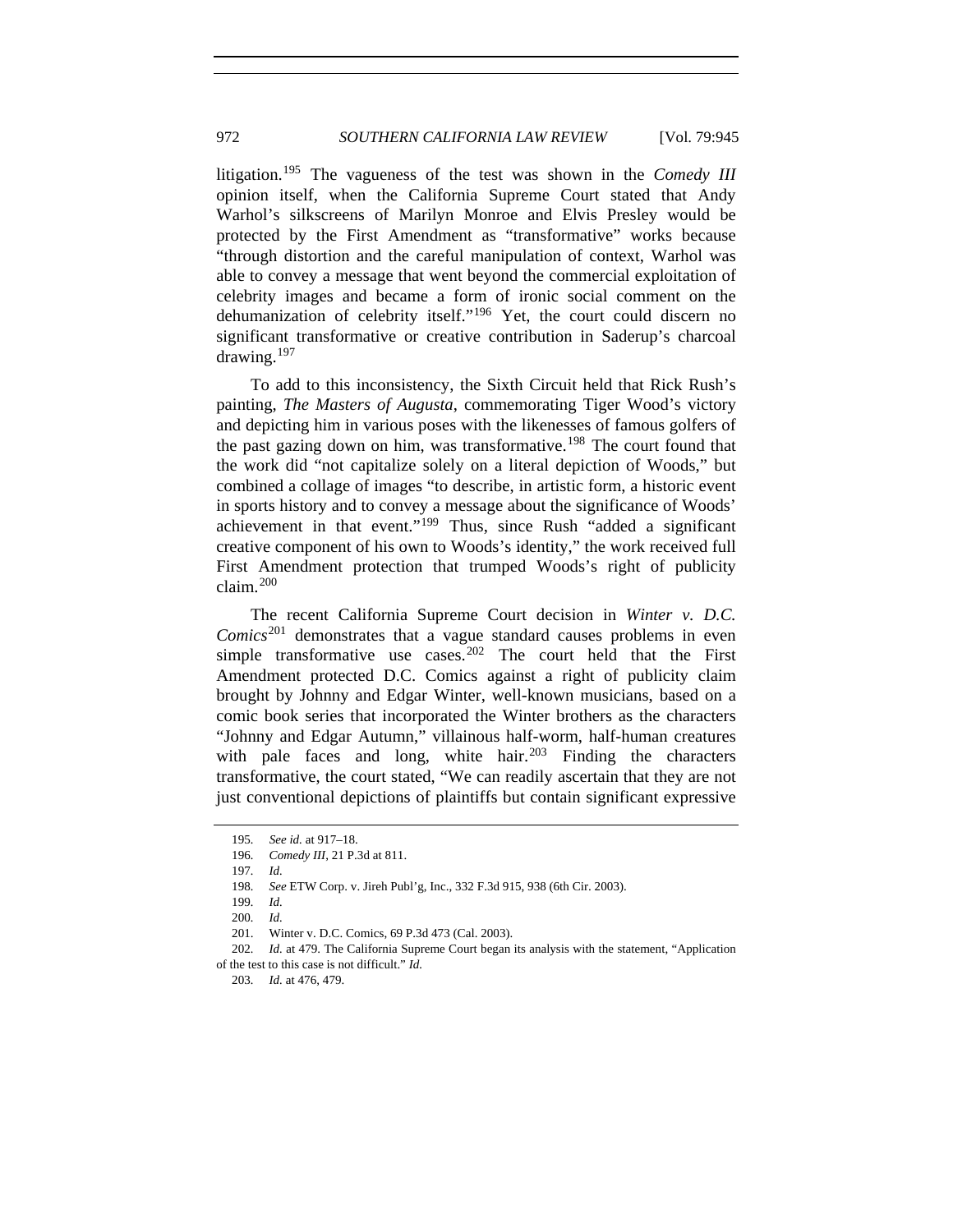content other than plaintiffs' mere likenesses."[204](#page-28-0) The California Supreme Court unanimously reversed the court of appeal's decision, which found that there had been a jury question as to the transformative nature of the characters.<sup>[205](#page-28-1)</sup> The mere fact that the court of appeal's panel made this error illustrates the difficulties the indefiniteness of the transformative standard causes.

These comparisons also illustrate how the court's lack of clear guidelines encourages judges to be art critics or to base decisions on value judgments or external factors such as fame of the artist. As Justice Holmes warned in *Bleistein v. Donaldson Lithographing Co*., "It would be a dangerous undertaking for persons trained only to the law to constitute themselves final judges of the worth of pictorial illustrations, outside of the narrowest and most obvious limits."[206](#page-28-2)

Furthermore, Schuyler Moore complains that "there is absolutely no logic for protecting 'transformative' works while not protecting 'nontransformative' works. What exactly is the First Amendment rationale justifying protecting the former but not the latter?"<sup>[207](#page-28-3)</sup> Another critic queries, "What's so bad about non-transformative uses? . . . Why should [they] be treated worse than transformative ones?"<sup>[208](#page-28-4)</sup> The California Supreme Court, however, did not view the test as expressing a value judgment or preference for one type of depiction over another.<sup>[209](#page-28-5)</sup> In deciding to protect only transformative uses, the court assumed that celebrities would create or license nontransformative uses themselves, so the court was "concerned not with whether conventional celebrity images should be produced but with who produces them and, more pertinently, who appropriates the value from their production."<sup>[210](#page-28-6)</sup> But not all nontransformative "conventional celebrity images" are "mutually interchangeable," and celebrities may not license the images that consumers desire.[211](#page-28-7) Thus, even if the right of publicity prohibits only

<span id="page-28-0"></span><sup>204</sup>*. Id.* ("Although the fictional characters Johnny and Edgar Autumn are less-than-subtle evocations of Johnny and Edgar Winter, the books do not depict the plaintiffs literally. . . . To the extent the drawings of the Autumn brothers resemble plaintiffs at all, they are distorted for purposes of lampoon, parody, or caricature.").

<span id="page-28-5"></span><span id="page-28-4"></span><span id="page-28-3"></span><span id="page-28-2"></span><span id="page-28-1"></span><sup>205</sup>*. See* Winter v. D.C. Comics, 121 Cal. Rptr. 2d 431 (Ct. App. 2002), *rev'd*, 69 P.3d 473 (Cal. 2003).

 <sup>206.</sup> Bleistein v. Donaldson Lithographing Co., 188 U.S. 239, 251 (1903).

 <sup>207.</sup> Moore, *supra* note 9, at 6.

 <sup>208.</sup> Volokh, *supra* note 190, at 923.

<sup>209</sup>*.* Comedy III Prods., Inc. v. Saderup, Inc., 21 P.3d 797, 811 (Cal. 2001).

<sup>210</sup>*. Id.*

<span id="page-28-7"></span><span id="page-28-6"></span> <sup>211.</sup> Volokh, *supra* note 190, at 923–24. Volokh argues: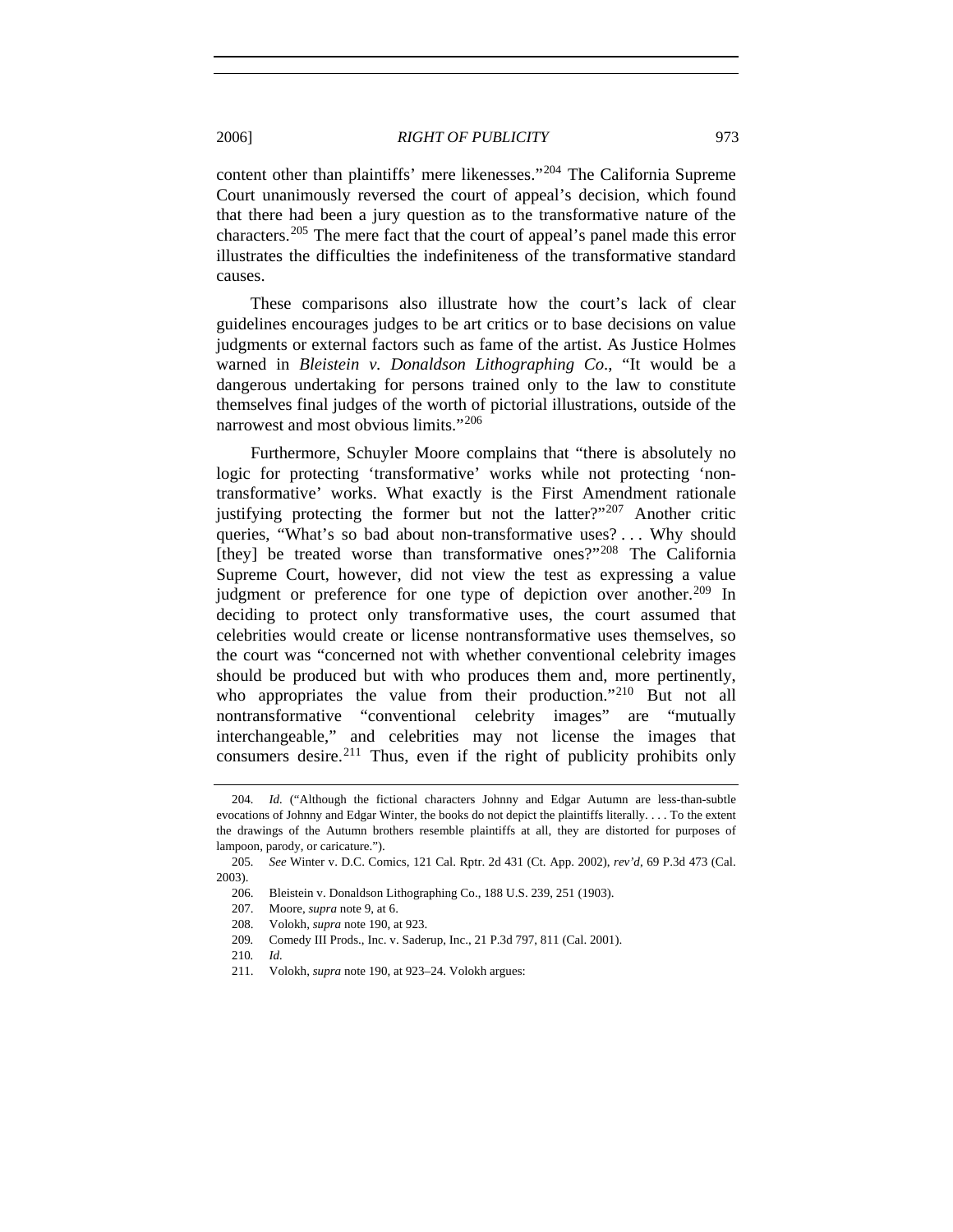nontransformative uses of identity, the range of artistic expression provided for creation and available for purchase is greatly diminished. $212$ 

#### E. PREDOMINANT USE TEST

In 2003, the Supreme Court of Missouri, in rejecting California's transformative test, introduced the predominant use test in *Doe v. TCI Cablevision* as a "more balanced balancing test" that better addresses cases in which speech is both expressive and commercial.<sup>[213](#page-29-1)</sup> The test, as articulated by the court, states,

If a product is being sold that predominantly exploits the commercial value of an individual's identity, that product should be held to violate the right of publicity and not be protected by the *First Amendment*, even if there is some "expressive" content in it that may qualify as "speech" in other circumstances. If, on the other hand, the predominant purpose of the product is to make an expressive comment on or about a celebrity, the expressive values could be given greater weight. $2^{14}$ 

The case involved a right of publicity action by a former professional hockey player, Anthony "Tony" Twist,<sup>[215](#page-29-3)</sup> against the creator of the comic book *Spawn*, which featured a Mafia don character named "Anthony 'Tony Twist' Twistelli."[216](#page-29-4) The comic creator admitted that "Anthony 'Tony Twist' Twistelli" was in fact named after the hockey player.<sup>[217](#page-29-5)</sup> In applying

<span id="page-29-1"></span><span id="page-29-0"></span>*Id.* (internal footnotes omitted).

<span id="page-29-4"></span><span id="page-29-3"></span><span id="page-29-2"></span>215*. Doe*, 110 S.W.3d at 365–66 (noting Twist's reputation as the National Hockey League's preeminent "enforcer" because of his "violent tactics on the ice").

216*. Id.* at 366. The court states,

I may not want to see a standard print of Elvis hanging on my wall; I may want to see a Gary Saderup charcoal drawing of Elvis, or someone's impressionist or pointillist Elvis. Or I may want to see an absurd or subversive Elvis, perhaps not subversive enough to qualify as clearly 'transformative' and thus clearly open to others to create, but different enough that the Elvis estate might not authorize it.

Protecting celebrities' exclusive rights to control images of themselves may not always affect 'whether conventional celebrity images are produced'; but it will affect which conventional images are produced. And just as 'I Strongly Resent the Draft' or 'F\*\*\* the Draft' doesn't have quite the same meaning as 'Fuck the Draft,' many nontransformative authorized renderings of a celebrity may not have quite the same meaning as the authorized ones.

<sup>212</sup>*. See id.* at 924.

 <sup>213.</sup> Doe v. TCI Cablevision, 110 S.W.3d 363, 374 (Mo. 2003).

<sup>214</sup>*. Id.*; Lee, *supra* note 8, at 500 (suggesting this articulation of the predominant use test).

The fictional "Tony Twist" is a Mafia don whose list of evil deeds includes multiple murders, abduction of children and sex with prostitutes. The fictional and real Tony Twist bear no physical resemblance to each other and, aside from the common nickname, are similar only in that each can be characterized as having an "enforcer" or tough-guy persona.

*Id.* 

<span id="page-29-5"></span><sup>217</sup>*. Id.* at 366–67 (explaining that the creator of the comic book series was "an avowed hockey fan" who, on more than one occasion, admitted that the name of the fictional character Tony Twist was based on the real hockey player).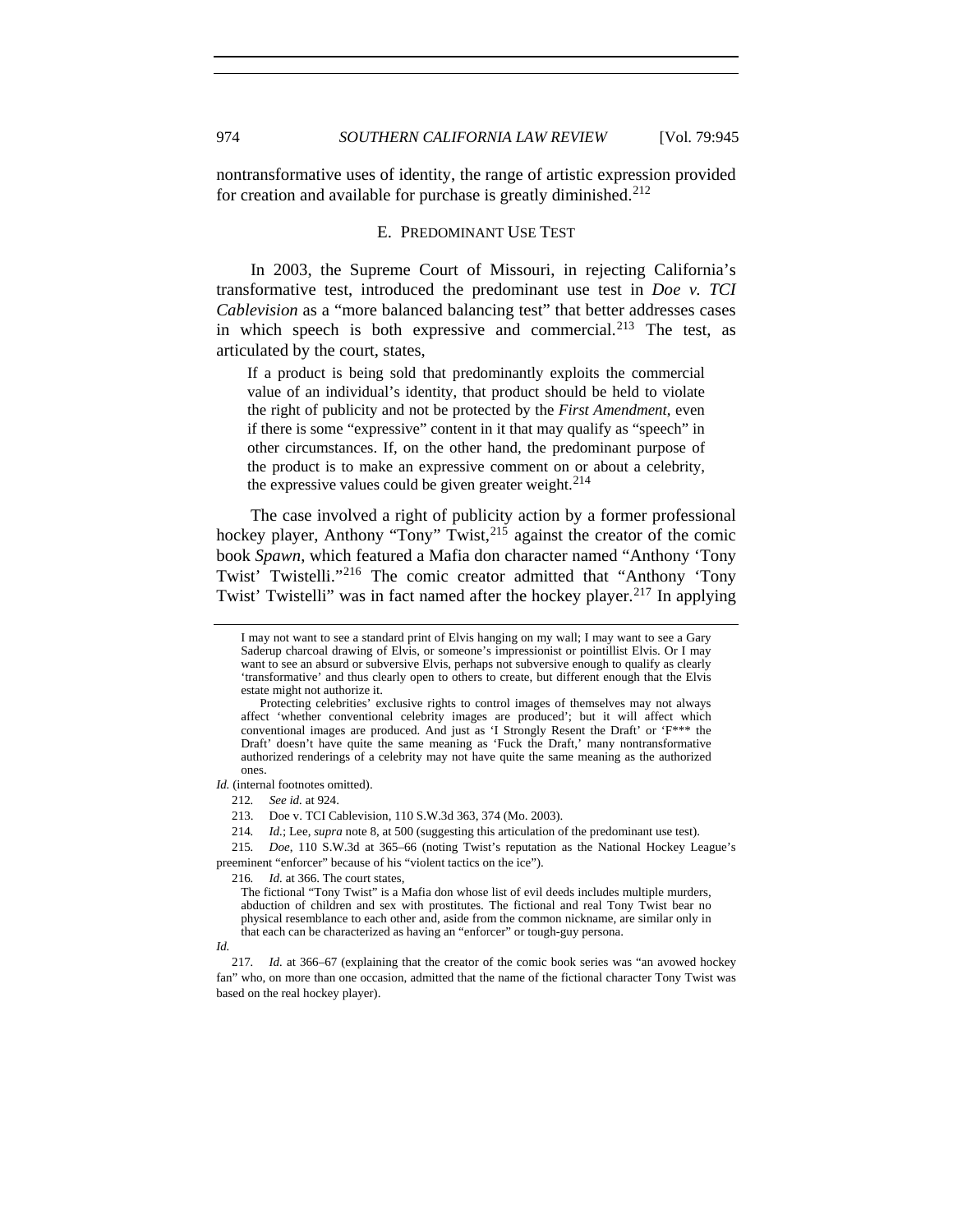the predominant use test, the court held that the use of Twist's name and identity had become "predominantly a ploy to sell comic books and related products rather than a literary or artistic expression," and thus, free speech must give way to the right of publicity.<sup>[218](#page-30-0)</sup>

Moore, however, calls attention to the difficulties that arise in applying the recently formulated predominant purpose test. He asks, "what if the 'expressive comment' is the image itself, such as a picture book of celebrities?"[219](#page-30-1) And "[h]ow is the finder of fact supposed to distinguish a 'predominant purpose' of making an expressive comment from that of making a buck, when the two go hand in hand?" $^{220}$  $^{220}$  $^{220}$ 

The originator of the predominant use test, Mark Lee, attempted to answer this second question. Lee stated that other judicial approaches such as the "merchandise v. media" distinction, $221$  the "alternative means" test,<sup>[222](#page-30-4)</sup> the *Restatement*'s "relatedness" test,<sup>[223](#page-30-5)</sup> and the "transformative" test can assist in determining whether the publicity right is being exploited or the celebrity's image is being commented on.<sup>[224](#page-30-6)</sup> While these approaches may offer some guidance, Lee himself acknowledges that they are

<span id="page-30-0"></span><sup>218</sup>*. Id.* at 367–69, 374, 375. At the trial court level, the jury returned a verdict in favor of Twist, but the court granted a motion for judgment notwithstanding the verdict ("JNOV") and granted a motion for a new trial in the event that the JNOV was reversed on appeal. The Missouri Supreme Court reversed the JNOV and affirmed the motion for a new trial. A right of publicity action in Missouri required the plaintiff to prove that the defendant *intended* to obtain commercial advantage, but in the trial court, the jury had been allowed to render a verdict without finding the requisite intent. *Id.* at 374– 76.

 <sup>219.</sup> Moore, *supra* note 9, at 6.

 <sup>220.</sup> *Id.*

<span id="page-30-3"></span><span id="page-30-2"></span><span id="page-30-1"></span><sup>221</sup>*. See* Lee, *supra* note 8, at 488–90, 500. While this distinction is not really a "test," "historically, most courts rejected First Amendment defenses to right of publicity claims involving traditional 'merchandise' . . . while they accepted it when an image was used in traditional 'media.'" *Id.* at 488. Applied to the predominant use test, this distinction could act as a "practical shortcut," because "[w]hile one could argue that a bumper sticker, swizzle stick, bobblehead doll, or poster includes some expressive content, most often they predominantly are intended to capitalize on the commercial value of an individual's identity." *Id.* at 500.

<span id="page-30-4"></span><sup>222</sup>*. See id.* at 482–84, 497, 501. The "alternative means" test used in trademark infringement and unfair competition actions states that "non-commercial speech is held infringing if there is another way to convey the message without infringing intellectual property rights." *Id.* at 482. Applied to the predominant use test, "[a]n unnecessary use is more likely to be an exploitive, and hence actionable, use of publicity rights." *Id.* at 501.

<span id="page-30-5"></span><sup>223</sup>*. See id.* at 496–97, 501. The *Restatement (Third) of Unfair Competition* proposes a "relatedness" test in which "the use of other's publicity rights in expressive works is permitted if the rights 'relate' to the work, but not otherwise." *Id.* at 498–97. Applied to the predominant use test, an appropriate "related" use of an individual's identity is more likely to make a genuine comment about, rather than merely exploit, the goodwill of a celebrity. *Id.* at 501.

<span id="page-30-6"></span><sup>224</sup>*. See id.* at 500–01.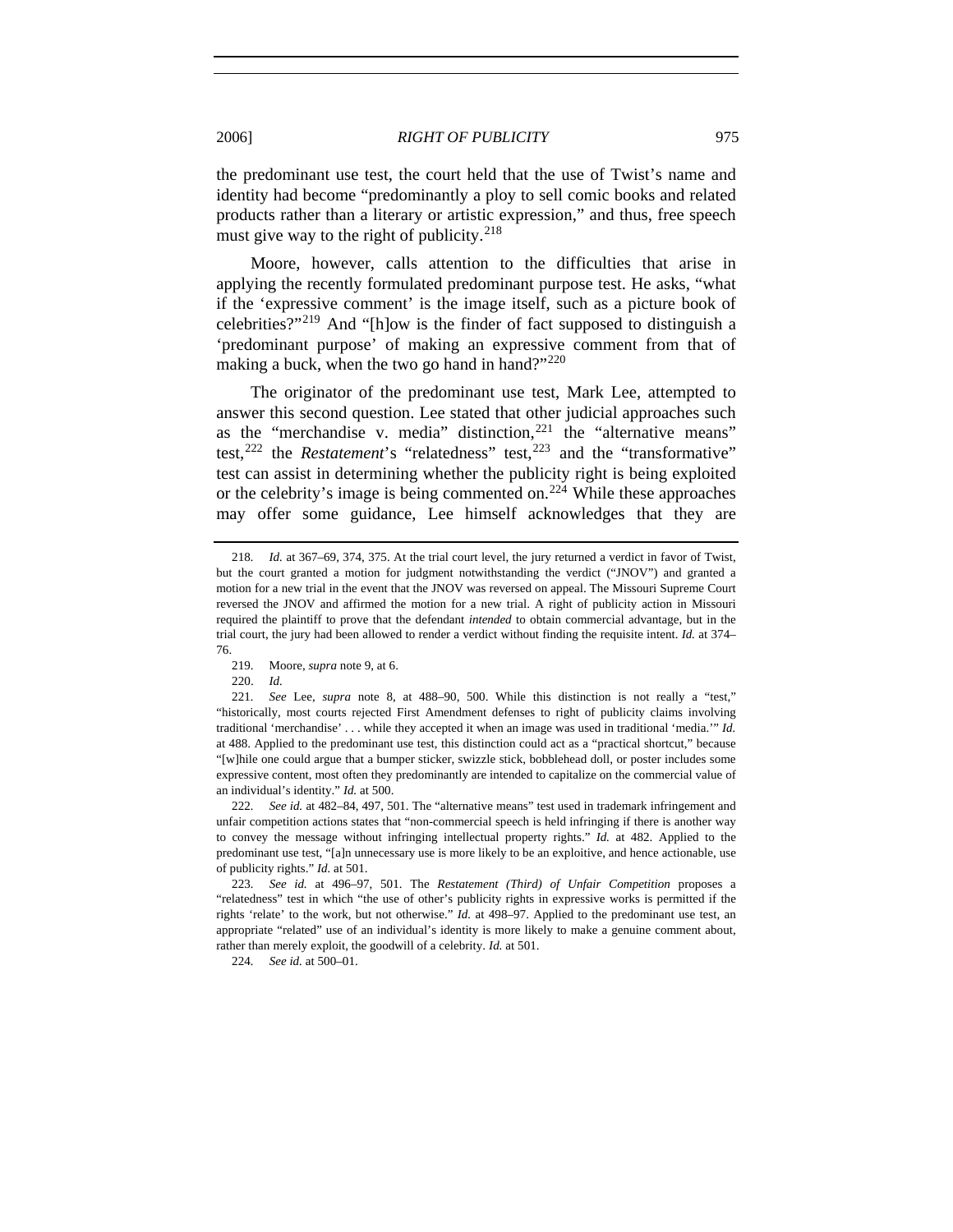"individually unsatisfying and incomplete." $^{225}$  $^{225}$  $^{225}$  The "merchandise v. media" distinction fails to pass constitutional muster because the First Amendment clearly does not limit its protection to speech in traditional media.[226](#page-31-1) No court has adopted trademark law's "alternative means" test, although it has been discussed in connection with right of publicity claims.<sup>[227](#page-31-2)</sup> The *Restatement*'s "relatedness" test is too inflexible and excludes all "merchandise" from protection in favor of "traditional media of communication."[228](#page-31-3)

Another problem is that the touted "more balanced balancing test"<sup>[229](#page-31-4)</sup> seems to focus only on whether the product is commercially successful *because of* the use of the celebrity's identity, instead of balancing the interests involved. Lee states that this test "does justice to both expressive and property interests" in that "[i]t protects intellectual property that is being exploited by others, but permits and encourages creative expression that makes meaningful comment on, about, or with intellectual property."<sup>[230](#page-31-5)</sup> Yet, following Lee's explanation of the test and its application in *Doe v. TCI Cablevision*, if the product receives commercial success *because of* the individual's identity, that is the end of the analysis and the First Amendment is not available. Lee's example further reveals the conceptual shortcomings of this approach: "If people buy a picture of Tiger Woods predominantly because they like Tiger Woods, rather than because they are attracted to the composition of the picture, that picture should be deemed to violate Tiger Woods' right of publicity."<sup>[231](#page-31-6)</sup> Far from achieving balance between the rights, this approach would leave almost every artistic endeavor without First Amendment protection, for it would seem some people purchase even Andy Warhol's paintings solely because of their affinity for Marilyn Monroe or Elvis Presley and in spite of the "ironic social comment" embodied in the work. It would be judicial chaos

<sup>225</sup>*. Id.* at 500.

<span id="page-31-1"></span><span id="page-31-0"></span><sup>226</sup>*. See id.* at 490. Mark Lee admits that this approach is "vulnerable to First Amendment attack" because "the First Amendment does not limit its protections to speech in 'recognized media.'" *Id. See also* Comedy III Prods., Inc. v. Saderup, Inc., 21 P.3d 797, 804 (Cal. 2001) (reiterating that "First Amendment doctrine does not disfavor nontraditional media of expression" and therefore, the fact that Saderup's expression appeared on a "less conventional avenue of communication," such as a T-shirt, did not "result in reduced First Amendment protection").

<sup>227</sup>*. See* Lee, *supra* note 8, at 497.

<span id="page-31-6"></span><span id="page-31-5"></span><span id="page-31-4"></span><span id="page-31-3"></span><span id="page-31-2"></span><sup>228</sup>*. See* RESTATEMENT (THIRD) OF UNFAIR COMPETITION § 47 cmt. b, c (1995); Lee, *supra* note 8, at 496–97.

<sup>229</sup>*.* Doe v. TCI Cablevision, 110 S.W.3d 363, 374 (Mo. 2003).

 <sup>230.</sup> Lee, *supra* note 8, at 500.

<sup>231</sup>*. Id.*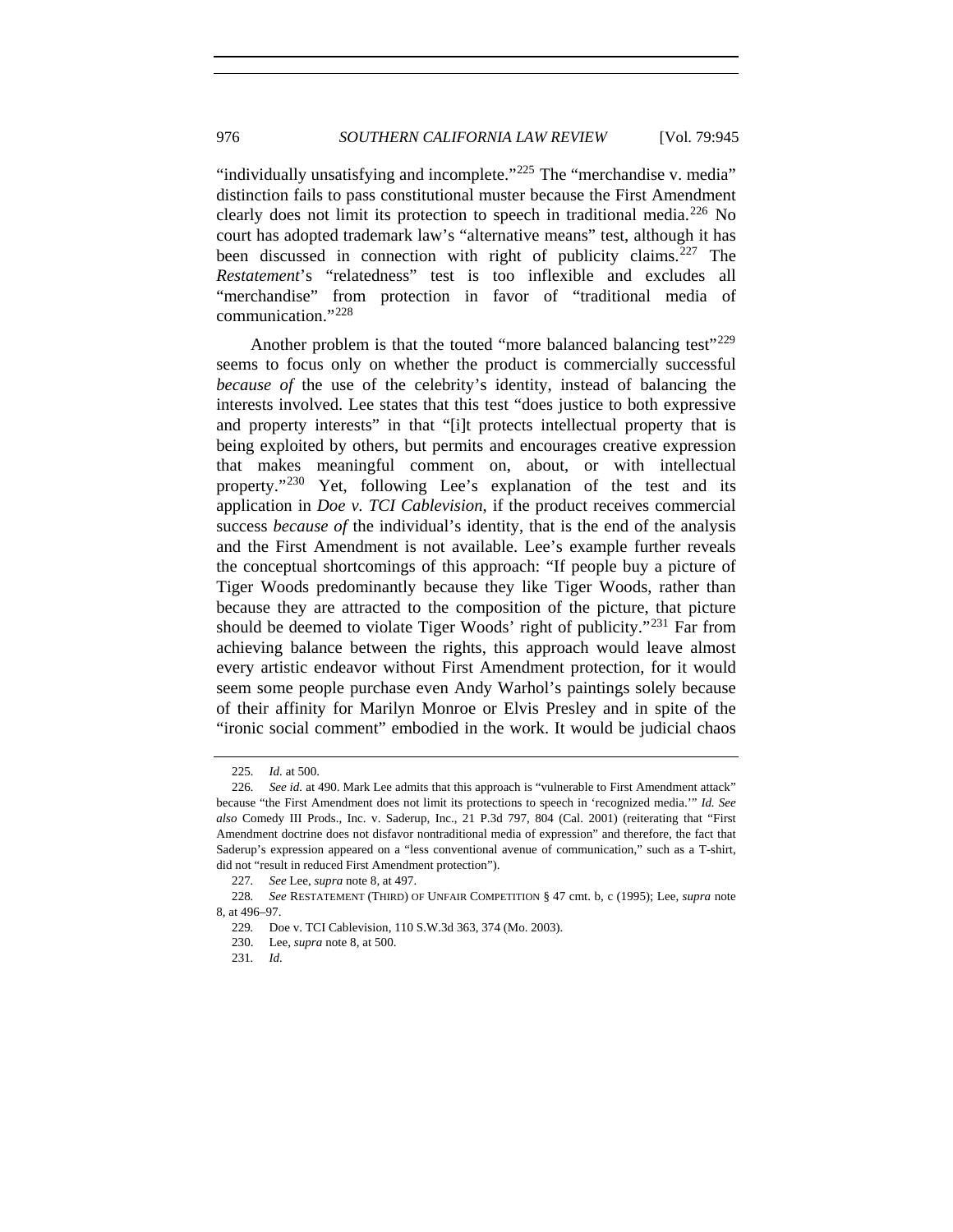indeed if the courts had to assess the predominant factor driving enigmatic consumer demand.

#### F. EVOCATION

The Court of Appeals for the Ninth Circuit, in the notorious *White v. Samsung Electronics America, Inc.* decision, held that an ad depicting a robot "dressed in a wig, gown, and jewelry" violated Vanna White's right of publicity.[232](#page-32-0) The court held that the right of publicity extends beyond a celebrity's name or likeness to cover virtually any symbol that might "evoke" a celebrity's identity for commercial gain.<sup>[233](#page-32-1)</sup> Thus, Samsung's futuristic ad, which showed the dressed up robot next to a *Wheel of Fortune* game show set, was an appropriation of White's identity in violation of her publicity rights.<sup>[234](#page-32-2)</sup> The court dismissed the asserted First Amendment defense because whatever element of parody the ad contained was subservient to the primary commercial message, and thus, no protection was available.<sup>[235](#page-32-3)</sup> This expansive decision creating "a property right of remarkable and dangerous breadth"[236](#page-32-4) was met with two vigorous dissents<sup>[237](#page-32-5)</sup> and rancorous scholarly criticism.<sup>[238](#page-32-6)</sup> Judge Kozinski's famous stinging dissent asserted,

Under the majority's opinion, it's now a tort for advertisers to *remind* the public of a celebrity. Not to use a celebrity's name, voice, signature or likeness; not to imply the celebrity endorses a product; but simply to evoke the celebrity's image in the public's mind. This Orwellian notion withdraws far more from the public domain than prudence and common sense allow.<sup>[239](#page-32-7)</sup>

 <sup>232.</sup> White v. Samsung Elecs. Am., Inc., 971 F.2d 1395, 1396 (9th Cir. 1992).

<span id="page-32-1"></span><span id="page-32-0"></span><sup>233</sup>*. See id.* at 1399. The court thought a broad right was necessary because "the identities of the most popular celebrities are not only the most attractive for advertisers, but also the easiest to evoke without resorting to obvious means such as name, likeness, or voice." *Id.* 

<sup>234</sup>*. Id.* at 1396.

<sup>235</sup>*. Id.* at 1401.

<span id="page-32-4"></span><span id="page-32-3"></span><span id="page-32-2"></span> <sup>236.</sup> White v. Samsung Elecs. Am., Inc., 989 F.2d 1512, 1514 (9th Cir. 1993) (denying a petition for rehearing en banc).

<span id="page-32-5"></span><sup>237</sup>*. See White*, 971 F.2d at 1402 (Alcaron, J., dissenting) (Judge Alcaron dissented to most of the original opinion). *See also White*, 989 F.2d 1512 (Kozinski., J., dissenting).

<span id="page-32-6"></span><sup>238</sup>*. See, e.g.*, Arlen W. Langvardt, *The Troubling Implications of a Right of Publicity "Wheel" Spun Out of Control*, 45 KAN. L. REV. 329, 330 (1997) (claiming that the Ninth Circuit decision in *White* "handed celebrities a new property right with greatly expanded boundaries"); David S. Welkowitz, *Catching Smoke, Nailing JELL-O to a Wall: The Vanna White Case and the Limits of Celebrity Rights*, 3 J. INTELL. PROP. L. 67, 76–85 (1995); Linda J. Stack, Note, White v. Samsung Electronics America, Inc.*'s Expansion of Publicity: Enriching Celebrities at the Expense of Free Speech*, 89 NW. U. L. REV. 1189, 1202–26 (1995) (arguing that the *White* court "expanded the right of publicity in a manner inconsistent with precedent, the Constitution, and societal concerns").

<span id="page-32-7"></span><sup>239</sup>*. White*, 989 F.2d at 1514 (Kozinski, J., dissenting).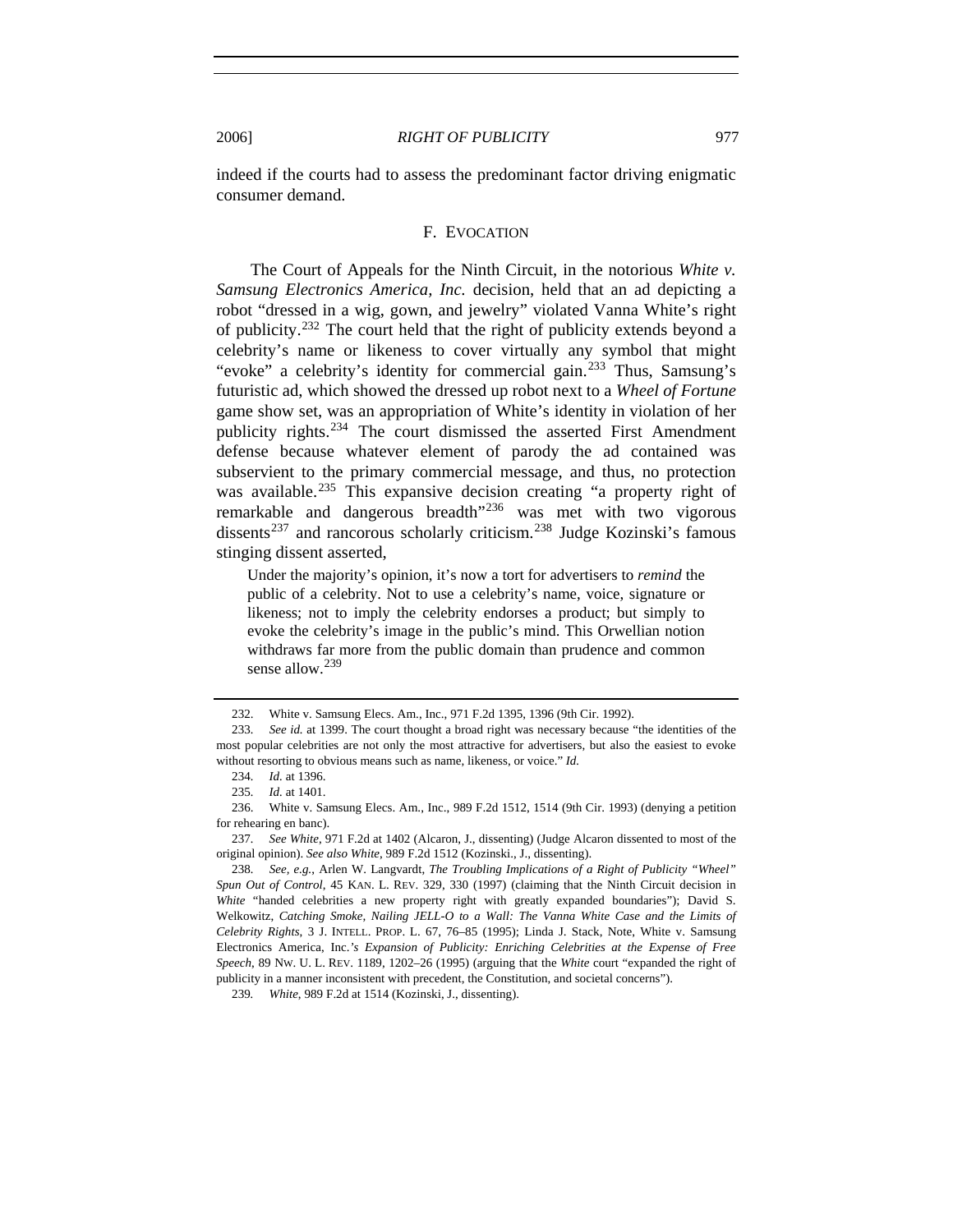Furthermore, Kozinski believed the decision threatened the heart of the First Amendment itself:

The First Amendment isn't just about religion or politics—it's also about protecting the free development of our national culture. Parody, humor, irreverence are all vital components of the marketplace of ideas. The last thing we need, the last thing the First Amendment will tolerate, is a law that lets public figures keep people from mocking them, or from "evok[ing]" their images in the mind of the public.  $240$ 

In *Wendt v. Host International, Inc*., the Ninth Circuit struck another blow to the First Amendment when it held that the sweeping standard adopted in *White* applied in publicity cases to trump even the rights of copyright holders.[241](#page-33-1) In *Wendt*, the defendant, Host, licensed the copyright for the television show *Cheers* from Paramount to start a chain of *Cheers*themed airport bars featuring robotic versions of the characters "Norm" and "Cliff."[242](#page-33-2) George Wendt and John Ratzenberger, the actors who played Norm and Cliff on the television show, brought a right of publicity claim for unauthorized exploitation of their likenesses. The problem was that to the viewing public, "Wendt and Ratzenberger *are* Norm and Cliff; it's impossible to exploit the latter without also evoking thoughts about the former."[243](#page-33-3) Under the Copyright Act the answer to this problem is simple because section 301 preempts any state law grant of "legal or equitable rights that are equivalent to any of the exclusive rights within the general scope of copyright."<sup>[244](#page-33-4)</sup> Thus, under federal law, Paramount and, by license, Host have the right to present robots resembling Norm and Cliff as derivative works. $245$  However, the Ninth Circuit held, in effect, that "copyright or no copyright, anyone who wants to use a figure, statue, robot, drawing or poster that reminds the public of Wendt and Ratzenberger must first obtain (and pay for) their consent."[246](#page-33-6) Judge Kozinski, in another passionate dissent, explains the disastrous implications of the court's extension of *White*:

According to the panel, Paramount and Host may not use Norm and Cliff in a way that reminds people of the actors who played them and whose identity is therefore fused in the public mind. This is a daunting burden.

<sup>240</sup>*. Id.* at 1519 (internal footnotes omitted).

<span id="page-33-4"></span><span id="page-33-3"></span><span id="page-33-2"></span><span id="page-33-1"></span><span id="page-33-0"></span> <sup>241.</sup> Wendt v. Host Int'l, Inc., 197 F.3d 1284 (9th Cir. 1999) (denying a petition for rehearing en banc).

 <sup>242.</sup> *Id.* at 1284–86.

 <sup>243.</sup> *Id.* at 1286 (Kozinski, J., dissenting).

 <sup>244. 17</sup> U.S.C. § 301(a) (2000).

 <sup>245.</sup> *See* 17 U.S.C. §§ 103(a), 106(2) (2000).

<span id="page-33-6"></span><span id="page-33-5"></span> <sup>246.</sup> *Wendt*, 197 F.3d at 1286 (Kozinski, J., dissenting) (denying a rehearing en banc).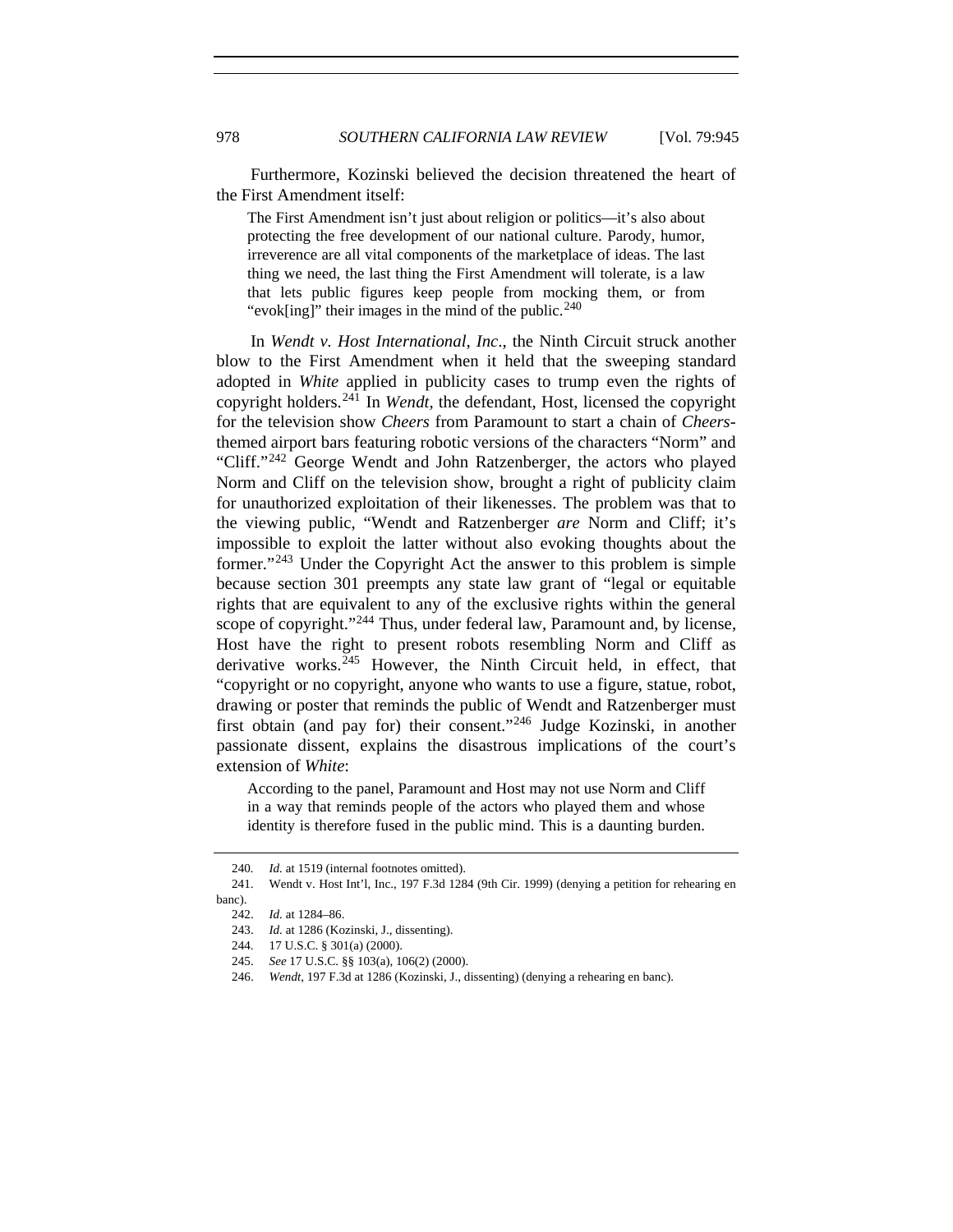Can Warner Brothers exploit Rhett Butler without also reminding people of Clark Gable? Can Paramount cast Shelley Long in *The Brady Bunch Movie* without creating a triable issue of fact as to whether it is treading on Florence Henderson's right of publicity?<sup>[247](#page-34-0)</sup>

Kozinski concludes that this result "cannot be squared with the right of the copyright holder to recreate Norm and Cliff however it sees fit,"[248](#page-34-1) and unfortunately for the First Amendment, the Ninth Circuit has "again let the right of publicity snuff out creativity."<sup>[249](#page-34-2)</sup>

Moore, however, has noted the fact that the analysis of *Comedy III*  and *Winter* suggests that the "transformative test" extends to advertising.<sup>[250](#page-34-3)</sup> If so, the holdings of the California Supreme Court, as the final arbiter of California law, would sub silentio overrule *White* and other Ninth Circuit decisions.[251](#page-34-4) Samsung's portrayal of a robot in a wig and evening gown would undoubtedly be "transformative" under any variation of the test. The California Supreme Court's reasoning in *Winter* provides further evidence that *White*'s evocation standard would be nullified under the "transformative" test. The court held that the fictional Autumn brothers were clearly transformative, even though they were "less-than-subtle *evocations* of Johnny and Edgar Winter," because "the books do not depict the plaintiffs literally."[252](#page-34-5) In using the identical language of *White*, the California Supreme Court has led the way to dismissing this overextension of the scope of "identity." Nevertheless, the evocation standard continues to cause an "identity crisis" in other jurisdictions.

## VI. THE PRIMARY MOTIVATION TEST TAKES CENTER STAGE

This Note now proposes the primary motivation test to resolve the conflict between the right of publicity and the First Amendment. This test focuses on the defendant's primary influence or motive—expressive or commercial—in using a celebrity identity, and it proposes a framework to adequately balance the expressive and property interests at stake and the goals underlying each of the rights.

 <sup>247.</sup> *Id.*

 <sup>248.</sup> *Id.*

 <sup>249.</sup> *Id.* at 1289.

<span id="page-34-4"></span><span id="page-34-3"></span><span id="page-34-2"></span><span id="page-34-1"></span><span id="page-34-0"></span><sup>250</sup>*. See* Schuyler M. Moore, *California Further Defines Transformative Use*, ENT. L. & FIN., July 15, 2003, at 1.

<sup>251</sup>*. See id.*

<span id="page-34-5"></span><sup>252</sup>*.* Winter v. D.C. Comics, 69 P.3d 473, 479 (Cal. 2003) (adding, "To the extent the drawings of the Autumn brothers resemble plaintiffs at all, they are distorted for the purposes of lampoon, parody, or caricature.").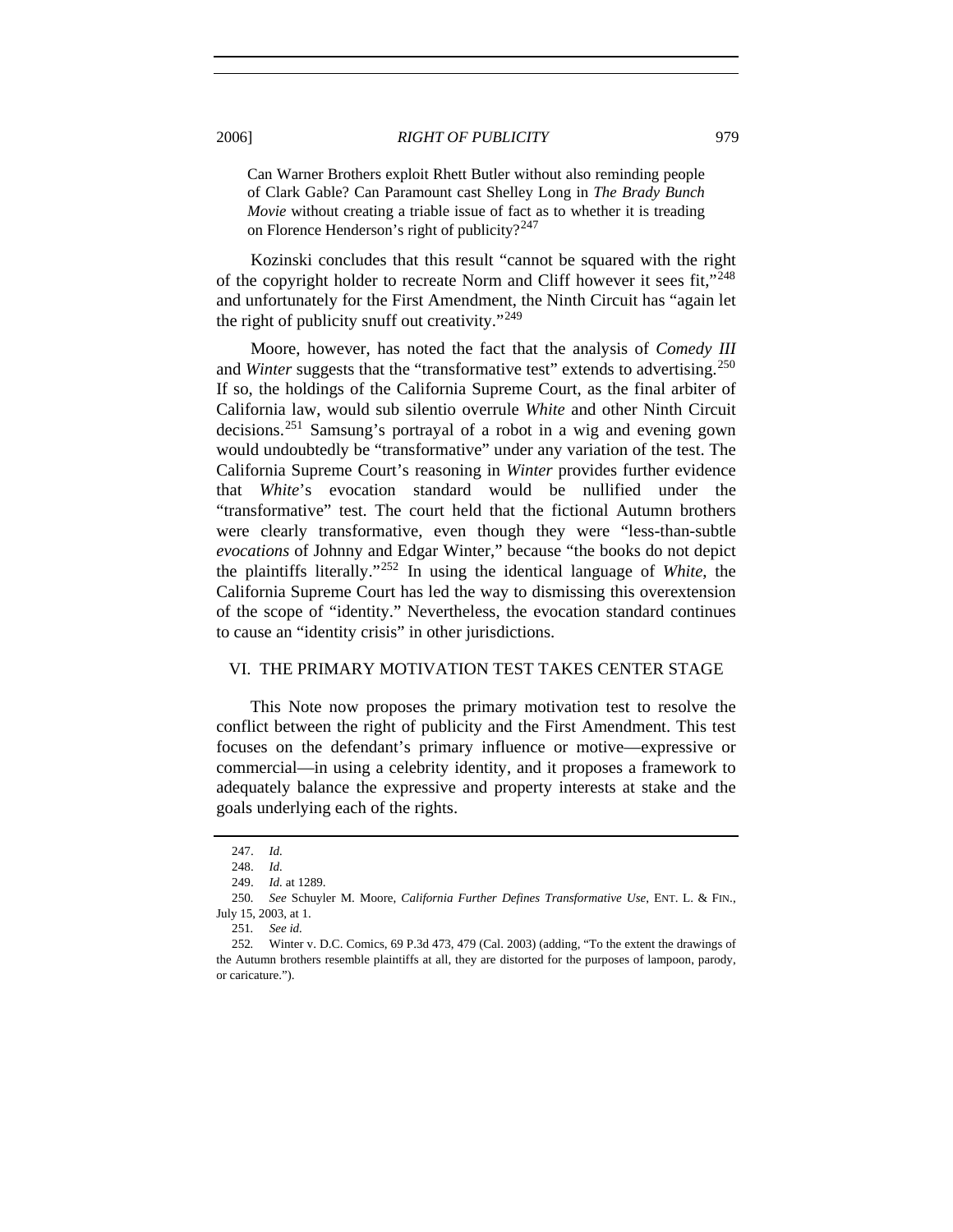## 980 *SOUTHERN CALIFORNIA LAW REVIEW* [Vol. 79:945

#### A. THRESHOLD TEST OF IDENTITY

The goals of the First Amendment demand that the first step in any right of publicity analysis must be a threshold test of identity.<sup>[253](#page-35-0)</sup> A rich public domain filled with tools for future creation and authorship is essential in promoting a robust public discourse and fulfilling the public's need for self-expression. To preserve this supply of expressive resources, Wendy Gordon argues that "creators should have property in their original works, only provided that such grant of property does no harm to other persons' equal abilities to create or draw upon the preexisting cultural matrix and scientific heritage."[254](#page-35-1) Following this logic, the public must be free to evoke cultural symbols to fully express themselves<sup>[255](#page-35-2)</sup> and thus, *White*'s overextension of identity must be tamed. Furthermore, an "evocation" standard would significantly chill even protected speech because the public will have a difficult time evaluating what violates a celebrity's right of publicity.<sup>[256](#page-35-3)</sup>

This Note proposes an identity threshold test modeled after Moore's no-actual-use defense.<sup>[257](#page-35-4)</sup> If there is no actual use of the celebrity, there must be a direct imitation of the celebrity's persona for a right of publicity action to proceed.<sup>[258](#page-35-5)</sup> Thus, if a star's persona is called to mind by a mental association, symbolic shorthand, or metaphorical device, this should not be actionable, unless there is a strong showing of likelihood of confusion.<sup>[259](#page-35-6)</sup> This threshold test is comparable to copyright's idea-expression dichotomy, which prevents the unauthorized use of the expression of an idea, but allows the unauthorized use of the idea itself.<sup>[260](#page-35-7)</sup> In the same way, if there is no actual use of the celebrity's image, it is the idea of the celebrity that is

<span id="page-35-0"></span><sup>253</sup>*. See* White v. Samsung Elecs. Am., Inc., 989 F.2d 1512, 1519 (9th Cir. 1993) (denying a petition for rehearing en banc) (Kozinski, J., dissenting). Kozinski argues, "I can't see how giving White the power to keep others from *evoking* her image in the public's mind can be squared with the First Amendment. . . . The majority's creation . . . [is] a speech restriction unparalleled in First Amendment law." *Id.* (emphasis added).

<span id="page-35-2"></span><span id="page-35-1"></span> <sup>254.</sup> Wendy J. Gordon, *A Property Right in Self-expression: Equality and Individualism in the Natural Law of Intellectual Property*, 102 YALE L.J. 1533, 1563–64 (1993).

<sup>255</sup>*. See* Stacey L. Dogan, *An Exclusive Right to Evoke*, 44 B.C. L. REV. 291, 316 (2003).

<sup>256</sup>*. See id.* at 316–17.

<span id="page-35-4"></span><span id="page-35-3"></span><sup>257</sup>*. See* Moore, *supra* note 115, at 47. *See also* Haemmerli, *supra* note 131, at 461 (stating that, although similar to Haemmerli's "immediacy" test, which states that a use of identity must be direct and immediate to be actionable, an identity threshold test is conceptually clearer and, thus, is not as difficult for courts to apply and the public to anticipate).

<sup>258</sup>*. See* Moore, *supra* note 115, at 47.

<span id="page-35-7"></span><span id="page-35-6"></span><span id="page-35-5"></span> <sup>259.</sup> In narrowing the scope of identity actionable in a right of publicity action, it is important to include safeguards to protect the rationales underlying the right.

<sup>260</sup>*. See* Harper & Row Publishers, Inc. v. Nation Enters., 471 U.S. 539 (1985).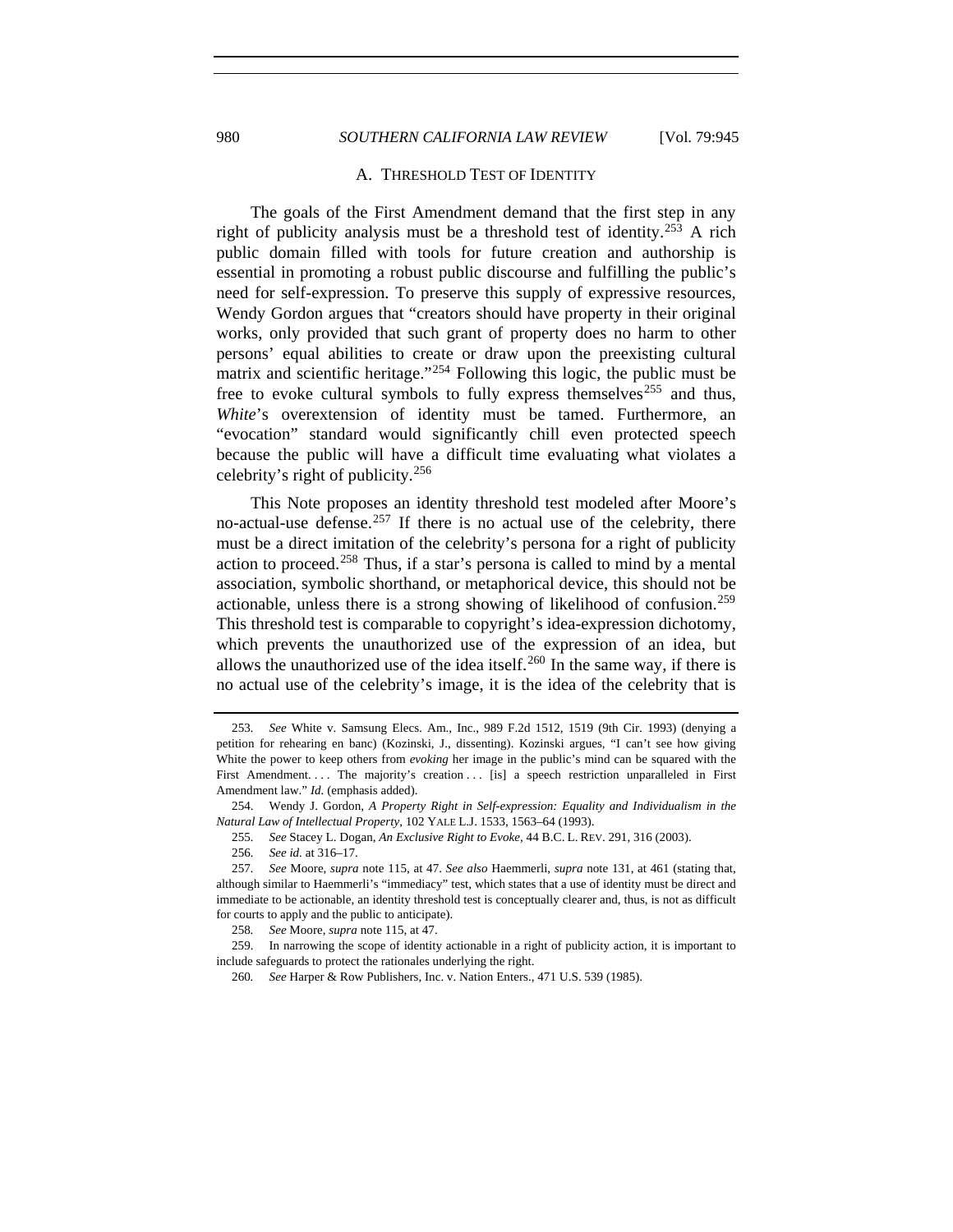evoked, and such an expression should be protected by the First Amendment.

Applying this threshold test, *Carson v. Here's Johnny Portable Toilets, Inc.*[261](#page-36-0) would have come out differently. The court found that Johnny Carson's right of publicity was violated by the use of the slogan "Here's Johnny" in conjunction with selling portable toilets.<sup>[262](#page-36-1)</sup> Yet, there was no actual use of his persona, and the slogan only called Johnny to mind through a metaphorical device.<sup>[263](#page-36-2)</sup> Furthermore, the public was not likely to believe that Johnny endorsed the portable toilets based solely on the apparent play on words.[264](#page-36-3) Similarly, *White* would have also come out differently, because there was no use of White's image, and the robot merely calls the idea of Vanna White to mind. Samsung used White only as a symbol or metaphor for the concept of durability, thus the public was not led to believe that she was endorsing Samsung's long-lasting VCRs.

Assuming that a right of publicity claim passes the threshold requirement of an actual or direct appropriation of identity, we are in need of a test to resolve the tension between the right of publicity and the First Amendment's interest in protecting expressive works. There remains a split of authority,  $265$  as one standard has not emerged from the numerous "balancing" approaches to take center stage in this conflict. Thus, this Note proposes a test that has the ability to perform the leading role in resolving the tension between the right of publicity and the First Amendment. It has the ability to balance the rights for all expressive speech types and mediums, and it could even apply to commercial speech, an application that is beyond the scope of this analysis. The primary motivation test is influenced by copyright law and takes a different perspective on the predominant use test that will help solve some of the problems with that and other tests and shed some light on the murky First Amendmentpublicity interface.

 <sup>261.</sup> Carson v. Here's Johnny Portable Toilets, Inc., 698 F.2d 831 (6th Cir. 1983).

<sup>262</sup>*. Id.* at 836.

<span id="page-36-2"></span><span id="page-36-1"></span><span id="page-36-0"></span><sup>263</sup>*. See id.* at 838 (Kennedy, J., dissenting) ("[T]he phrase containing Johnny Carson's first stage name was certainly selected for its value as a double entendre. . . . The value of the phrase to appellee's product is in the risqué meaning of 'John' as a toilet or bathroom.").

<span id="page-36-3"></span><sup>264</sup>*. See id.* at 833–34 (holding that Carson failed to establish likelihood of confusion for his claim of unfair competition under the Lanham Act).

<span id="page-36-4"></span><sup>265</sup>*. See* Moore, *supra* note 9, at 4–6 (opining that there is now only a "three-way split of authority" for balancing publicity rights and the public's interest in free expression: the newsworthy exception, the transformative test, and the predominant purpose test, which this Note refers to as the "predominant use" test).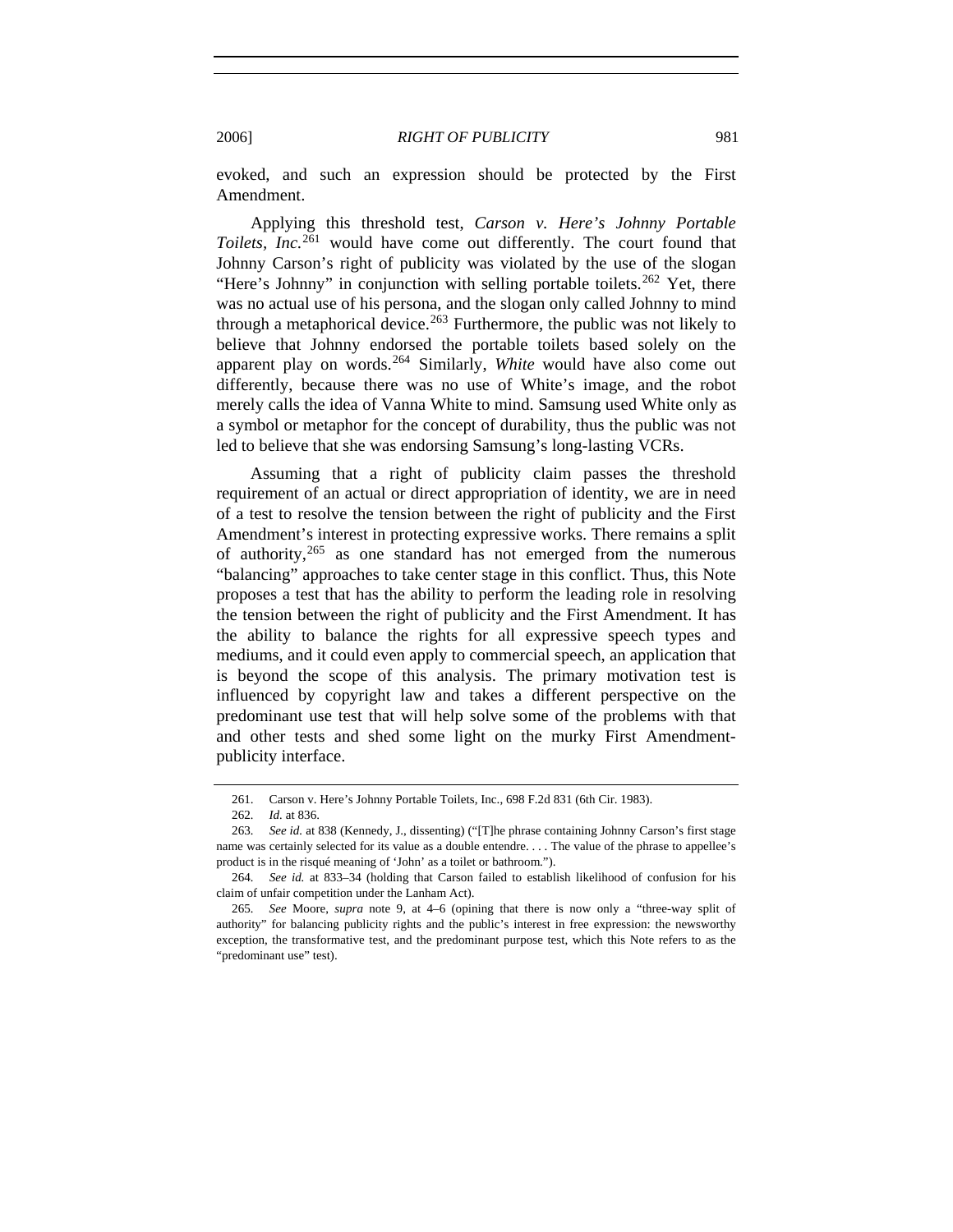# 982 *SOUTHERN CALIFORNIA LAW REVIEW* [Vol. 79:945

#### B. PRIMARY MOTIVATION TEST

If the speaker or creator of a work being sold was primarily influenced by expressive concerns—making an expressive comment, criticism, or parody on or about a celebrity from an individual or group perspective the work will receive a strong presumption of full First Amendment protection. But if the speaker or creator of a work being sold was primarily influenced by commercial concerns—exploiting the commercial value of the individual's identity—the work will violate the right of publicity.

In cases in which it seems that the speaker or creator of a work was equally influenced by expressive and commercial concerns, courts should balance the interests involved and the rationales underlying the right of publicity and the First Amendment. In general, if the work conveys an "expressive comment, criticism or parody on or about a celebrity from an individual or group perspective" that is instrumental in achieving the public information, public discourse, or self-realization goals that underlie the First Amendment, then, absent a clear showing of unjust enrichment or consumer deception, the work should be granted full First Amendment protection. Similarly, the "strong presumption of full First Amendment protection" can be rebutted if there is a rationale that serves the goals of the right of publicity that is being severely impeded.

#### 1. Doctrinal Influences

The primary motivation test has its roots in copyright law, which, since the Supreme Court's decision in *Zacchini*, has influenced judicial tests that attempt to resolve the conflict between the First Amendment and the right of publicity*.* [266](#page-37-0) *Zacchini* provides the only Supreme Court precedent involving the right of publicity, and the decision analogized the property right in publicity to that of copyright, stating that the economic incentives rationale underlies both rights.<sup>[267](#page-37-1)</sup> Furthermore, Justice Powell

<span id="page-37-0"></span><sup>266</sup>*. See supra* Part V.C.–D. Since *Zacchini*, courts and scholars have attempted to apply copyright's fair use doctrine to resolve the conflict between the First Amendment and the right of publicity. The California Supreme Court developed the transformative test to offer guidance in this conflict.

<span id="page-37-1"></span><sup>267</sup>*. See* Zacchini v. Scripps-Howard Broad. Co., 433 U.S. 562, 575–76 (1977). First, the Court analogized the property interest in the right of publicity to that of copyright: "The Constitution no more prevents a State from requiring respondent to compensate petitioner for broadcasting his act on television than it would privilege respondent to film and broadcast a copyrighted dramatic work without liability to the copyright owner." *Id.* at 575. The Court also stated that the economic incentives rationale for the right of publicity is the "same consideration [that] underlies the patent and copyright laws long enforced by this Court" and explained the rationale by quoting the copyright case *Mazer v. Stein*, 347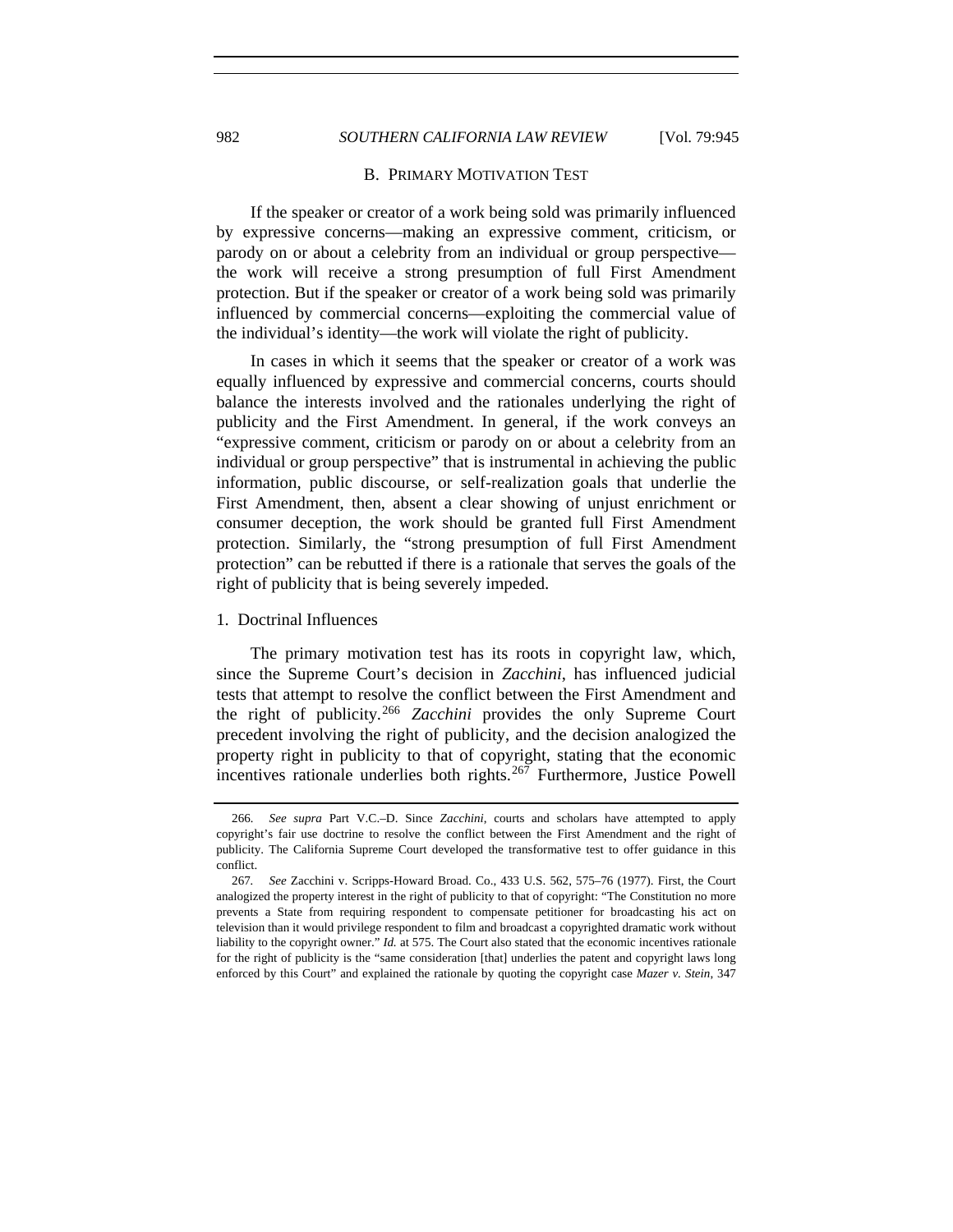foreshadowed a test similar to the primary motivation test in his dissent, stating, "We should direct initial attention to the actions of the [defendant]: what use did the station make of the film footage?" Justice Powell argues that such an inquiry would be preferable to asking, "is this or is this not his entire act?"<sup>[268](#page-38-0)</sup> While the dissent has no real precedential value, it seems to be more applicable to other right of publicity cases than are the majority's entire act standard.

The proposed test finds its inspiration from Robert Denicola's conceptual separability test (the "Denicola test"),  $269$  which is applied in copyright's useful article doctrine to determine the copyrightability of a work with both aesthetic and utilitarian elements. The Copyright Act provides protection for "pictorial, graphic, and sculptural works,"[270](#page-38-2) but not for "useful articles,"[271](#page-38-3) in an effort to channel protection for functional works toward the patent system. Section 101, defining "pictorial, graphic, and sculptural works," explains the distinction, stating,

the design of a useful article, as defined in this section, shall be considered a pictorial, graphic, or sculptural work only if, and only to the extent that, such design incorporates *pictorial, graphic, or sculptural features that can be identified separately from, and are capable of existing independently of, the utilitarian aspects of the work*. [272](#page-38-4)

In an attempt to determine if a work containing both aesthetic and utilitarian elements is copyrightable, courts have employed a number of conceptual separability tests with varying degrees of success.<sup>[273](#page-38-5)</sup> This difficult line drawing is similar to the courts' dilemma in having to determine if a work containing both expressive and commercial elements is protected by the First Amendment in a publicity action. The Second Circuit, in *Brandir International, Inc. v. Cascade Pacific Lumber Co.*,

U.S. 201, 219 (1954). *Zacchini*, 433 U.S. at 576. Furthermore, many courts have applied the *Zacchini* holding in copyright cases. *See* Samuelson, *supra* note 161, at 877 n.145.

<sup>268</sup>*. Zacchini*, 433 U.S. at 581 (Powell, J., dissenting). *See supra* Part V.A.

<span id="page-38-1"></span><span id="page-38-0"></span><sup>269</sup>*. See* Brandir Int'l, Inc. v. Cascade Pac. Lumber Co., 834 F.2d 1142 (2d Cir. 1987); Robert C. Denicola, *Applied Art and Industrial Design: A Suggested Approach to Copyright in Useful Articles*, 67 MINN. L. REV. 707 (1983).

<sup>270</sup>*. See* 17 U.S.C. § 102 (2000).

<span id="page-38-3"></span><span id="page-38-2"></span> <sup>271.</sup> *Id.* § 101 (defining "useful article" as an "article having an intrinsic utilitarian function that is not merely to portray the appearance of the article or to convey information. An article that is normally a part of a useful article is considered a 'useful article.'").

 <sup>272.</sup> *Id.* (emphasis added) (defining "pictorial, graphic and sculptural works").

<span id="page-38-5"></span><span id="page-38-4"></span><sup>273</sup>*. See Brandir*, 834 F.2d at 1144 (adopting Denicola's conceptual separability test). The court discussed other standards and explicitly rejected as not "very satisfactory" two tests similar to the predominant use test: "whether the primary use is as a utilitarian article as opposed to an artistic work" and "whether the aesthetic aspects of the work can be said to be 'primary.'" *Id.*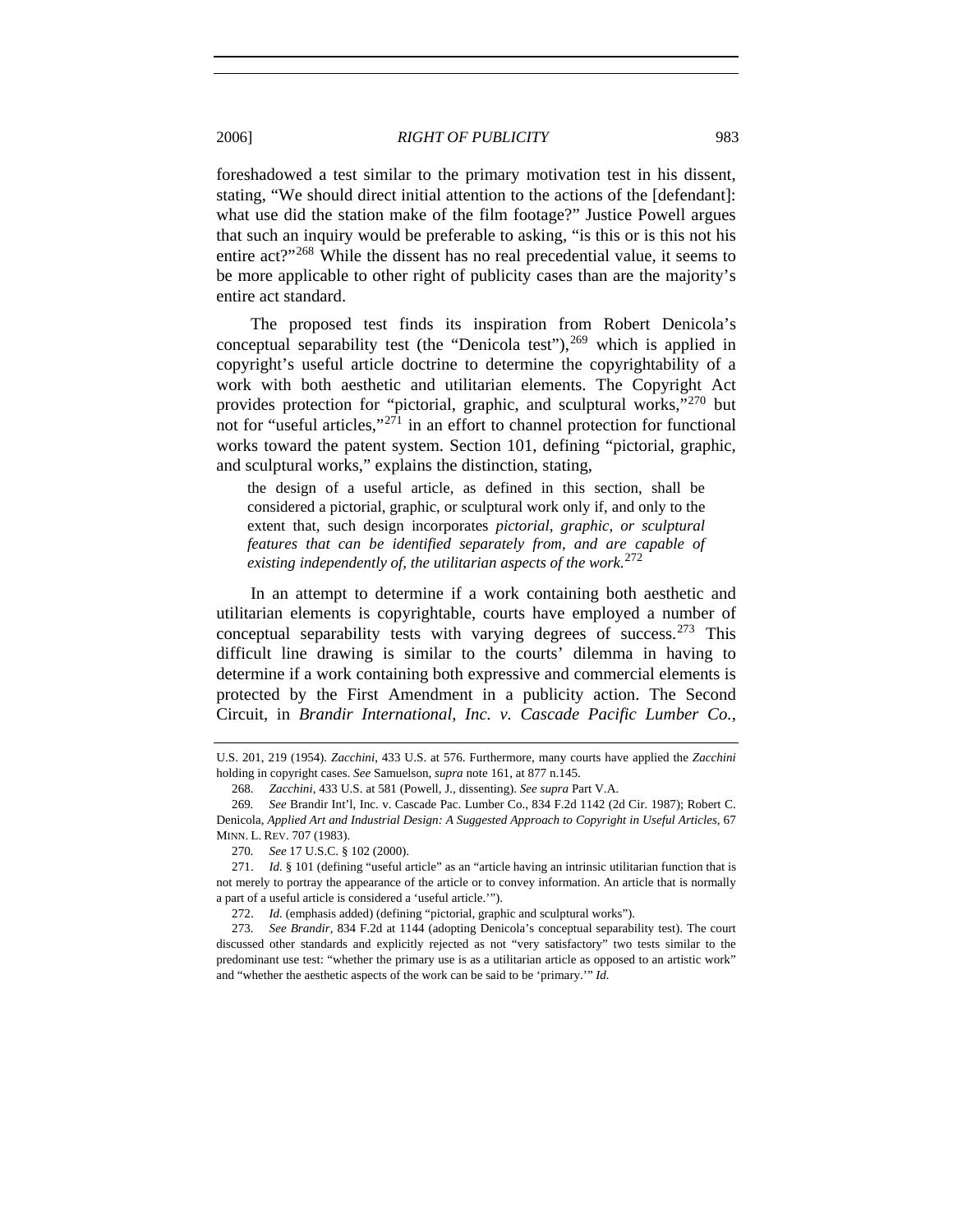adopted the Denicola test, which focuses on whether the designer's process in creating a work was influenced more by aesthetic or functional concerns.[274](#page-39-0) In the same way, the primary motivation test focuses on whether the defendant's expressive or creative process was primarily influenced by expressive or commercial considerations.

The court adopted the Denicola test because its emphasis on the influence of utilitarian concerns in the design process would help to "alleviate the de facto discrimination against nonrepresentational art that has regrettably accompanied much of the current analysis."<sup>[275](#page-39-1)</sup> Also, the test would not be too difficult to administer in practice in that "[t]he work itself will continue to give 'mute testimony' of its origins" and the parties can bring forth "evidence relating to the design process and the nature of the work."[276](#page-39-2)

Likewise, the primary motivation test's emphasis on the influence of commercial concerns in the appropriator's creative and expressive process will help alleviate the danger the Supreme Court warned of in *Bleistein*— embroiling the courts in artistic value judgments.<sup>[277](#page-39-3)</sup> This test remedies the problem that plagues the transformative test and could creep into the predominant use test.<sup>[278](#page-39-4)</sup> Focusing on the concerns that influenced the defendant lessens the possibility that judges are basing First Amendment decisions on value judgments of the quality of art or the medium that conveys the expression.[279](#page-39-5)

Similarly, this test will not be as difficult to apply as other tests have been, because not only does it focus on the defendant's motivations and tangible evidence of the concerns that influenced the creative and expressive process,  $280$  but it also takes into account the "mute"

279*. See supra* Part V.D.

<span id="page-39-0"></span><sup>274</sup>*. See id.* at 1146. Furthermore, the court "determine[s] whether the aesthetic design elements are significantly influenced by functional considerations" and "focus[es] on the process or sequence followed by the particular designer." *Id.* at 1151 (Winter, J., concurring in part and dissenting in part).

<sup>275</sup>*. Id.* at 1145 (quoting Denicola, *supra* note 269, at 745).

<sup>276</sup>*. Id.*

<span id="page-39-3"></span><span id="page-39-2"></span><span id="page-39-1"></span><sup>277</sup>*. See* Bleistein v. Donaldson Lithographing Co., 188 U.S. 239, 251 (1903). *See supra* Part V.D.

<span id="page-39-4"></span> <sup>278.</sup> By taking into account the reason consumers are purchasing a work, the predominant use test can base this determination on an unarticulated value judgment of the quality of the work itself or the medium within which the work is embodied.

<span id="page-39-7"></span><span id="page-39-6"></span><span id="page-39-5"></span> <sup>280.</sup> For example, in *Comedy III*, evidence that the defendant could have brought forth in his defense was his original charcoal drawing of the Three Stooges that he then reproduced in lithographs and on T-shirts, and what he looked at for inspiration for his drawing, for example, a photograph of the Stooges or the television episodes he had watched. He could have then compared the two to show that his drawing is different from the inspiration, and that the differences comment about the Stooges'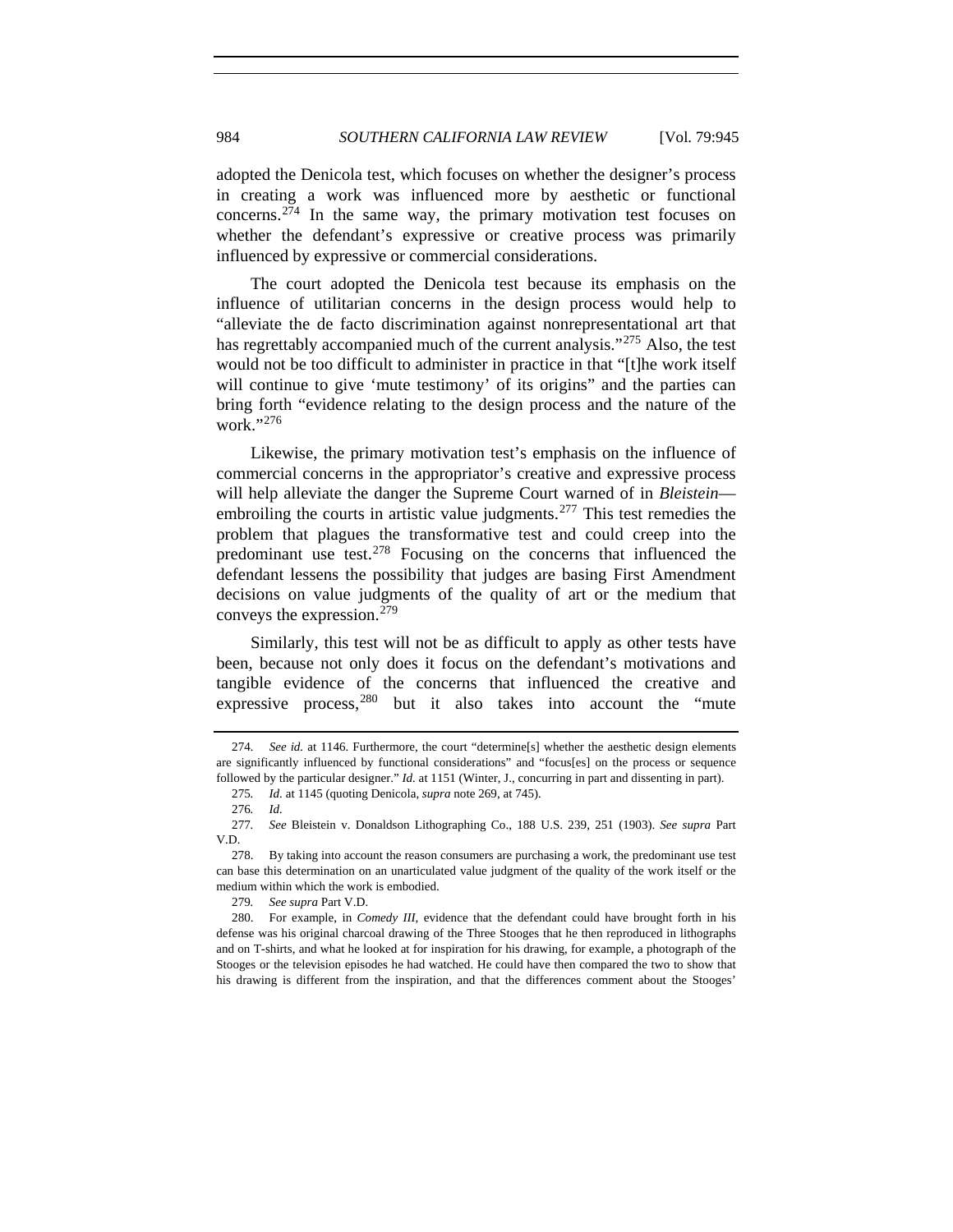testimony"[281](#page-39-7) of the work itself. Thus, it avoids the difficulties courts have faced in abstractly applying the vague and fragmented transformative test solely to the appropriator's work.<sup>[282](#page-40-0)</sup> In addition, the primary motivation test, unlike the transformative test,  $283$  will not chill free expression. The speakers and creators have clearer permissibility guidelines and more control over whether their use is protected because they can expect that courts will look at their motivations and creative processes, thereby allowing speakers to modify their behavior accordingly.

The primary motivation test is also influenced in large part by the predominant use test,  $284$  but in taking a different perspective, the primary motivation test attempts to solve some of the difficulties that have arisen in the application of the predominant use test. A main concern with the predominant use test is, How are courts supposed to determine a product's "predominant purpose" when making an expressive comment goes hand in hand with making a buck?<sup>[285](#page-40-3)</sup> A product, however, is an inanimate object and cannot have a purpose; rather, it is the creator who has a purpose for making a product. Thus, the primary motivation test remedies the problem of abstractly determining a product's purpose by looking to the defendant, who must provide evidence of the primary purpose underlying the use of a celebrity persona in the product.

Critics may argue that because many uses of an individual's identity have both expressive and commercial elements, the primary motivation test does not make drawing the line any easier than does the predominant use test. But in using the defendant's motives as the standard, this test should result in a modification of behavior that will lead to fewer borderline cases. Speakers and creators will know that their purpose in using a celebrity identity must be to make an expressive comment on  $it,^{286}$  $it,^{286}$  $it,^{286}$  or else their works will not receive full First Amendment protection. Thus, there will be fewer appropriations motivated by seemingly purely commercial concerns, which is the injury the right of publicity seeks to prevent. In this way, the

<span id="page-40-4"></span><span id="page-40-3"></span><span id="page-40-2"></span><span id="page-40-1"></span><span id="page-40-0"></span> 286. The primary motivation test defines expressive concerns as making an expressive comment, criticism, or parody on or about a celebrity from an individual or group perspective. *See supra* Part VI.

prominence in the history of comedy or the public's loss in their passing. Other evidence might include: the defendant's attempts, which the plaintiff refused, to license the celebrity identity, which would cut in favor of the plaintiff if defendant's use was not particularly expressive; notes from meetings with the defendant discussing marketing strategies; discussions expressing a desire to use a celebrity that would bring in the most money; or discussions on what message the defendant intended his image to convey.

<sup>281</sup>*. See Brandir*, 834 F.2d at 1145.

<sup>282</sup>*. See supra* Part V.D.

<sup>283</sup>*. See supra* Part VI.

<sup>284</sup>*. See supra* Part V.E.

<sup>285</sup>*.* Moore, *supra* note 9, at 6.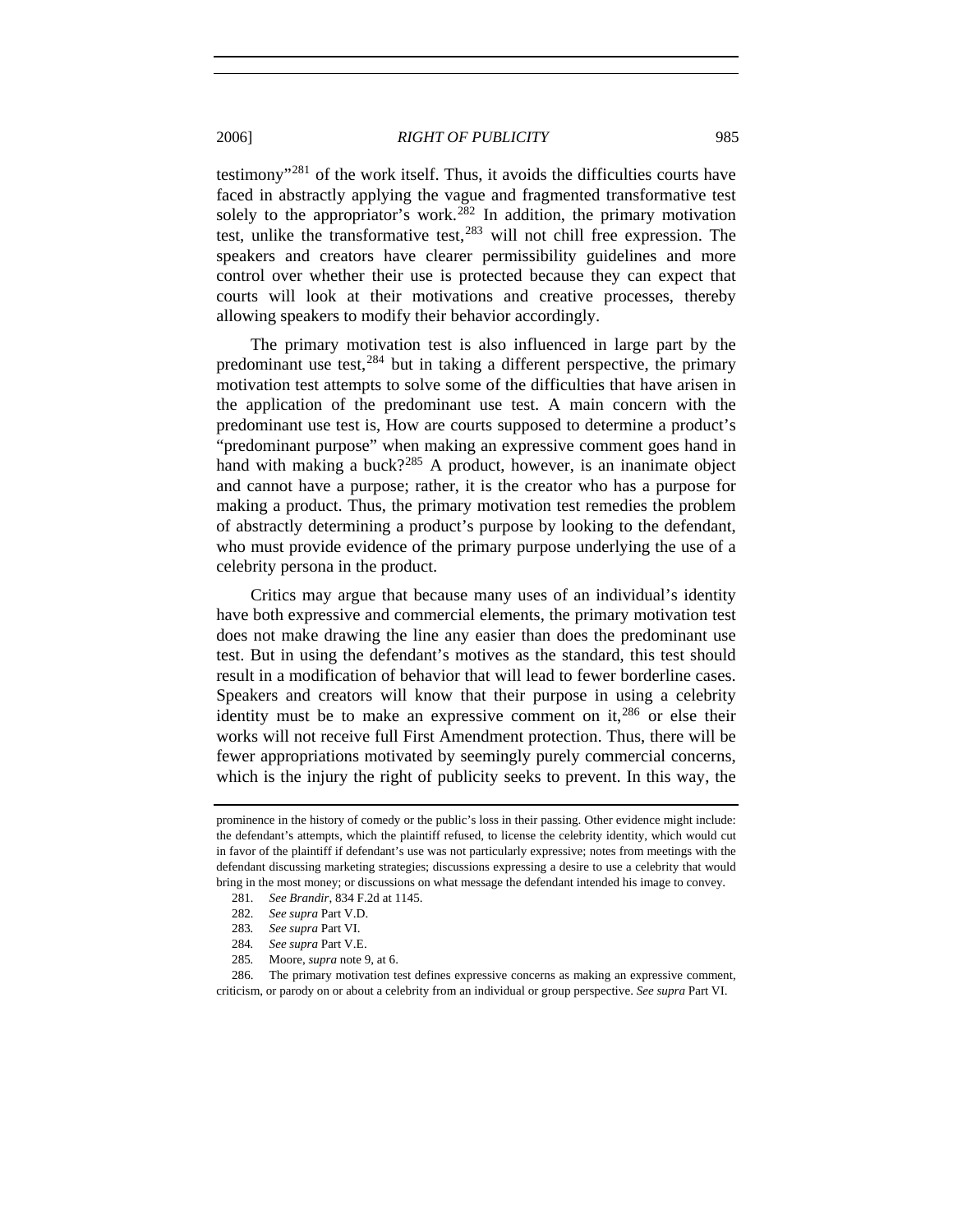primary motivation test furthers the goals of the right of publicity<sup>[287](#page-41-0)</sup> without significantly chilling free expression.

Another difficulty with the predominant use test is its reliance on the reason why the product is a commercial success. If it is due to the celebrity's identity, First Amendment protection is unavailable. Yet, it would be extremely difficult, if not impossible, for courts to assess whether consumers purchase a drawing "predominantly because they like Tiger Woods" or because they like the "composition of the picture."<sup>[288](#page-41-1)</sup> Not only is the predominant force driving consumer demand extremely elusive and variable, but also this inquiry has no bearing on the rationales underlying the right of publicity. The primary motivation test shifts the focus from the public's motive for purchasing to the defendant's motives in using the identity and, thus, better addresses the injury complained of in a right of publicity action.

#### 2. Justifying the Starring Role

The primary motivation test helps to safeguard the First Amendment guarantees of free speech by fostering public discourse and self-expression through extension of a strong presumption of First Amendment protection for works primarily influenced by expressive concerns. This test also balances these First Amendment objectives with the rationales underlying the right of publicity.

Celebrities are fully entitled to reap the "fruits of their labor" in developing a valuable persona in works that are primarily influenced by commercial concerns. To the extent that critics argue that the public creates celebrity image[289](#page-41-2) and is thus entitled to the "fruits of labor," this test allows the public ample breathing room for cultural language, recoding, and symbolic use of celebrity identity, while still protecting the undeniable effort that celebrities expend in constructing their images.<sup>[290](#page-41-3)</sup>

In addition, by focusing on the defendant's primary influence in using the identity in the work, this test is well-tailored to address the need to prevent unjust enrichment, which is "one of the fundamental rationales underlying the right of publicity."<sup>[291](#page-41-4)</sup> The defendant is more likely to be

<sup>287</sup>*. See supra* Part III.A.

<sup>288</sup>*. See* Lee, *supra* note 8, at 500. *See supra* Part V.E.

<sup>289</sup>*. See* Madow, *supra* note 4, at 193.

<span id="page-41-4"></span><span id="page-41-3"></span><span id="page-41-2"></span><span id="page-41-1"></span><span id="page-41-0"></span><sup>290</sup>*. See* Kwall, *supra* note 1, at 41 (arguing that despite outside influences, "the effort in constructing the celebrity persona represents an intellectual, emotional, and physical effort on the part of the celebrity that requires protection").

 <sup>291.</sup> Kwall, *supra* note 58, at 62.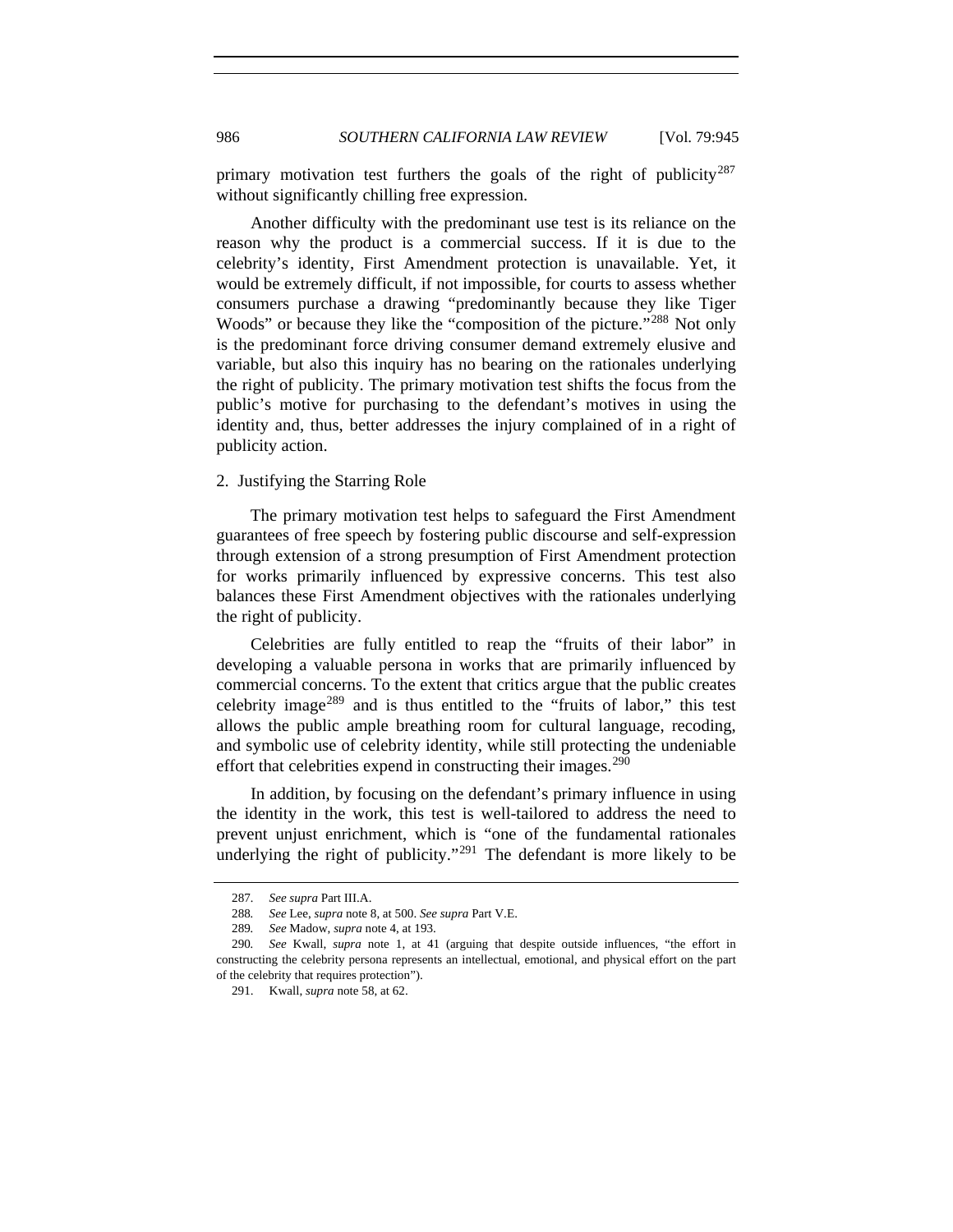unjustly enriched if the work was influenced primarily by commercial concerns, and in borderline cases, expressive works protected by the First Amendment may be trumped by a clear showing of unjust enrichment.

This test also provides ample economic incentives for celebrities to create valuable personas, as they alone control the licensing rights for commercial uses of their identities. Also, the additional incentives motivating individuals to achieve fame and celebrity status are unaffected by this test.<sup>[292](#page-42-0)</sup> Furthermore, celebrities maintain control over the use of their valuable personas for commercial purposes in order to prevent overexploitation, which could lead to a lessening in value.

Finally, publicity rights carry strong consumer protection overtones "to assure that consumers receive accurate information about the sponsorship, approval, and certification of goods and services."<sup>[293](#page-42-1)</sup> The primary motivation test is also especially tailored to this rationale in that if the defendant's primary influence is commercial, consumer confusion is more likely to occur. In addition, in close cases, expressive works may lose their First Amendment protection by a clear showing of consumer confusion.

The test also states that the strong presumption of full First Amendment protection afforded to works influenced primarily by expressive concerns can be rebutted if a rationale that serves the goals of the right of publicity is being severely impeded. This acts as a safeguard for the right of publicity that is necessary due to the wide variety of appropriations that have already reached the courts.[294](#page-42-2)

## 3. The Test Takes on 2006: Cultural and Technological Influences

Contemporary popular culture has also inspired the formulation of the primary motivation test in order to strike the correct balance between the rights of free speech and self-expression granted to every American and celebrities' property right in their identities. The historical analysis of the right of publicity<sup>[295](#page-42-3)</sup> shows that the expansion of mass media technologies, along with the evolution of the concept of fame and the rise of the "celebrity," have shaped the scope of the right of publicity since its birth. Likewise, our multicultural society's expressive needs and the expansion of the Internet, which has led to the democratization of fame and the increased

<sup>292</sup>*. See supra* Part III.A.2.

<span id="page-42-2"></span><span id="page-42-1"></span><span id="page-42-0"></span><sup>293</sup>*. Id.*

 <sup>294.</sup> *See supra* Part V.

<span id="page-42-3"></span><sup>295</sup>*. See supra* Part II.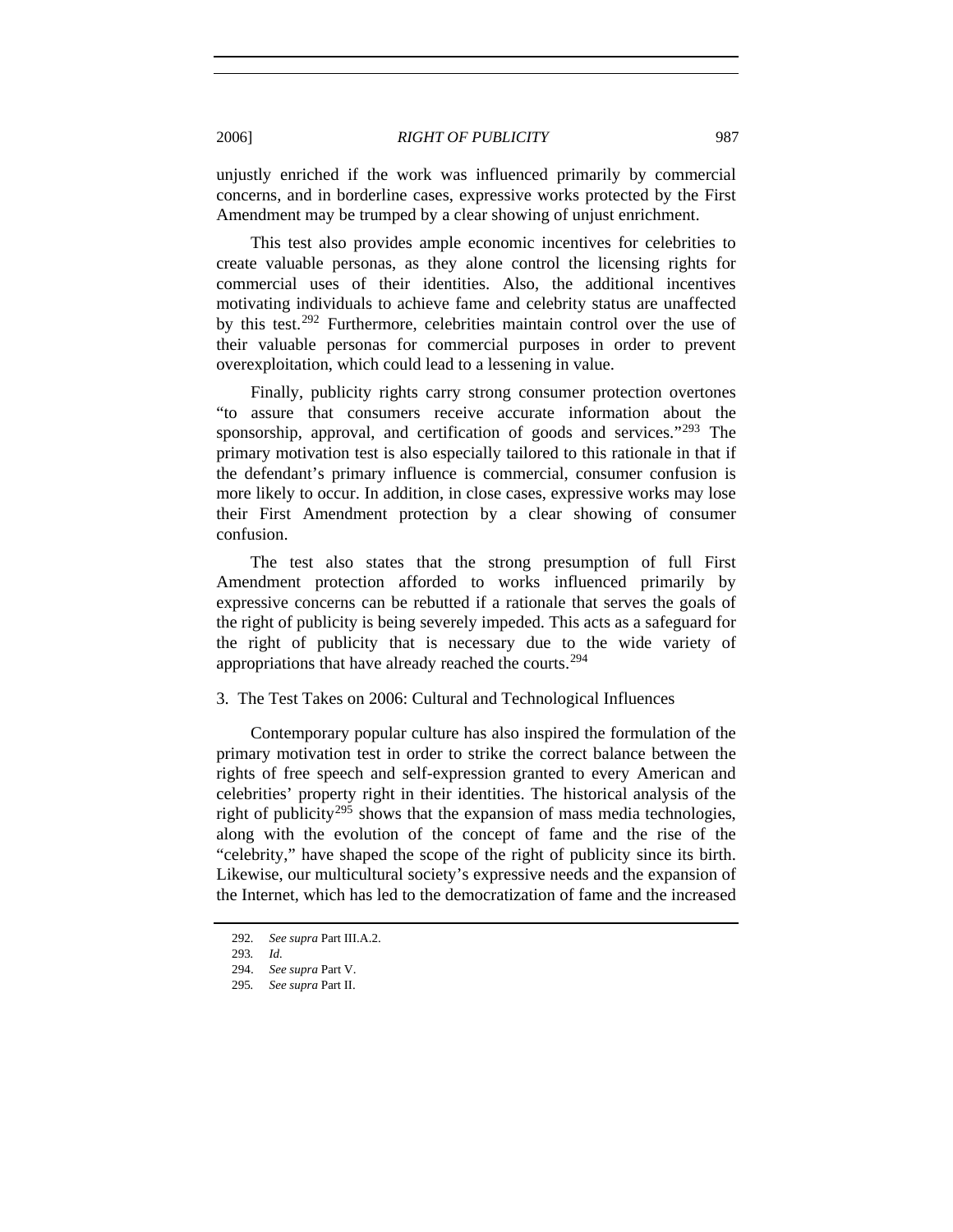use of celebrities as shorthand to express ideas, need to be considered in formulating the correct balance between expressive and property interests today.

Our nation is a melting pot of overlapping subgroups and subcultures structured along racial, ethnic, gender, sexual preference, generational, occupational, and other lines. Diverse individuals and groups "make active and creative use of celebrity images to construct themselves and their social relations, to identify themselves as individuals and as members of subcultural groups, and to express and communicate their sense of themselves and their particular experience of the world."[296](#page-43-0) As Madow explains, "Indeed, celebrity images are among the basic semiotic and symbolic raw materials out of which individuals and groups establish their presence, identity and meaning."[297](#page-43-1) It follows that in our increasingly diverse and fragmented nation, in which very few people feel that they are part of the cultural mainstream,  $298$  the ability to use celebrity images to fulfill an individual's constitutionally guaranteed right to self-expression and self-realization is extremely important.

Digital technology and the expansion of the Internet have created an extraordinary medium through which people around the world can actively participate in public discourse, self-expression, and the creative process with the touch of a button. In fact, the Internet is argued to be the best realization of First Amendment goals<sup>[299](#page-43-3)</sup> and is touted as "a far more speech-enhancing medium than print, the village green, or the mails."<sup>[300](#page-43-4)</sup> This new technology provides the public with "a forum for a true diversity of political discourse, unique opportunities for cultural development"<sup>[301](#page-43-5)</sup> and a "never-ending, worldwide conversation."[302](#page-43-6) People have seized on

<sup>296</sup>*. See* Madow, *supra* note 4, at 143.

<sup>297</sup>*. Id.* (internal quotation marks omitted).

<span id="page-43-2"></span><span id="page-43-1"></span><span id="page-43-0"></span><sup>298</sup>*. See id.* The necessity of using celebrity images in constructing individual and group meanings is "especially clear in the case of groups that are outside the cultural mainstream," as defined by Richard Dyer as the "adult, male, heterosexual culture." *Id.*

<span id="page-43-3"></span><sup>299</sup>*. See* Cristina Fernandez, *The Right of Publicity on the Internet*, 8 MARQ. SPORTS L.J. 289, 300–01 (1998). *See also* Eugene Volokh, *Cheap Speech and What It Will Do*, 104 YALE. L.J. 1807, 1846–47 (1995). Volokh argues that First Amendment doctrine is based on an idealized world "where money is no barrier to speaking; where it's easy to avert eyes from offensive speech; where there's more than one newspaper in each town, and something other than a vast wasteland on TV." *Id.* at 1847. This world, he claims, "is much closer to the electronic media world of the future than it is to the print and broadcast media world of the present." *Id.* Thus, he concludes that "the First Amendment of today will not only work well with the new information order—it will work better than it ever has before." *Id.* at 1807.

 <sup>300.</sup> ACLU v. Reno, 929 F. Supp. 824, 882 (E.D. Pa. 1996), *aff'd*, 521 U.S. 844 (1997).

 <sup>301.</sup> Communications Decency Act of 1996, 47 U.S.C. § 230(a)(3) (2000).

<span id="page-43-6"></span><span id="page-43-5"></span><span id="page-43-4"></span><sup>302</sup>*. ACLU*, 929 F. Supp. at 883.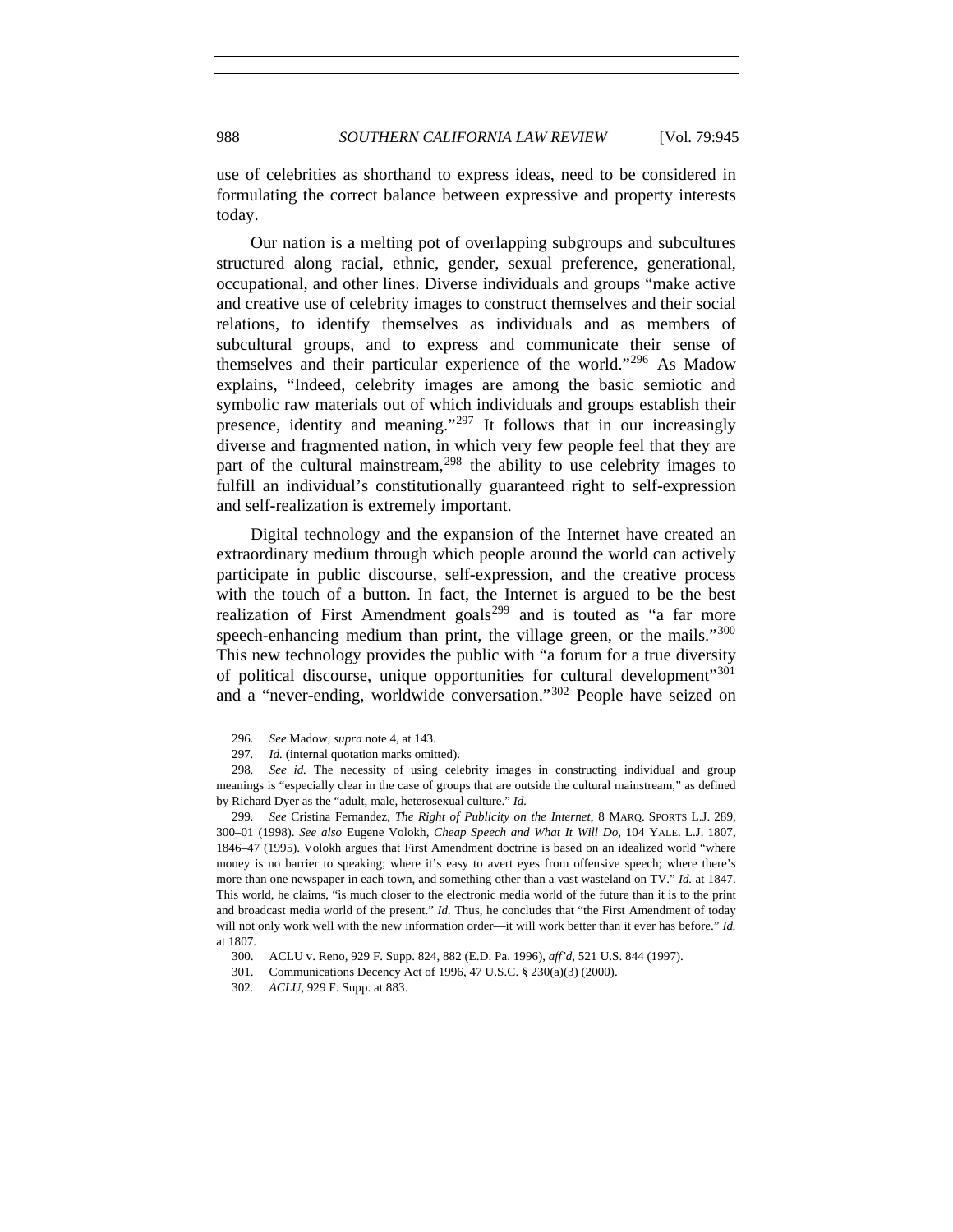this new opportunity for worldwide communication and self-expression and, as a result, the Internet reveals countless websites,  $303$  newsgroups,  $304$ chatrooms,  $305$  and blogs  $306$  that focus on celebrity favorites. The nature of the Internet is changing, however, and commercial interests have begun to dominate this communicative landscape.<sup>[307](#page-44-4)</sup> Now, "[w]ebsites . . . are part vanity, part advertising, and part information,"[308](#page-44-5) containing both expressive and commercial aspects. This has led to speech-chilling confusion about the degree of First Amendment protection available for online communications in publicity actions.[309](#page-44-6)

Moreover, the pervasiveness of the Internet, coupled with the phenomenal success of reality programming, has led to the democratization of celebrity, helping to effectuate Andy Warhol's 1968 prediction that "'in the future everyone will be world famous for fifteen minutes.'"[310](#page-44-7) The Internet "grant[s] anyone who chooses to make use of this [technology] the illusion of celebrity. It is an 'outlet' for opinion, grievance, rumor, and spite that can make you—at the very least—a legend in your own mind."<sup>[311](#page-44-8)</sup> Thus, the Internet has "empower[ed] the formerly voiceless,"<sup>[312](#page-44-9)</sup> providing them with a worldwide vehicle for self-expression. People are using this

<span id="page-44-3"></span> 306. A blog is a website where people post their thoughts and interact with others, similar to an online diary that the world can read and comment on.

307*. See* Verna, *supra* note 303, at 154.

<span id="page-44-9"></span><span id="page-44-8"></span><span id="page-44-7"></span>311. SCHICKEL, *supra* note 13, at 306.

<span id="page-44-0"></span><sup>303</sup>*. See* Fernandez, *supra* note 299, at 293–94 (explaining that "Web sites [are] where super-fans enshrine their priestly powers, displaying their bootlegged and autographed relics for the extended contemplation of other admirers," and that fans also use sites to "express and communicate worldwide who their idols are" (internal footnotes omitted)); Anthony M. Verna III, WWW.WHATSINANAME, 14 SETON HALL J. SPORTS L. 153, 154 (2004) (stating that "[t]he Web allows users to set up sites with pages that contain different types of information, pictures, sound and video").

<span id="page-44-1"></span><sup>304</sup>*. See* Fernandez, *supra* note 299, at 303 (explaining that the "alt.fan" newsgroups are public conversations where people can speak in a richer language containing words, images and sounds that are then fixed and archived); Verna, *supra* note 303, at 153 (explaining that newsgroups "are specialized forums in which users with a common interest share and exchange ideas").

<span id="page-44-2"></span><sup>305</sup>*. See* Verna, *supra* note 303, at 153–54 ("Chatting allows users to send and receive messages instantaneously, enabling users to have a conversation, as if on the telephone. Users can keep in touch with their long-distance friends over Internet chat as well as meet other people by chatting with each other.").

<sup>308</sup>*. Id.* at 156.

<span id="page-44-6"></span><span id="page-44-5"></span><span id="page-44-4"></span><sup>309</sup>*. See* Michael Overing, *Not-So-Public Figures*, USC ANNENBERG ONLINE JOURNALISM REV. (2001), http://www.ojr.org/ojr/law/1017956813.php. Michael Overing discusses, for example, an Indiana case in which Curtis Management Group alleged that the American Legends website was an unauthorized use of James Dean for commercial purposes, because in addition to offering information on a number of legendary celebrities, people can order a copy of Dean's biography through the site. The case eventually settled, but it left website creators in a state of speech-chilling confusion. *Id. See also* Welcome to American Legends, http://www.americanlegends.com (last visited May 19, 2006).

 <sup>310.</sup> Kwall, *supra* note 1, at 31–32.

<sup>312</sup>*. Id.* at 309.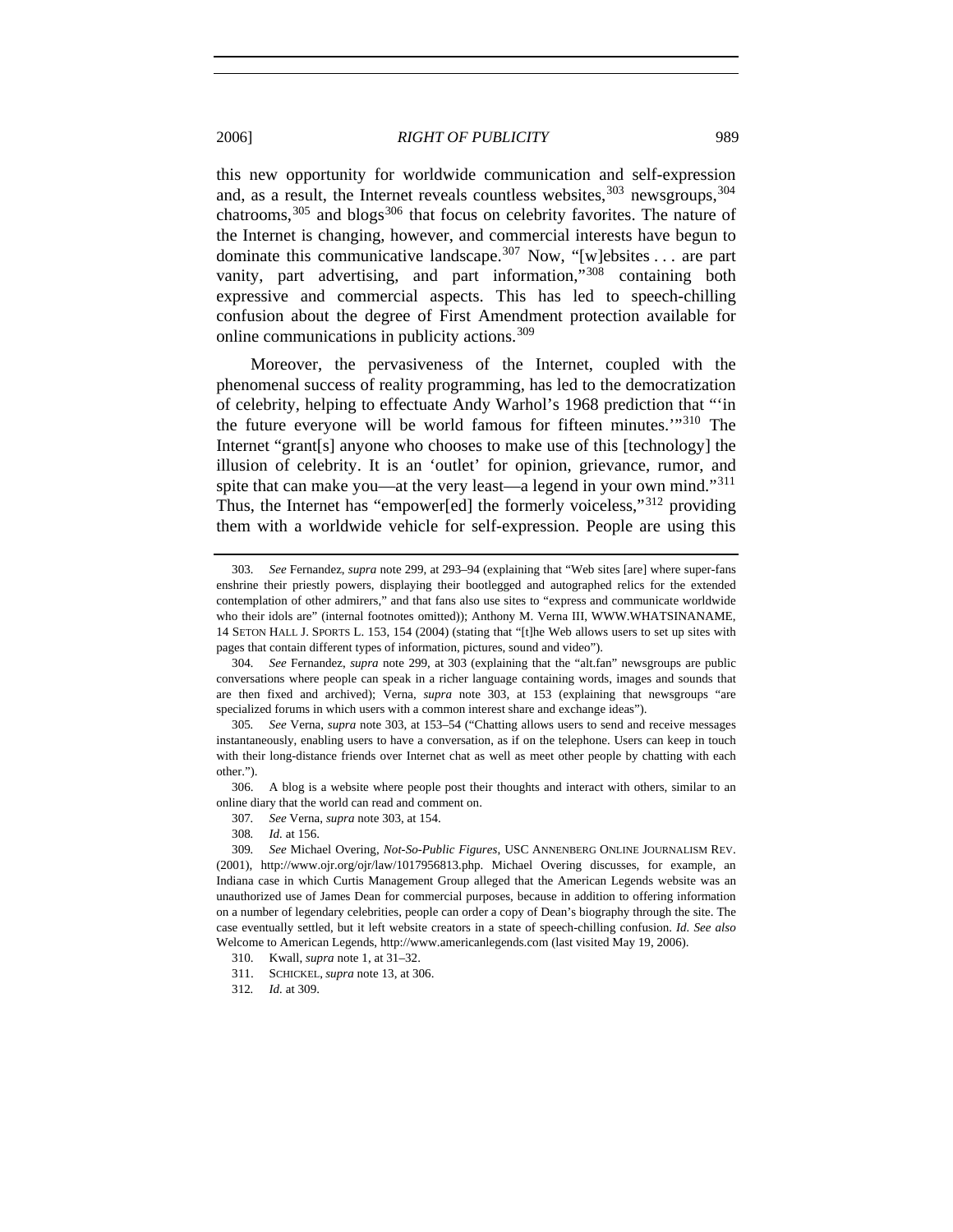newfound voice not only to star in their own lives,<sup>[313](#page-45-0)</sup> but also to use images of stars as shorthand to express themselves, identify with others, and engage in political and cultural discourse. Therefore, an unclear standard of First Amendment protection for this new medium in right of publicity actions will greatly inhibit free speech.

Fearful of this chilling effect on speech, Lawrence Lessig argues that the Internet, as an "*innovation commons*," should remain free from all controlling property interests in order to reach its full potential as an expressive medium.<sup>[314](#page-45-1)</sup> He states that free resources—those available for the taking[315](#page-45-2)—have been crucial to innovation and creativity, and without them, creativity is crippled. $316$  The Internet, free from restrictions imposed by copyright law and the right of publicity, will enhance creativity, culture, commerce, and innovation $317$ —in other words, the First Amendment guarantees of free speech. Lessig counsels,

Just as we are beginning to see the power that free resources produce, changes in the architecture of the Internet—both legal and technical—are sapping the Internet of this power. Fueled by a bias in favor of control, pushed by those whose financial interests favor control, our social and political institutions are ratifying changes in the Internet that will reestablish control and, in turn, reduce innovation on the Internet and in society generally.<sup>[318](#page-45-5)</sup>

The primary motivation test formulates the First Amendment inquiry differently than the predominant use test to fully address our popular culture's expressive needs and the expansion of digital technology and the Internet. The proposed test first asks whether there are expressive influences in creating the work and, if so, a presumption arises that the work will be protected by the First Amendment. This articulation is especially important in protecting free speech on the Internet, which, as an easy and accessible worldwide forum, is the best realization of the First Amendment. Many "netizens,"<sup>[319](#page-45-6)</sup> taking advantage of this unique medium,

<span id="page-45-0"></span><sup>313</sup>*. Id.* ("Give a man a web site that cannot be edited, let alone censored, and he has—at least in his own mind—the ear of the world. He also may have the idea that his opinions are as good as anyone else's, that he is . . . some kind of celebrity.").

<span id="page-45-3"></span><span id="page-45-2"></span><span id="page-45-1"></span> <sup>314.</sup> *See* LAWRENCE LESSIG, THE FUTURE OF IDEAS: THE FATE OF THE COMMONS IN A CONNECTED WORLD 23 (2001).

<sup>315</sup>*. Id.* at 11.

<sup>316</sup>*. Id*. at 14.

<sup>317</sup>*. Id.* at 9.

<sup>318</sup>*. Id.* at 15.

<span id="page-45-6"></span><span id="page-45-5"></span><span id="page-45-4"></span> <sup>319.</sup> *See* Wikipedia, Netizen, http://en.wikipedia.org/wiki/Netizen (last visited May 19, 2006). A Netizen (a [portmanteau](http://en.wikipedia.org/wiki/Portmanteau) of [Internet](http://en.wikipedia.org/wiki/Internet) and [citizen](http://en.wikipedia.org/wiki/Citizen)), also known as a cybercitizen, is a person actively involved in [online](http://en.wikipedia.org/wiki/Online) communities for the purpose of giving and receiving [viewpoints,](http://en.wikipedia.org/wiki/Perspective_%28cognitive%29) furnishing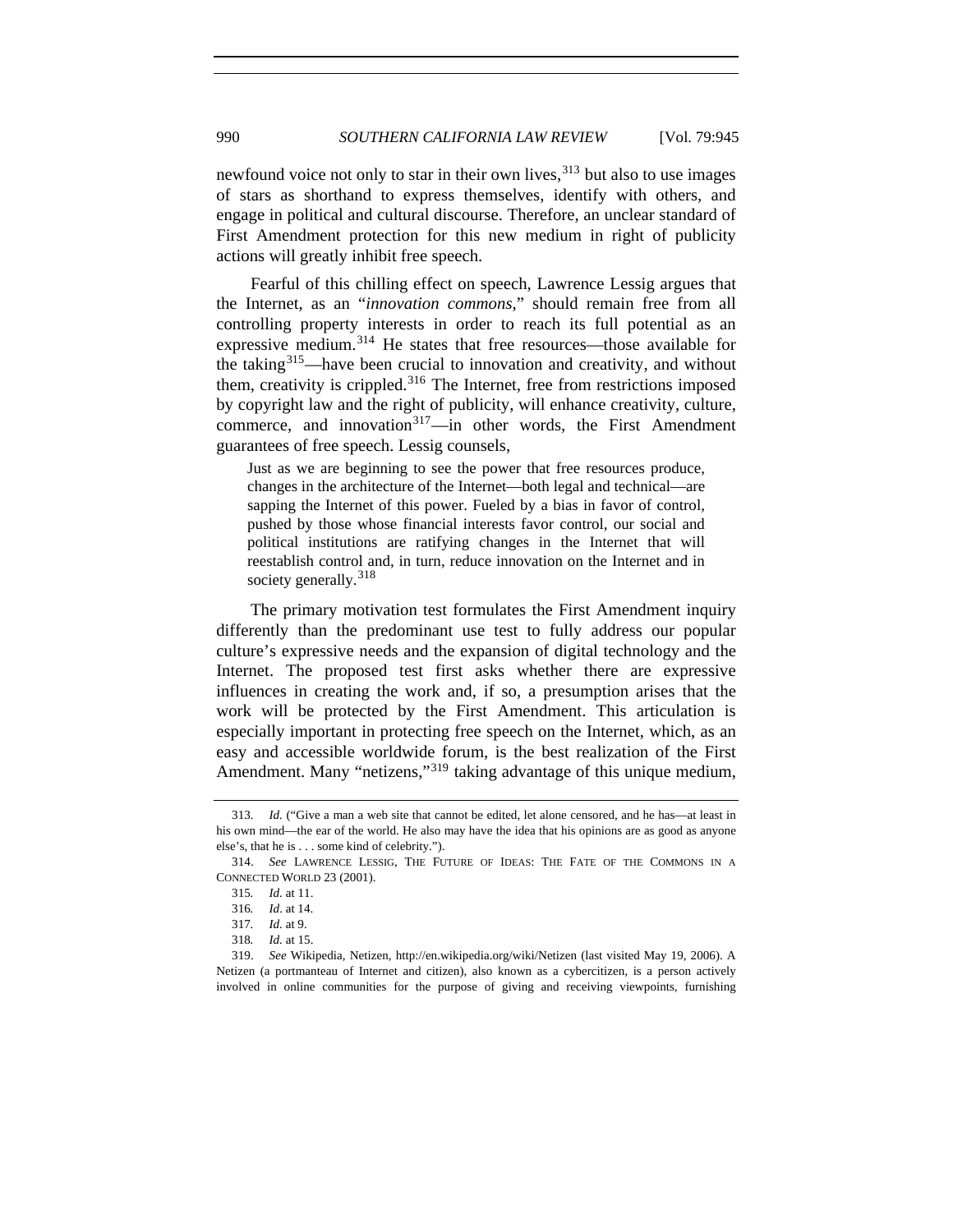use celebrity images as symbols or shorthand to express ideas or identify themselves as part of a group or subculture. Thus, many uses of identity, even on a commercial website, do not seek to exploit celebrity images to sell products, but act as an expressive symbol or metaphor. The primary motivation test seeks to protect these symbolic references in order to assist the Internet in reaching its full expressive potential, while also protecting celebrities from the pure exploitation of their valuable personas. The test embodies a compromise between Lessig's ideal and the balancing of two very important rights for Americans.

#### VII. CONCLUSION

Our culture's fascination with fame and the ubiquity of celebrity references in the mass media and everyday conversations are evidence that the "celebrity" is now a permanent fixture in American culture. The right of publicity, created in response to this cultural phenomenon, thus serves an important role in protecting the commercial value of a celebrity's identity. Yet, it also grants celebrities the power to suppress expression when applied to the public use of celebrity images in expressive speech to "*symbolize* individual aspirations, group identities, and cultural values."[320](#page-46-0) The lack of a clear standard to resolve this conflict between the right of publicity and the First Amendment has resulted in our current state of judicial chaos and confusion.

The primary motivation test is ready to take center stage in this conflict and help courts make consistent, logical rulings in right of publicity actions that encounter First Amendment defenses. By focusing on whether the defendant's primary influence in using a celebrity identity is expressive or commercial, this test successfully balances the expressive and property interests at stake and the goals underlying each of these important rights. It also takes into account the existing doctrines of intellectual property, other tests utilized by the courts, and most importantly, current cultural, social, and technological influences. Thus, the primary motivation test has the ability, as we enter the digital age, to capture the starring role in the resolution of the conflict between publicity rights and free expression.

<span id="page-46-0"></span>[information,](http://en.wikipedia.org/wiki/Information) fostering the Internet as an intellectual and a social resource, and making choices for selfassembled communities. *See id.*

 <sup>320.</sup> Madow, *supra* note 4, at 128.